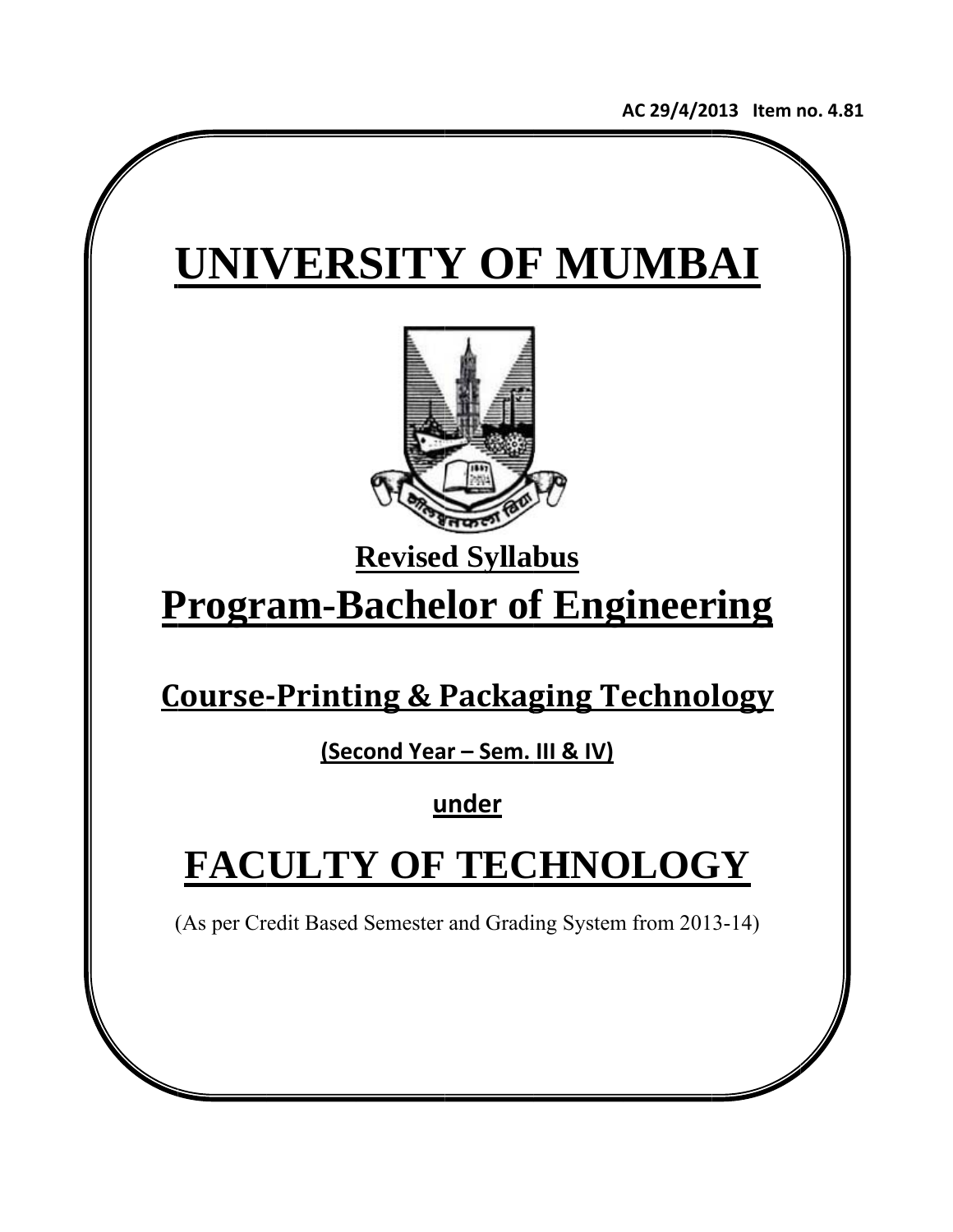## **Dean's Preamble**

To meet the challenge of ensuring excellence in engineering education, the issue of quality needs to be addressed, debated and taken forward in a systematic manner. Accreditation is the principal means of quality assurance in higher education. The major emphasis of accreditation process is to measure the outcomes of the program that is being accredited. In line with this Faculty of Technology of University of Mumbai has taken a lead in incorporating philosophy of outcome based education in the process of curriculum development.

Faculty of Technology, University of Mumbai, in one of its meeting unanimously resolved that, each Board of Studies shall prepare some Program Educational Objectives (PEO's) and give freedom to affiliated Institutes to add few (PEO's) and course objectives and course outcomes to be clearly defined for each course, so that all faculty members in affiliated institutes understand the depth and approach of course to be taught, which will enhance learner's learning process. It was also resolved that, maximum senior faculty from colleges and experts from industry to be involved while revising the curriculum. I am happy to state that, each Board of studies has adhered to the resolutions passed by Faculty of Technology, and developed curriculum accordingly. In addition to outcome based education, semester based credit and grading system is also introduced to ensure quality of engineering education.

Semester based Credit and Grading system enables a much-required shift in focus from teachercentric to learner-centric education since the workload estimated is based on the investment of time in learning and not in teaching. It also focuses on continuous evaluation which will enhance the quality of education. University of Mumbai has taken a lead in implementing the system through its affiliated Institutes and Faculty of Technology has devised a transparent credit assignment policy and adopted ten points scale to grade learner's performance. Credit assignment for courses is based on 15 weeks teaching learning process, however content of courses is to be taught in 12-13 weeks and remaining 3-2 weeks to be utilized for revision, guest lectures, coverage of content beyond syllabus etc.

Credit and grading based system was implemented for First Year of Engineering from the academic year 2012-2013. Subsequently this system will be carried forward for Second Year Engineering in the academic year 2013-2014, for Third Year and Final Year Engineering in the academic years 2014-2015 and 2015-2016 respectively.

**Dr. S. K. Ukarande Dean, Faculty of Technology, Member - Management Council, Senate, Academic Council University of Mumbai, Mumbai**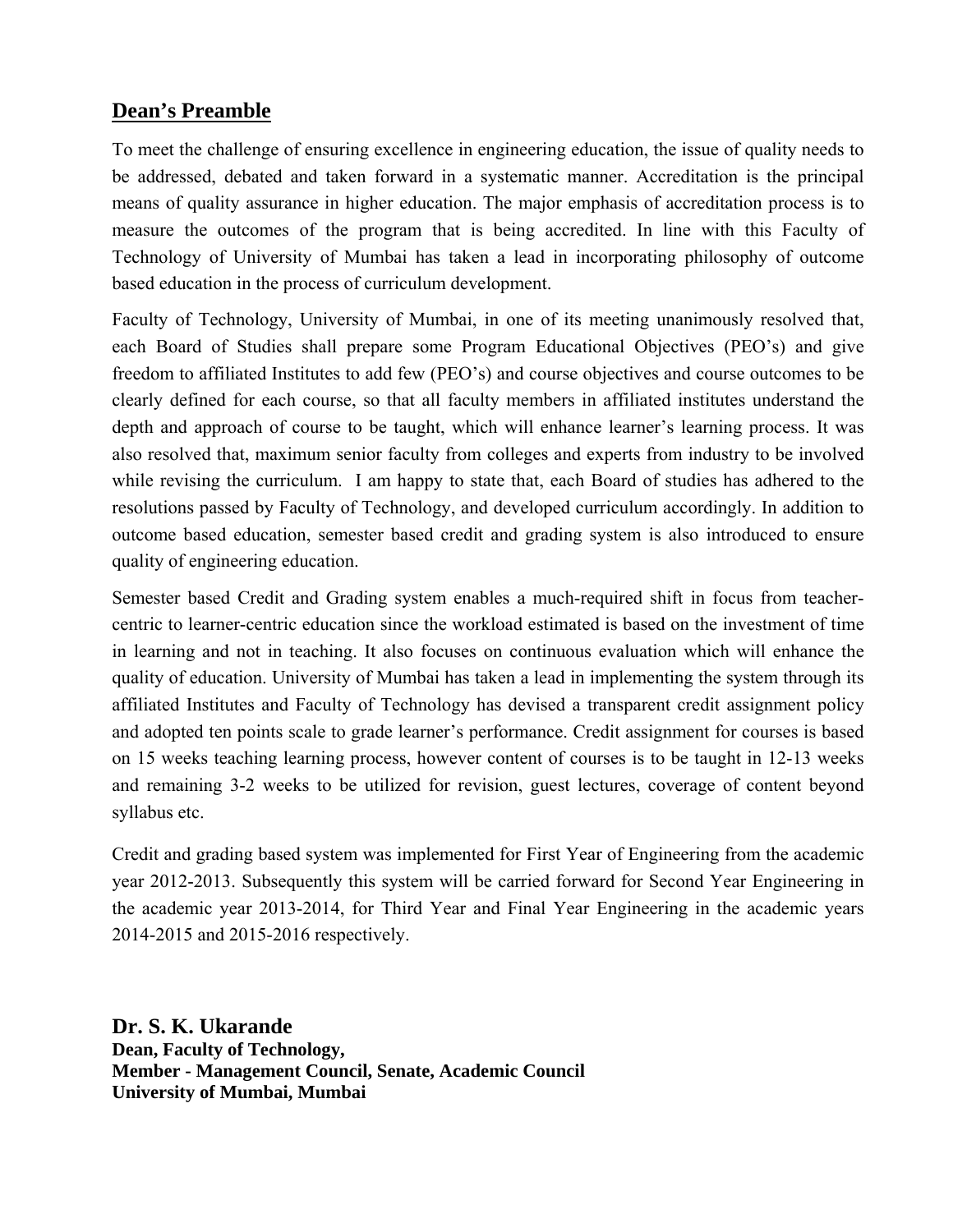## **Coordinator's Preamble:**

As the application of technology spreads its wings, the scope of engineering education spreads beyond the core disciplines bringing hitherto unheard areas within its ambit. The Printing & Packaging Technology (PPT) is one such discipline uniquely introduced by the University of Mumbai in the year 2006 that is now a full-fledged course with immense potential. Accreditation norms & the industry orientation of the course have been taken into account while framing the revised structure of the PPT syllabus. Accreditation not only emphasizes ensuring quality but demands that the courses result in measurable outcomes. The program educational objectives have been framed taking an all pervasive view and involving all stake holders.

It is a pleasure, as the Coordinator for PPT, to mention here that there was equal participation of industry and academia in the process of syllabus restructuring and defining the PEO's. CEO's / MD's / Manager- Sales & Technical Services from major printing and packaging industries like SMI Coated Product Pvt. Ltd, Gallus India Pvt. Ltd, E.I DuPont India Pvt. Ltd, Ajanta Print Arts, BASF, UPM Raflatac, Avery Dennison, etc. and experienced Professor's from GIPT, UDCT, PVG'S COET also participated in the framing of the PEO's and revision of syllabus. The Program Educational Objectives are defined as follows-

- 1. The graduates / learners of this program should be industry ready workforce with a strong base in mathematical, scientific and engineering fundamentals.
- 2. The graduates / learners must acquire high level of technical & research proficiency, analytical and real-life problem solving skills to generate innovative solutions in packaging and printing technology or related areas of the program using modern tools effectively.
- 3. Learners needs to exhibit sustained learning and adapting to a continually changing field through graduate work, professional development and absolute self study skills so that they can pursue victorious career in Indian as well as multinational organizations and shine in their postgraduate studies.
- 4. Graduates capable to communicate effectively to various stakeholders and practice their profession with high regard to societal needs, diversity, constraints in the professional workplace and ethical responsibilities enhancing their leadership and managerial qualities.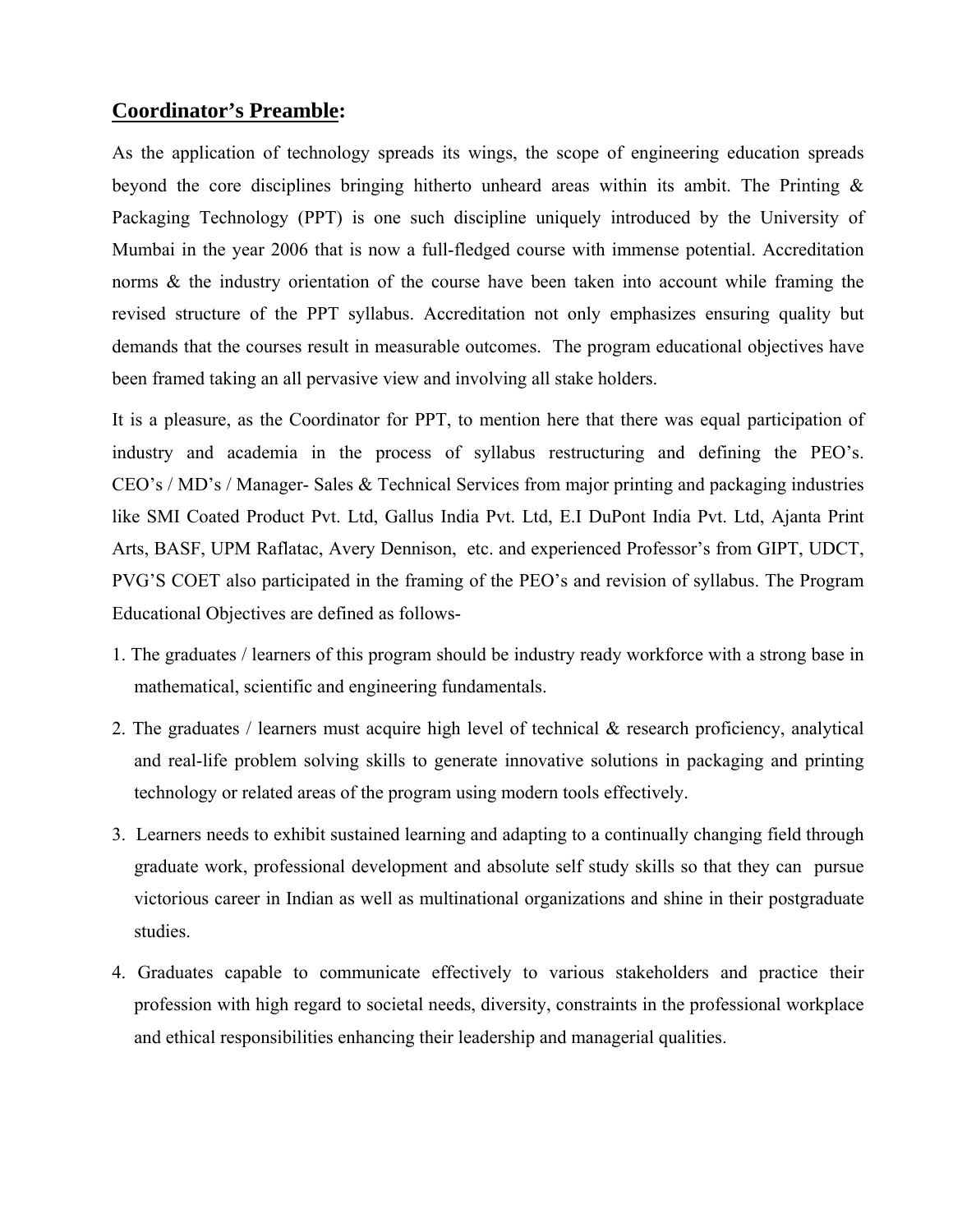In addition to Program Educational Objectives, for each course objectives and expected outcomes from learner's point of view are also included in the curriculum to support the philosophy of outcome based education.

Further, with a view to bridge the gap between academics and application it was decided at the behest of the industry to assign the final year project work as a full time one semester apprenticeship in the packaging and printing industry. The students would be taking up a live project and working on it in the industry during the eighth semester of the four year course. This would have a two pronged benefit of the students gaining actual work experience and the industry gaining trained engineers. The structure and content of the course has been made more relevant to the current needs of the industry. I am sure this small but significant step would go a long way in furthering the cause of introducing this discipline.

I believe strongly that small step taken in right direction will definitely help in providing quality education to the stake holders.

**Dr. Alka Mahajan Coordinator, Printing & Packaging Technology University of Mumbai, Mumbai**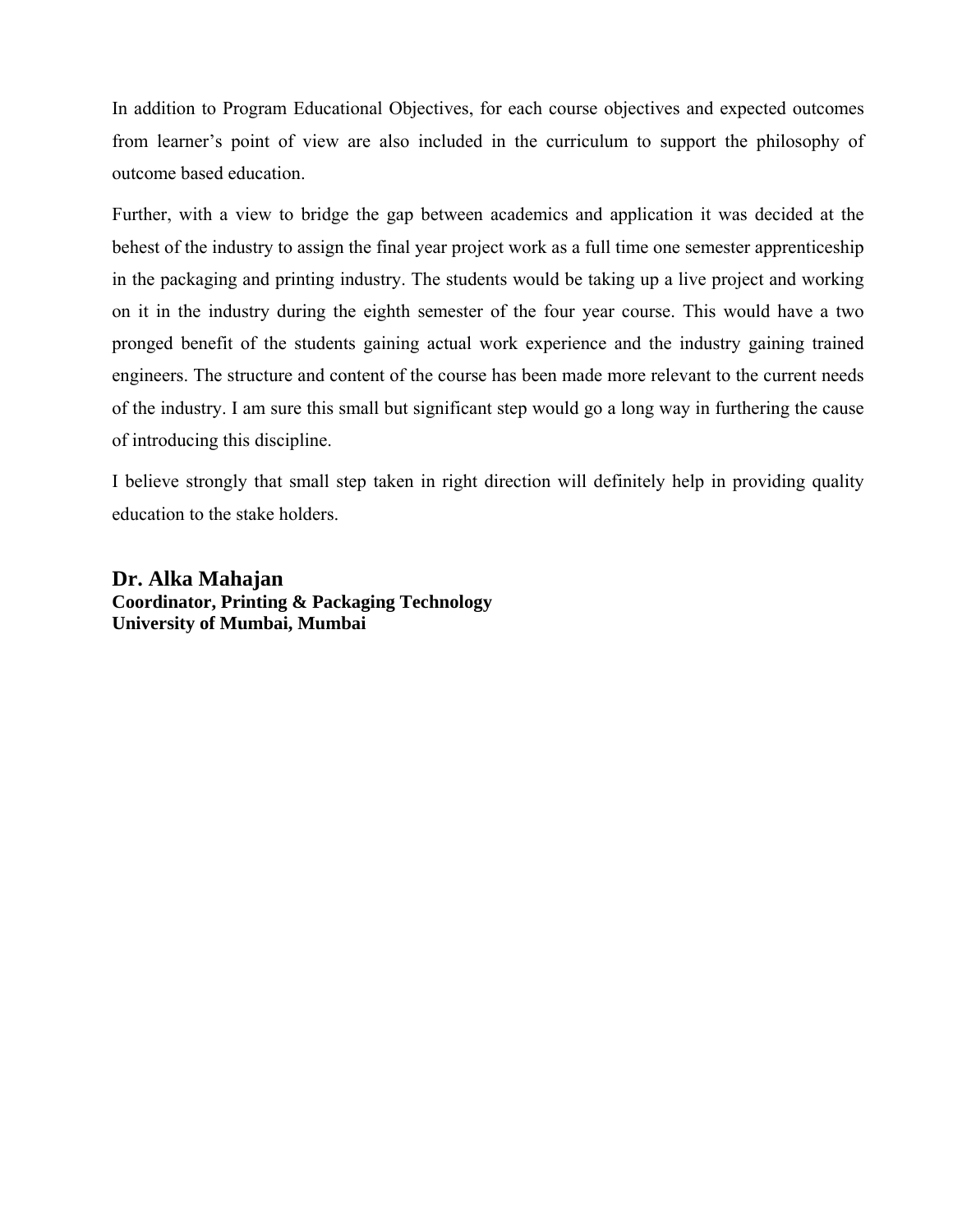# **University of Mumbai**

# **Second Year of Engineering - Printing & Packaging Technology**

# **Curriculum for Semester - III**

| Code          | <b>Course</b>                       | <b>Teaching</b><br><b>Scheme</b><br>Hrs/wk |                | <b>Credits</b><br><b>Assigned</b> |                |                         |           |                |
|---------------|-------------------------------------|--------------------------------------------|----------------|-----------------------------------|----------------|-------------------------|-----------|----------------|
|               |                                     | L                                          | T              | P                                 | L              | T                       | ${\bf P}$ | $\mathbf C$    |
| <b>PPC301</b> | Applied Mathematics - III           | 4                                          | $\overline{2}$ |                                   | 4              | 2                       | -         | 6              |
| <b>PPC302</b> | Principles of Packaging Technology  | 3                                          |                |                                   | 3              |                         | -         | 3              |
| <b>PPC303</b> | Introduction to Printing Technology | 4                                          |                |                                   | 4              |                         | -         | $\overline{4}$ |
| <b>PPC304</b> | Paper based Packaging Materials     | $\overline{4}$                             | $\blacksquare$ | 3                                 | $\overline{4}$ | $\blacksquare$          | 1.5       | 5.5            |
| <b>PPC305</b> | Principles of Graphic Arts & Design | -                                          | ۰              | 4                                 | -              |                         | 2         | 2              |
| <b>PPC306</b> | Material Science & Technology       | 4                                          |                |                                   | 4              |                         | -         | $\overline{4}$ |
| <b>PPL301</b> | <b>Screen Printing Laboratory</b>   | -                                          | ۰              | 3                                 | -              | ۰                       | 1.5       | 1.5            |
|               |                                     | 19                                         | $\overline{2}$ | 10                                | 19             | $\overline{\mathbf{2}}$ | 5         | 26             |

## **Scheme for Semester - III**

|               |                                        | <b>Examination Scheme</b>            |                         |                                 |                            |                     |      |      |              |
|---------------|----------------------------------------|--------------------------------------|-------------------------|---------------------------------|----------------------------|---------------------|------|------|--------------|
|               |                                        |                                      | <b>Theory Marks</b>     |                                 |                            |                     |      |      |              |
| Code          | <b>Course</b>                          | <b>Internal</b><br><b>Assessment</b> |                         |                                 |                            |                     |      |      | <b>Total</b> |
|               |                                        | Test-<br>1                           | Test-<br>$\overline{2}$ | Av.<br>of<br><b>Test</b><br>1&2 | End<br>Sem.<br><b>Exam</b> | <b>Term</b><br>Work | Prac | Oral |              |
| <b>PPC301</b> | Applied<br>Mathematics - III           | 20                                   | 20                      | 20                              | 80                         | 25                  |      |      | 125          |
| <b>PPC302</b> | Principles of<br>Packaging Technology  | 20                                   | 20                      | 20                              | 80                         | 25                  |      | 25   | 150          |
| <b>PPC303</b> | Introduction to<br>Printing Technology | 20                                   | 20                      | 20                              | 80                         | 25                  |      | 25   | 150          |
| <b>PPC304</b> | Paperbased Packaging<br>Materials      | 20                                   | 20                      | 20                              | 80                         | 25                  | 25   |      | 150          |
| <b>PPC305</b> | Principles of Graphic<br>Arts & Design |                                      |                         |                                 |                            | 25                  | 25   |      | 50           |
| <b>PPC306</b> | Material Science &<br>Technology       | 20                                   | 20                      | 20                              | 80                         | 25                  |      |      | 125          |
| <b>PPL301</b> | <b>Screen Printing</b><br>Laboratory   |                                      |                         |                                 |                            | 25                  | 25   |      | 50           |
|               |                                        |                                      |                         | <b>100</b>                      | 400                        | 175                 | 75   | 50   | 800          |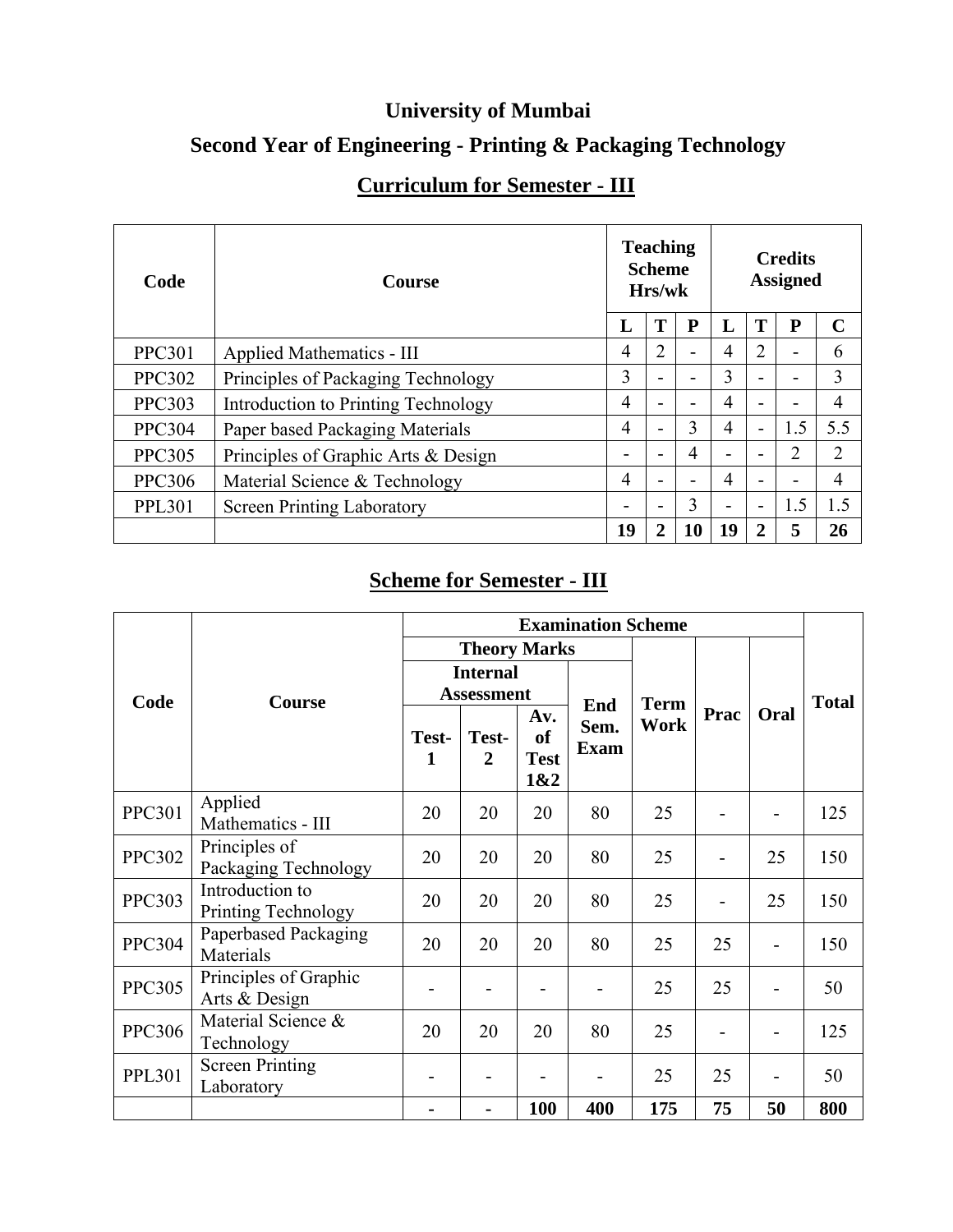# **University of Mumbai**

# **Second Year of Engineering - Printing & Packaging Technology**

# **Curriculum for Semester - IV**

| Code          | <b>Course</b>                                    |    | <b>Teaching</b><br><b>Scheme</b><br>Hrs/wk |                | <b>Credits Assigned</b> |                          |                           |              |  |
|---------------|--------------------------------------------------|----|--------------------------------------------|----------------|-------------------------|--------------------------|---------------------------|--------------|--|
|               |                                                  | L  |                                            | P              | L                       | Т                        | P<br>-<br>1.5<br>1.5<br>5 | $\mathcal C$ |  |
| <b>PPC401</b> | Plastics in Packaging                            | 4  |                                            | $\overline{2}$ | 4                       |                          |                           |              |  |
| <b>PPC402</b> | Glass, Metal & Textile based Packaging Materials | 3  | 2                                          |                | 3                       | $\overline{2}$           |                           |              |  |
| <b>PPC403</b> | Digital Imaging & Colour Management              | 4  |                                            | 3              | 4                       | $\blacksquare$           |                           | 5.5          |  |
| <b>PPC404</b> | <b>Offset Printing</b>                           | 4  |                                            | 3              | 4                       | $\blacksquare$           |                           | 5.5          |  |
| <b>PPC405</b> | Digital Electronics & Microprocessors            | 4  |                                            | ↑              | 4                       | $\overline{\phantom{0}}$ |                           |              |  |
|               |                                                  | 19 |                                            | 10             | 19                      | $\overline{\mathbf{2}}$  |                           | 26           |  |

## **Scheme for Semester – IV**

|               |                                                     | <b>Examination Scheme</b>            |            |                                 |                            |             |      |      |              |
|---------------|-----------------------------------------------------|--------------------------------------|------------|---------------------------------|----------------------------|-------------|------|------|--------------|
|               |                                                     | <b>Theory Marks</b>                  |            |                                 |                            |             |      |      |              |
| Code          | <b>Course</b>                                       | <b>Internal</b><br><b>Assessment</b> |            |                                 |                            | <b>Term</b> |      |      | <b>Total</b> |
|               |                                                     | Test-<br>1                           | Test-<br>2 | Av.<br>of<br><b>Test</b><br>1&2 | End<br>Sem.<br><b>Exam</b> | Work        | Prac | Oral |              |
| <b>PPC401</b> | Plastics in Packaging                               | 20                                   | 20         | 20                              | 80                         | 25          | 25   | 25   | 175          |
| <b>PPC402</b> | Glass, Metal & Textile<br>based Packaging Materials | 20                                   | 20         | 20                              | 80                         | 25          |      | 25   | 150          |
| <b>PPC403</b> | Digital Imaging $&$ Colour<br>Management            | 20                                   | 20         | 20                              | 80                         | 25          | 25   |      | 150          |
| <b>PPC404</b> | <b>Offset Printing</b>                              | 20                                   | 20         | 20                              | 80                         | 25          |      | 25   | 150          |
| <b>PPC405</b> | Digital Electronics $\&$<br>Microprocessors         | 20                                   | 20         | 20                              | 80                         | 25          |      |      | 125          |
|               |                                                     |                                      |            | 100                             | 400                        | 125         | 50   | 75   | 750          |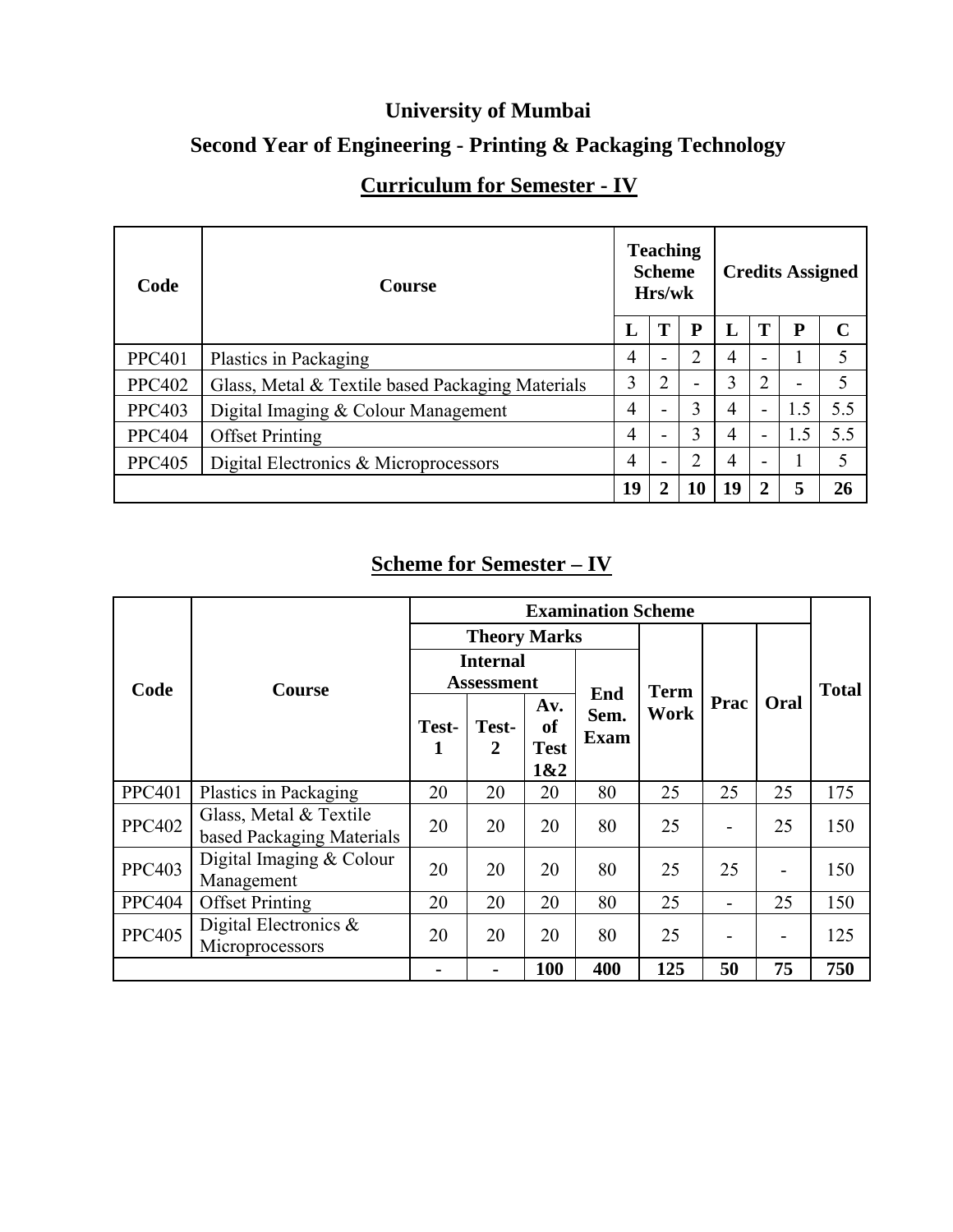| Course Code   | Course Name                      | Credits |
|---------------|----------------------------------|---------|
| <b>PPC301</b> | <b>Applied Mathematics - III</b> | $4 + 2$ |

- 1. Study Laplace Transform, Fourier Series & Transform.
- 2. Understand the fundamental aspects of vector calculus & matrices.
- 3. Study the concept of probability & statistics.

*Outcomes:* At the end of the course, learners should be able to;

- 1. Obtain and invert Laplace Transform using standard results and shifting theorem.
- 2. Determine eigen values & eigen vectors of a matrix and power or exponential of a matrix using them.
- 3. Formulate and analyze mathematical & statistical problems followed by drawing clear and reasonable conclusions.
- 4. Infer about a particular sample with high degree of reliability.

| Sr.<br>No. | <b>Details</b>                                                                          | <b>Hrs</b> |  |  |  |  |  |
|------------|-----------------------------------------------------------------------------------------|------------|--|--|--|--|--|
| 1.         | <b>Module - 1: Laplace Transform</b>                                                    |            |  |  |  |  |  |
|            | Definition<br>Transform<br>of<br>Laplace Transform, Laplace<br>standard<br>of           |            |  |  |  |  |  |
|            | functions, Properties (Linearity, Change of scale) and theorems (First shifting, second | 12         |  |  |  |  |  |
|            | shifting) (without proofs), Laplace Transform of Unit Step                              |            |  |  |  |  |  |
|            | Function, $L(t^n f(t)), L(\frac{f(t)}{t}), L(\int f(u) du), L(f'(t))$                   |            |  |  |  |  |  |
|            | Inverse Laplace Transform: To determine Inverse Laplace Transform by partial            |            |  |  |  |  |  |
|            | fraction method, Convolution Theorem (without proof). Application of Laplace            |            |  |  |  |  |  |
|            | Transform to solve differential equations.                                              |            |  |  |  |  |  |
| 2.         | <b>Module - 2: Fourier Series &amp; Fourier Transforms</b>                              |            |  |  |  |  |  |
|            | Orthogonal and Orthonormal set of functions, Dririchlet's conditions, Fourier series    |            |  |  |  |  |  |
|            | of periodic functions, Even and Odd functions, Half range Sine and cosine series        | 14         |  |  |  |  |  |
|            | Fourier Integral theorem (Proof not required) - Fourier Sine and Cosine integral        |            |  |  |  |  |  |
|            | representations. Fourier Transforms - Fourier Sine and Cosine Transforms                |            |  |  |  |  |  |
| 3.         | <b>Module - 3: Vector Calculus</b>                                                      |            |  |  |  |  |  |
|            | Scalar and Vector Point function, Vector differential operator. Directional             | 06         |  |  |  |  |  |
|            | derivatives, Gradient, Divergence and Curl, Conservative, Irrotational and Solenoidal   |            |  |  |  |  |  |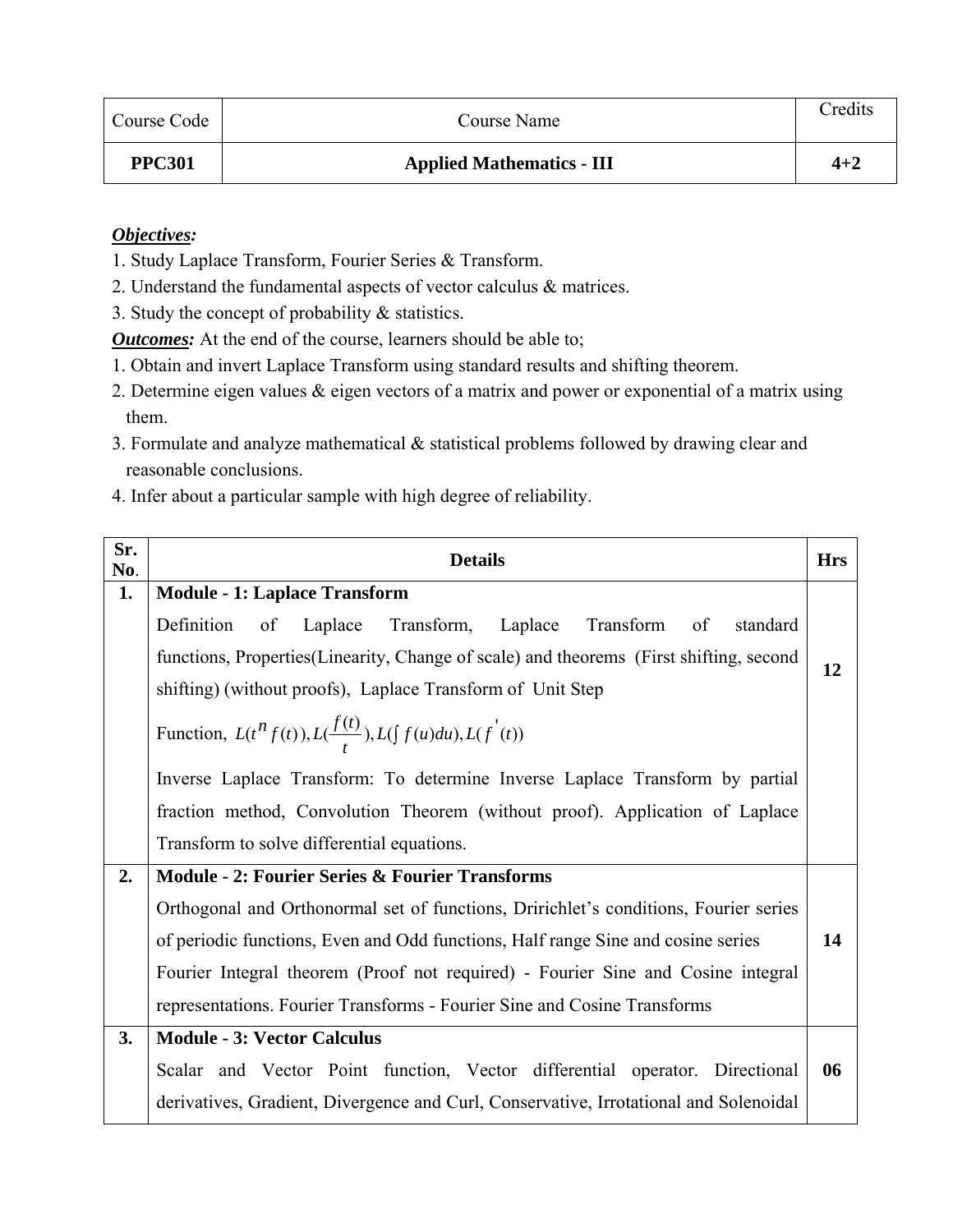|    | fields. Scalar potential.                                                                                                                                                                                                                                                                                                                                     |    |
|----|---------------------------------------------------------------------------------------------------------------------------------------------------------------------------------------------------------------------------------------------------------------------------------------------------------------------------------------------------------------|----|
| 4. | <b>Module - 4: Matrices</b><br>Eigen values and Eigen vectors, properties (without proof), Caley Hamilton Theorem<br>(only statement) and its applications.                                                                                                                                                                                                   | 06 |
| 5. | <b>Module - 5: Probability &amp; Statistics</b><br>Random variables - Probability distributions (Poisson & Normal) moments, moment<br>generating functions.<br>Testing of Hypothesis - Large sample tests-Test of Significance difference between<br>sample mean and Opulation mean, means of two samples, Small sample tests<br>(Student's t, F, Chi square) | 14 |

- 1. Higher Engineering Mathematics, B.V Ramana, Tata MacGrawHill
- 2. Fundamentals of statistics, S.C Gupta Himalaya Publications
- 3. Matrices, A.R Vasishta Krishana Prakashan media Ltd.
- 4. Probability statistics and Random process, T.Veerarajan, Tata MacGrawHill
- 5. A text of engineering mathematics, N.P Bali, M.Goyal Laxmi Publications

#### **Term Work:**

Term work shall include tutorials and will carry 25 Marks

#### **Theory Examination:**

- 1. Question paper will comprise of 6 questions, each carrying 20 marks.
- 2. Total 4 questions need to be solved.
- 3. Question No.1 will be compulsory and based on entire syllabus.
- 4. Remaining question will be randomly selected from all the modules.

#### **Internal Assessment:**

Compulsory Test-1 will be conducted (on minimum 40% of curriculum) and Test-2 can be class test (on minimum 70% of curriculum) or assignment on live problems or course project.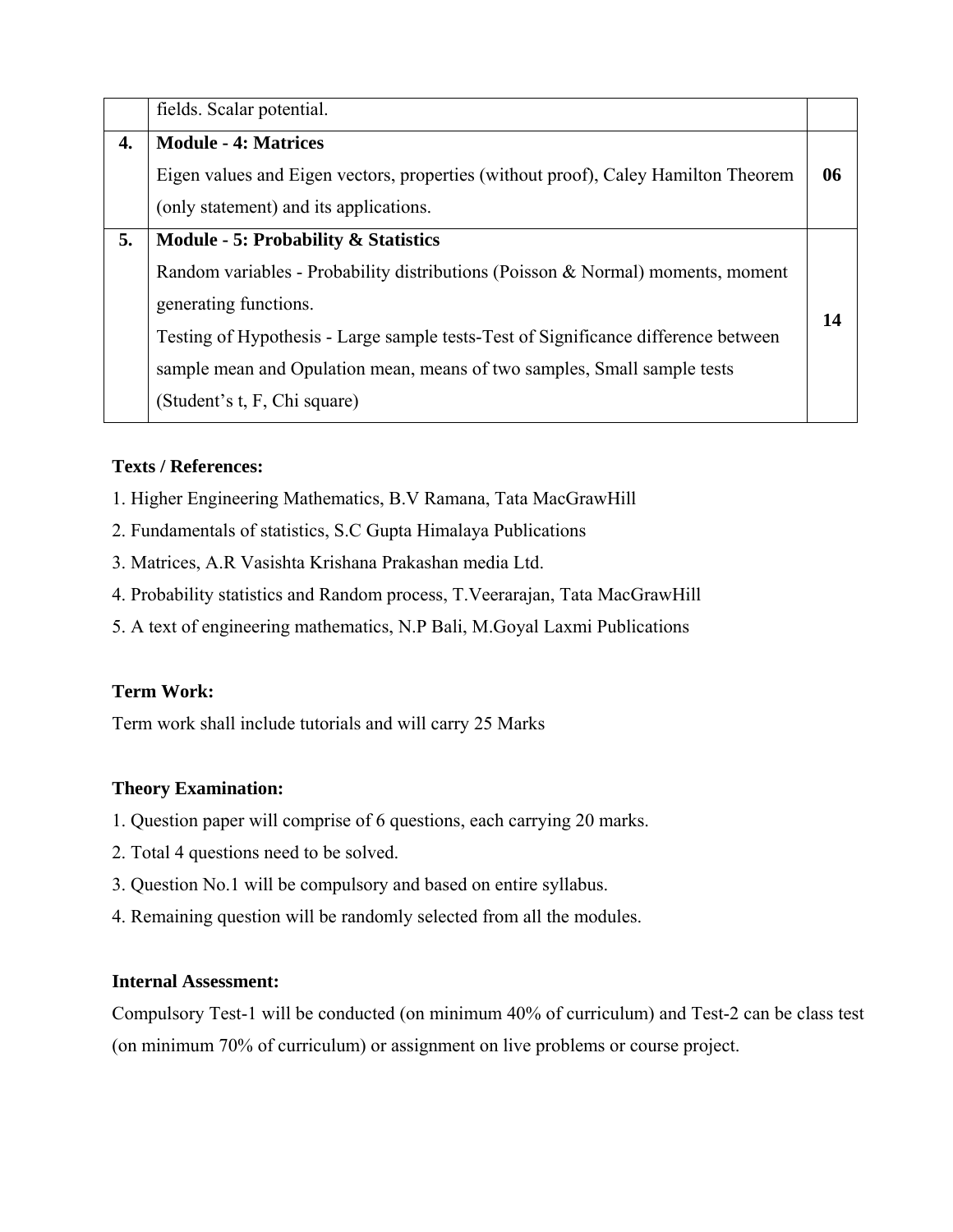| Course Code   | Course Name                               | Credits |
|---------------|-------------------------------------------|---------|
| <b>PPC302</b> | <b>Principles of Packaging Technology</b> |         |

- 1. Study the basic concepts of packaging technology.
- 2. Understand marketing as an integral tool to packaging.
- 3. Recognize the importance of product-package interaction & its quality aspects in packaging.
- 4. Study the overall perspective of the packaging industry.

*Outcomes:* At the end of the course, learners should be able to;

1. Effectively observe and compare the different package forms.

- 2. Describe the importance of compatibility studies and their associated parameters.
- 3. Analyze the various hazards & environmental issues related to Packaging.
- 4. Predict the application packaging technology as a whole.

| Sr.<br>No. | <b>Details</b>                                                                             | <b>Hrs</b> |
|------------|--------------------------------------------------------------------------------------------|------------|
| 1.         | <b>Module - 1: Packaging Introduction:</b>                                                 |            |
|            | Packaging – History, Need & Evolution.                                                     |            |
|            | Packaging Functions – Contain, Preserve, Protect, Inform, Identify, Sell.                  |            |
|            | Packaging Hazards – Storage, Transportation, Chemical, Climatic, Biological.               | 09         |
|            | Packaging Classifications - Primary / Secondary / Tertiary, Unit / intermediate /          |            |
|            | Bulk, Flexible & Rigid.                                                                    |            |
| 2.         | <b>Module - 2: Packaging as a Marketing Tool:</b>                                          |            |
|            | Market Considerations – Importance of Demography & Psychography, Retail Market             |            |
|            | (POP), Equity & Brand Name.                                                                |            |
|            | Package Embellishment – Graphic Design Elements – Significance of Shape, Size,             | 07         |
|            | Colour, Font, Texture, Lines, Balance & Unity, Symmetry & Harmony.                         |            |
|            | Shelf Appeal Studies: Recall Questioning, Focus Group, Eye-Tracking, S-scope               |            |
|            | studies                                                                                    |            |
| 3.         | <b>Module - 3: Product-Package Compatibility Studies:</b>                                  |            |
|            | Product Characteristics: Physical (nature, shape, size, texture, Centre of gravity, etc.), |            |
|            | Chemical (Acidic, basic, reactivity etc.), Biological (Effect of micro-organisms) and      | 09         |
|            | Effect of moisture, oxygen and other gases.                                                |            |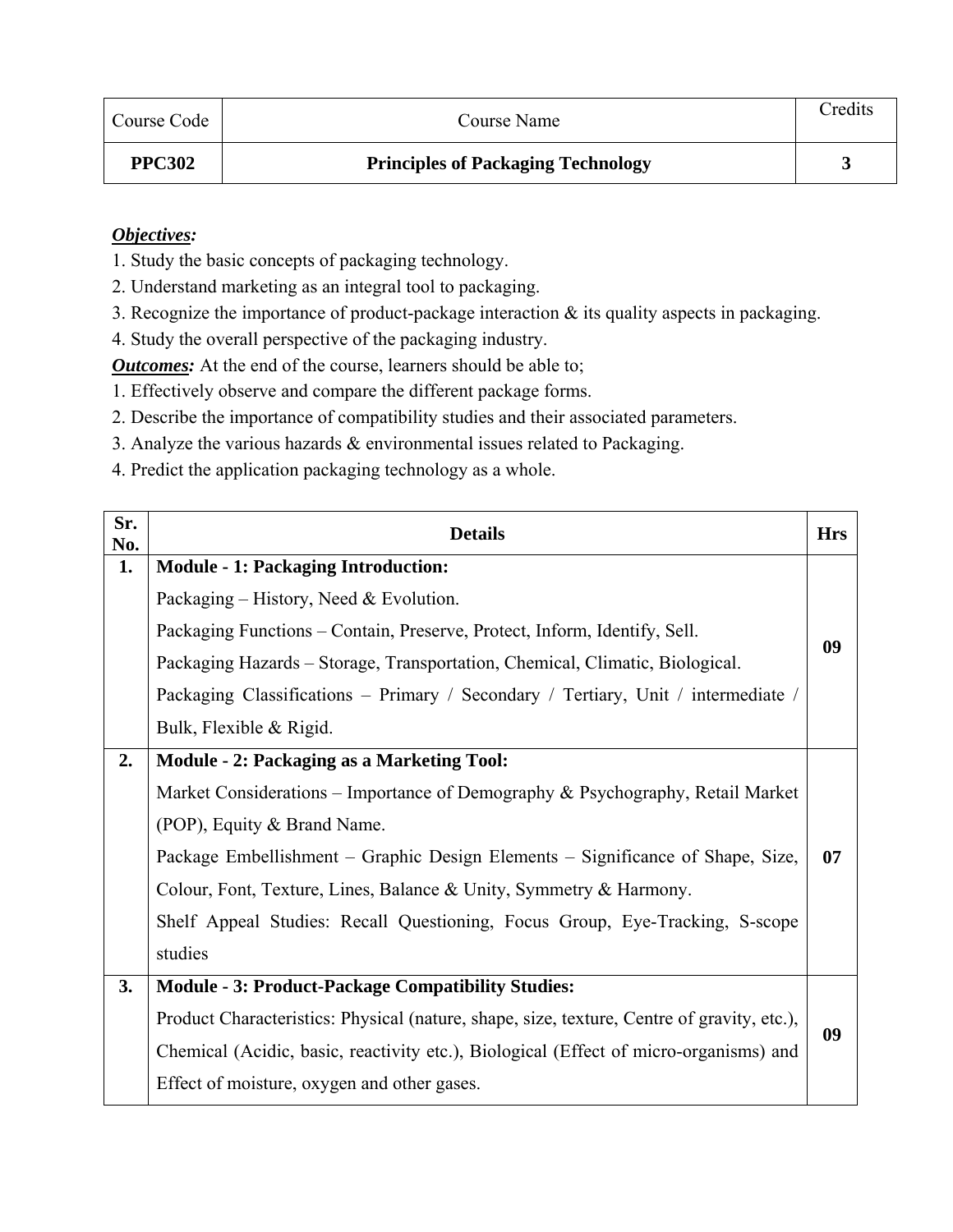|    | Package Characteristics: Material (Plastic, paper, wood, etc.), Physical (tensile,     |    |
|----|----------------------------------------------------------------------------------------|----|
|    | breaking load, burst, molecular/fibre direction, etc.), Chemical (Unreacted chemicals  |    |
|    | present, pH, etc.), Biological (sensitivity to micro-organisms), Permeability (Barrier |    |
|    | properties – Absorption/Diffusion of moisture and gases).                              |    |
| 4. | <b>Module - 4: Introduction to Quality:</b>                                            |    |
|    | Quality Control – Need and importance in packaging.                                    |    |
|    | Significance of specifications.                                                        | 07 |
|    | Significance of Testing, Introduction to Standards, Conditioning, Sampling.            |    |
|    | Examples of testing according to standards.                                            |    |
| 5. | <b>Module - 5: Packaging Perspectives:</b>                                             |    |
|    | Packaging Costs                                                                        |    |
|    | Packaging – Environmental considerations $\&$ waste management.                        | 07 |
|    | Introduction to Packaging Laws & Regulations.                                          |    |
|    | Packaging Scenario – World & India – Comparison, Scope & Growth in India.              |    |

- 1. Soroka W., "Fundamentals of Packaging Technology", 3rd Ed, IoPP, 2002.
- 2. Paine F. A., "The Packaging User's Handbook", 1st Ed, Blackie Academic & Professional, 1991.
- 3. Byett J. et al., "Packaging Technology", 2nd Ed, The Institute of Packaging (SA), 2001.
- 4. Selke, S. E. M., Culter, J. D. and Hernandez, R. J., "Plastics Packaging: Properties, processing, Applications and Regulation", Carl Hanser Verlag, USA, 2004.
- 5. Joseph F. H, Robert J. K, Hallie F, "Handbook of Package Engineering", Third Edition, Technomic Publishing, 1998.
- 6. Yam K. L., "The Wiley Encyclopedia of Packaging Technology", Third Edition, Wiley, 2009.

#### **Term Work:**

Term work shall include assignments and will carry 25 Marks.

#### **Theory Examination:**

- 1. Question paper will comprise of 6 questions, each carrying 20 marks.
- 2. Total 4 questions need to be solved.
- 3. Question No.1 will be compulsory and based on entire syllabus.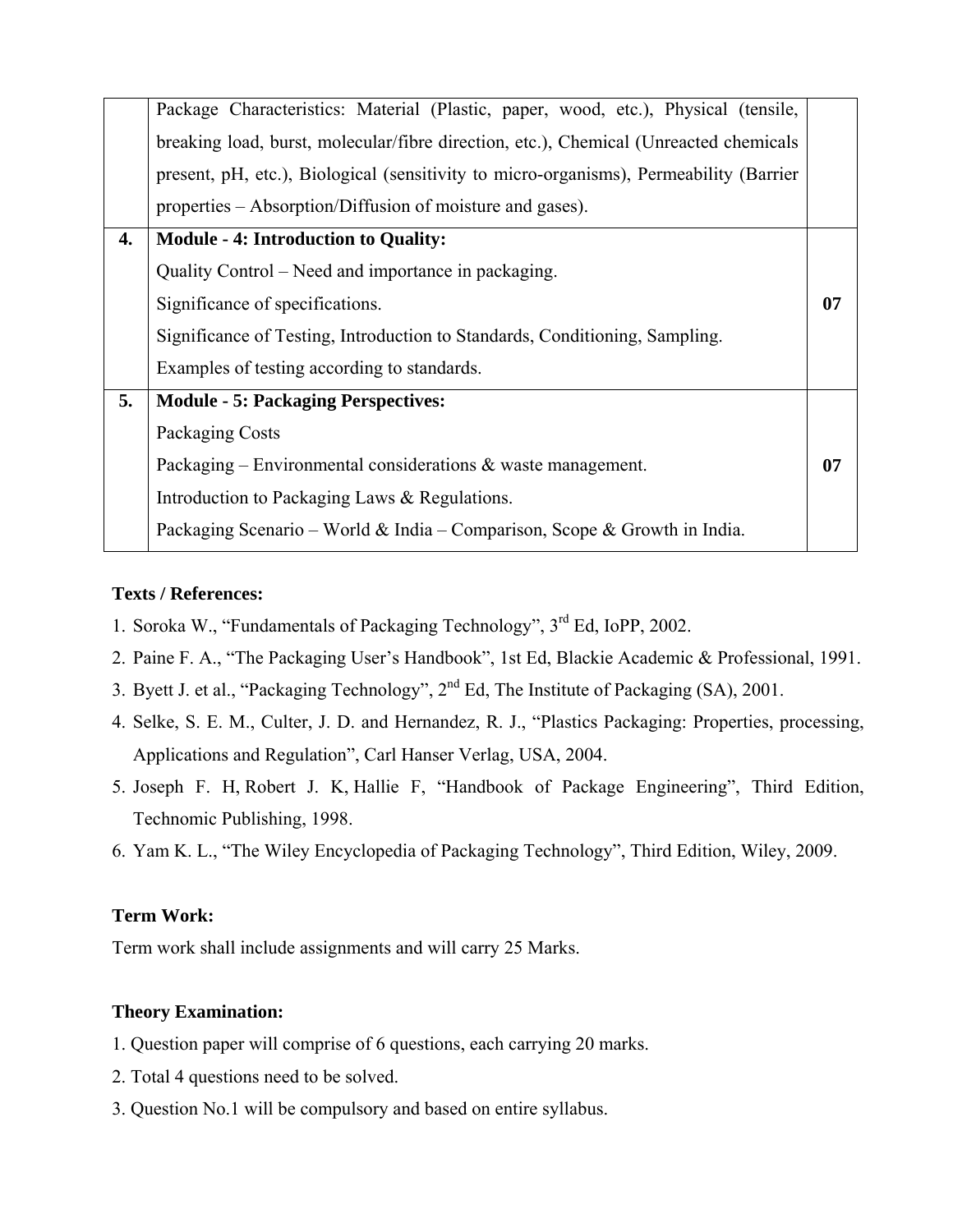4. Remaining question will be randomly selected from all the modules.

#### **Internal Assessment:**

Compulsory Test-1 will be conducted (on minimum 40% of curriculum) and Test-2 can be class test (on minimum 70% of curriculum) or assignment on live problems or course project.

### **Oral Examination:**

To gauge the understanding of the subject, an oral examination will be conducted at the end of the term for 25 marks.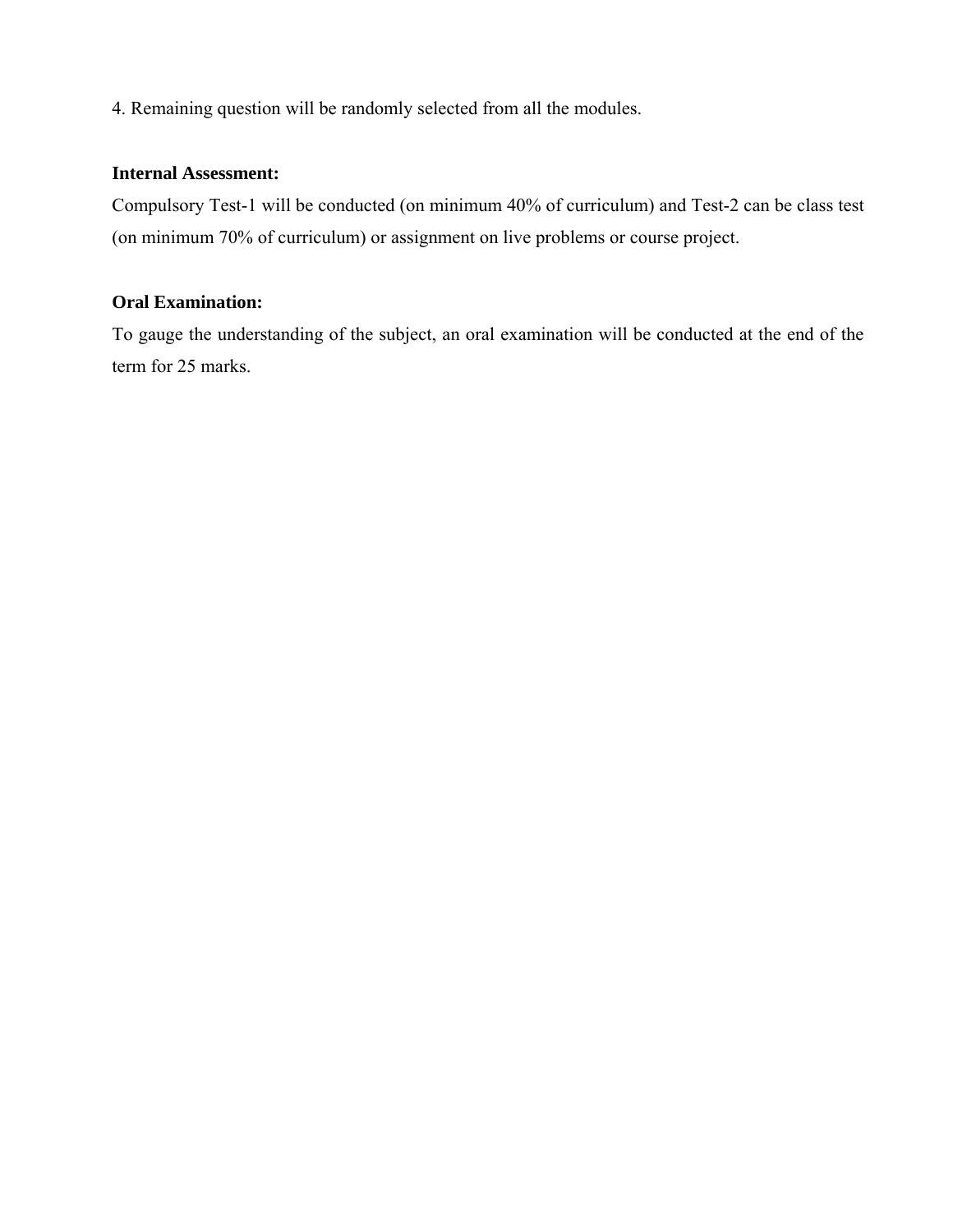| Course Code   | Course Name                                | Credits |
|---------------|--------------------------------------------|---------|
| <b>PPC303</b> | <b>Introduction to Printing Technology</b> |         |

- 1. Introducing concepts of printing technology along with its evolution & necessity in today's society.
- 2. Understand the basic printing processes.
- 3. Study basic reproduction process, contribution of various elements in designing & typesetting.
- 4. Study of various materials used in printing processes.
- 5. Study of various print finishing operations.

**Outcomes:** At the end of the course, learners should be able to;

- 1. Distinguish various printing principles like planography, intaglio & relief.
- 2. Compare the process of image generation on the basis of typography, reprography & layouting.
- 3. Distinguish the various press configurations of offset, gravure, flexo & letterpress.
- 4. Recognize various materials used in printing operations and distinguish print finishing operations.

| Sr.<br>No. | <b>Details</b>                                                                        | Hrs. |
|------------|---------------------------------------------------------------------------------------|------|
| 1.         | <b>Module - 1: Basic Principles of Printing Processes</b>                             |      |
|            | Printing – History, Need & Evolution.                                                 |      |
|            | Conventional printing processes - Relief printing process, Lithography, Intaglio,     |      |
|            | Screen printing and Pad printing. Applications, advantages and their limitations.     | 10   |
|            | Digital printing processes - Concept of impact and non-impact, working of electro     |      |
|            | photography and ink jet. Applications, advantages and their limitations.              |      |
| 2.         | Module -2: Pre - press                                                                |      |
|            | Typography- digital font and movable type, type terminology, typeface structure and   |      |
|            | parts & type family- definition, style - bold, italic and normal etc. Typesetting and |      |
|            | Measurements - measure & gauge, pica, em, en. Readability & legibility - definition,  |      |
|            | importance of different spacing.                                                      | 14   |
|            | Reprotechnique- Original and its types, requirements for various printing process.    |      |
|            | Process cameras- types and basic components. Films – types, generation of positive    |      |
|            | and negative films, line and half tone film generation, latent image formation and    |      |
|            | development. Exposure – definition, types, effect of over and under exposure on       |      |
|            | films. Need of color separation, Additive and subtractive color theories. Screen      |      |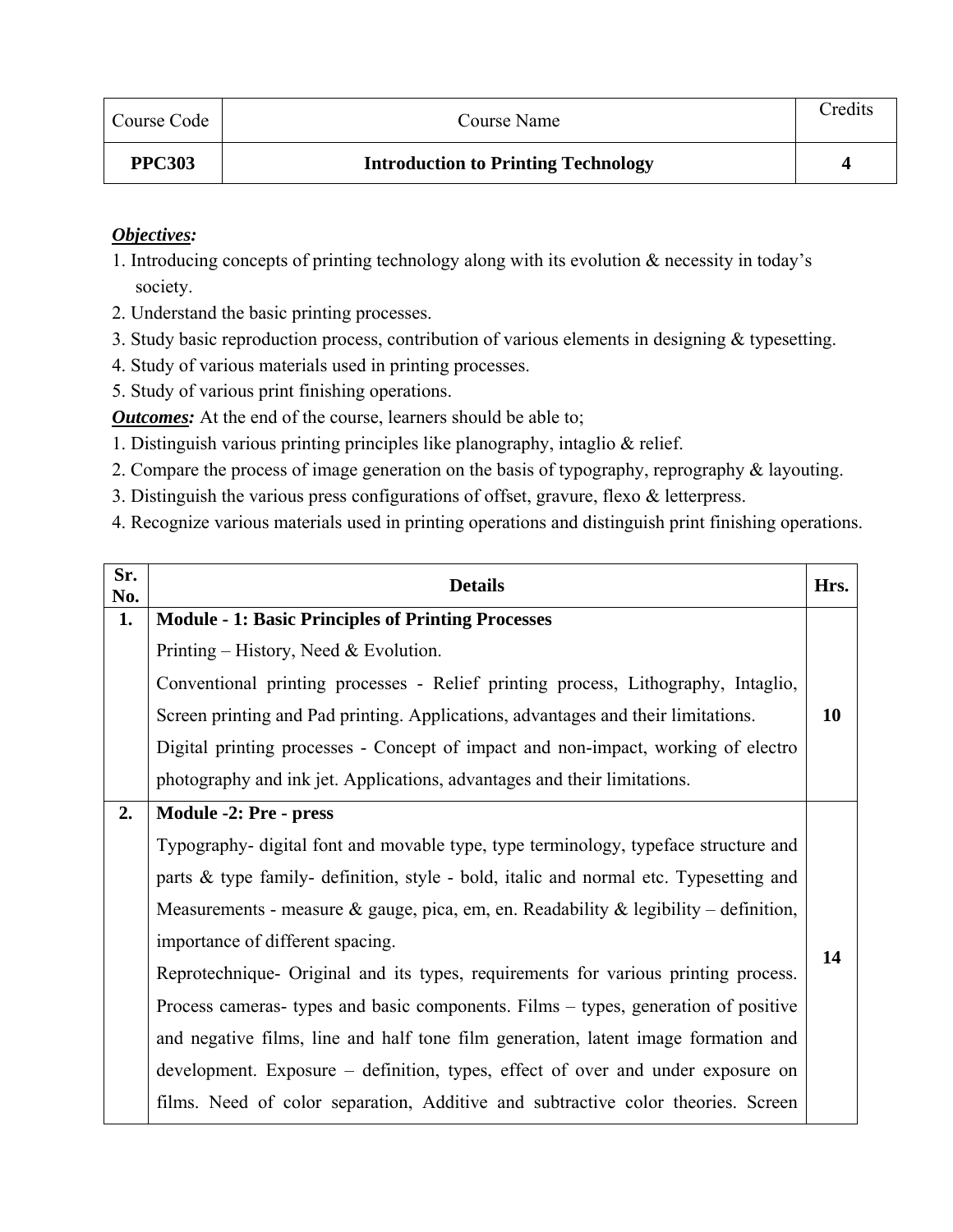|                  | angles and screen resolution – concept of juxtaposition, moiré pattern.                   |    |
|------------------|-------------------------------------------------------------------------------------------|----|
|                  | Layout and imposition- need and significance of imposition technique. DTP-                |    |
|                  | Introduction to DTP, advantages and applications. Proofing – need and significance        |    |
|                  | of proofing, types of proof in brief (soft and hard proof), proofing technique: press     |    |
|                  | proofers- offset, flexography and gravure. Digital proofers.                              |    |
| 3.               | <b>Module - 3: Press configurations</b>                                                   |    |
|                  | Letter press printing technology- flat bed, platen to cylinder, rotary and its            |    |
|                  | applications. Offset- sheetfed & webfed machines- inline, stack, CIC and perfecting       |    |
|                  | (Blanket to blanket) mechanism and its applications. Gravure and Flexo-inline, stack      | 11 |
|                  | and CIC mechanisms (web) and its applications. Screen- flat and rotary printing.          |    |
|                  | Hybrid press.                                                                             |    |
| $\overline{4}$ . | Module - 4: Ink and substrate                                                             |    |
|                  | Classification of ink- paste, liquid (water and solvent base). Basic ingredients of inks- |    |
|                  | pigment resin, vehicle, additive etc.                                                     |    |
|                  | Printing inks-Letter press, Lithographic, Flexographic, Gravure, Screen printing and      |    |
|                  | Pad printing. Rheological properties of inks: viscosity, yield value, thixotropy, flow,   | 08 |
|                  | tack, body length.                                                                        |    |
|                  | Drying methods- Chemical drying, Physical drying. Substrate used in printing- Basic       |    |
|                  | properties of Paper, Paperboard, Plastic and Foils.                                       |    |
| 5.               | <b>Module - 5: Post press operations</b>                                                  |    |
|                  | Standard paper sizes-British & ISO. Cutting, slitting, trimming. Binding- folding,        |    |
|                  | types of folding (parallel and perpendicular folds), gathering, collating, insetting.     | 09 |
|                  | Binding style-saddle stitching, section binding, perfect binding. Finishing- die-         |    |
|                  |                                                                                           |    |
|                  | cutting, foil stamping, embossing, coating, varnishing and lamination.                    |    |

- 1. Hand book of print and Production Michael Barnard, John Peacock.
- 2. Printing Materials Science & Technology Vol. 24, J. Anthony Bristow
- 3. The complete technology book on Printing Inks, Asia Pacific Business Press
- 4. Typesetting Composition Geoff, Barlow
- 5. Hand book of Typography Kailas Tahle
- 6. Printing technology  $5<sup>th</sup>$  edition, Michael Adams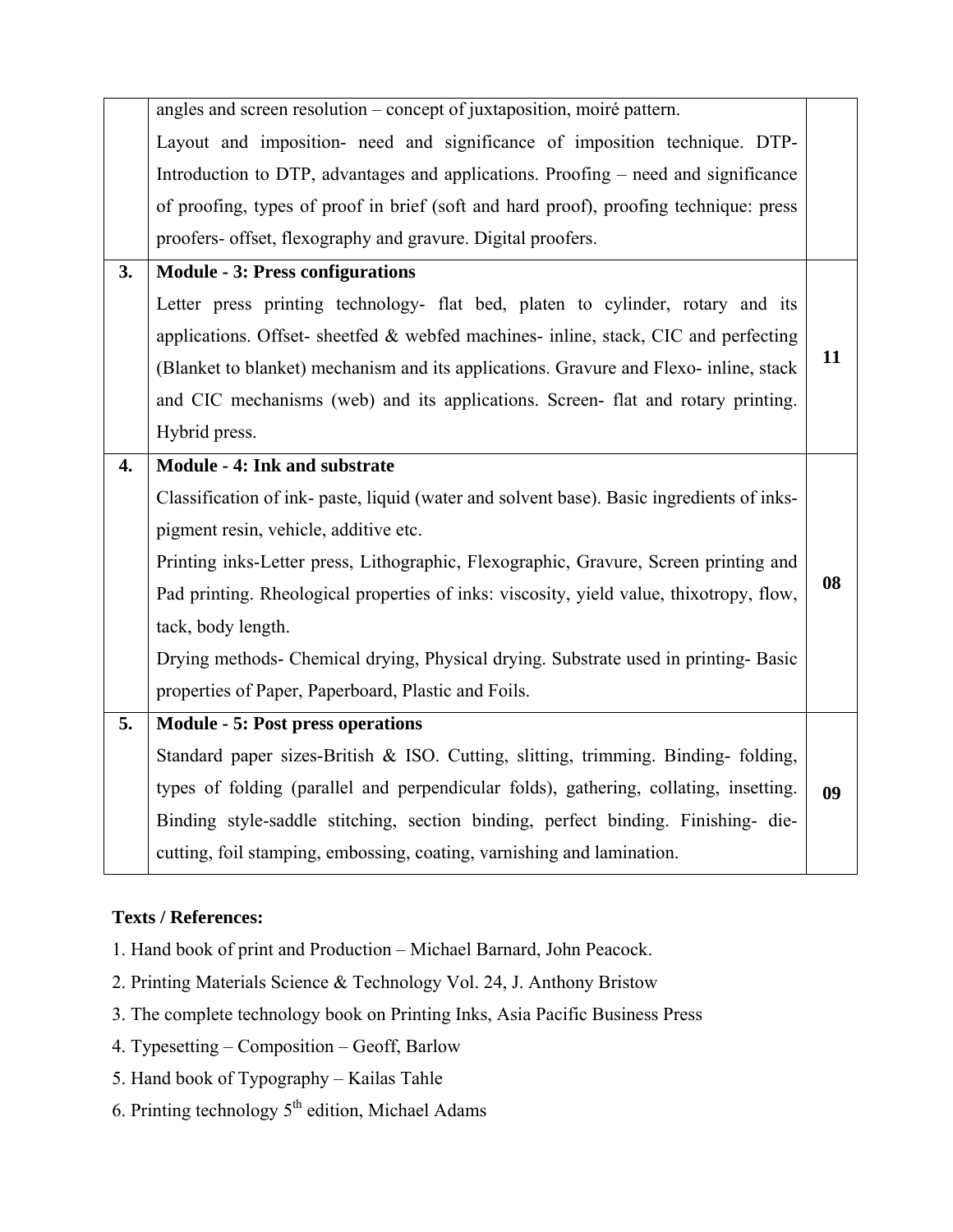- 7. The print and production manual, PIRA
- 8. Designer's Prepress Companion, Jessika Berlin

#### **Term Work:**

Term work shall include assignments and will carry 25 Marks.

#### **Theory Examination:**

- 1. Question paper will comprise of 6 questions, each carrying 20 marks.
- 2. Total 4 questions need to be solved.
- 3. Question No.1 will be compulsory and based on entire syllabus.
- 4. Remaining question will be randomly selected from all the modules.

#### **Internal Assessment:**

Compulsory Test-1 will be conducted (on minimum 40% of curriculum) and Test-2 can be class test (on minimum 70% of curriculum) or assignment on live problems or course project.

#### **Oral Examination:**

To gauge the understanding of the subject, an oral examination will be conducted at the end of the term for 25 marks.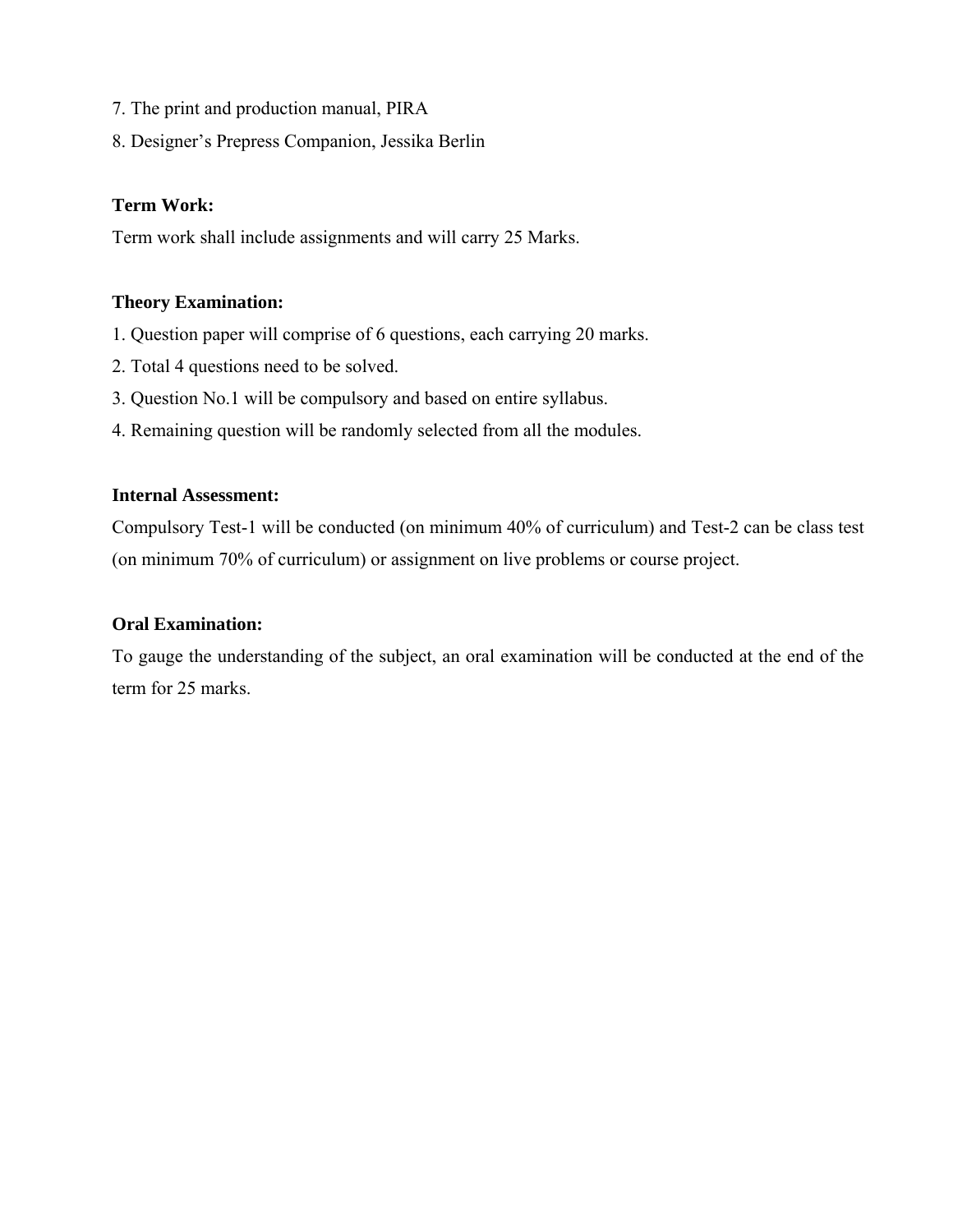| Course Code   | Course Name                           | Credits   |
|---------------|---------------------------------------|-----------|
| <b>PPC304</b> | <b>Paperbased Packaging Materials</b> | $4 + 1.5$ |

## *Course Objectives:*

- 1. Gain the basic knowledge of pulping and paper making process.
- 2. Study the different types of paper based packages and their manufacturing process.
- 3. Understand the designing process and estimation of material requirements for major forms of paper based packaging.
- 4. Study the major testing standards and properties of paper based packaging materials as per standards.

*Course Outcomes:* At the end of the course, learners should be able to;

- 1. Explain the raw materials and operations involved in pulping and paper making process.
- 2. Identify and describe the manufacturing process for different types of paper based packages.
- 3. Design and estimate material requirements for major forms of paper based packaging.
- 4. Test and analyze the major properties of paper based packaging materials.

| Sr.<br>No. | <b>Details</b>                                                                       | <b>Hrs</b> |
|------------|--------------------------------------------------------------------------------------|------------|
| 1.         | Module - 1:                                                                          |            |
|            | <b>1.1 Raw Materials and Preparation</b>                                             |            |
|            | Fibrous raw materials –Soft and Hard Wood -Wood structure and morphology – Non       |            |
|            | wood fibres and recycled paper -Non fibrous Additives – Sizing Agents, Binders,      |            |
|            | Fillers and Additives-Wood harvesting, logging, sorting - Debarking, Chipping,       |            |
|            | Screening & Storage                                                                  | 13         |
|            | 1.2 Pulping                                                                          |            |
|            | Types- Mechanical, Chemical and semi-chemical- Mechanical pulping- Stone ground      |            |
|            | wood- grinding stone - pressurized grinding-Refiner pulping-refiner plates- Assisted |            |
|            | mechanical pulping-thermomechanical, chemimechanical, chemithermomechanical-         |            |
|            | Chemical pulping- Kraft and Sulfite – Pulping Chemistry - Liquor Chemicals and       |            |
|            | reactions- Digester Temperature and Pressure - Chemical recovery<br>and              |            |
|            | environmental effects- Pulp properties – Processing of pulp for paper making.        |            |
| 2.         | Module - 2:                                                                          |            |
|            | 2.1 Paper Making                                                                     | 13         |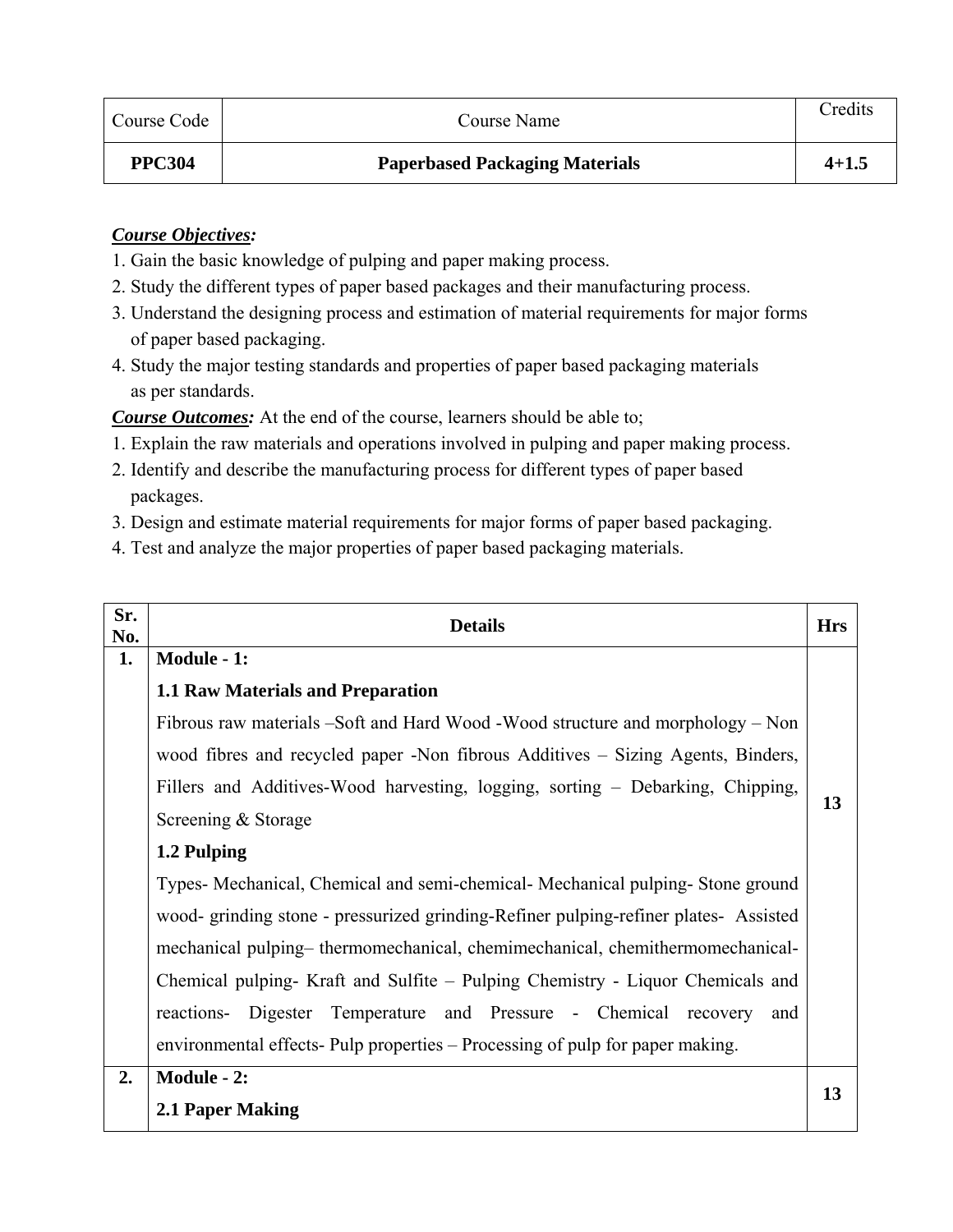|    | Preparation of pulp - Repulping/dispersion, Beating and Refining, Bleaching-      |    |
|----|-----------------------------------------------------------------------------------|----|
|    | Recycled paper- Deinking- Washing and Flotation- Fourdrinier Paper Machine-       |    |
|    | Dry and Wet end operations- Surface treatments- Sizing, Coating and Super         |    |
|    | calendaring.                                                                      |    |
|    | 2.2 Board making                                                                  |    |
|    | Multiply Board- Cylinder Forming machine- Vat types - Pressure and suction        |    |
|    | forming. Pressing, drying and finishing                                           |    |
|    | 2.3 Paper properties                                                              |    |
|    | Optical properties – Colour, brightness, smoothness, gloss, opacity and rub       |    |
|    | resistance- Strength properties - thickness, grammage, tensile-tear-bursting      |    |
|    | strength, stiffness- Grain direction, Wire and Felt sides                         |    |
| 3. | <b>Module 3:</b>                                                                  |    |
|    | 3.1 Types of papers                                                               |    |
|    | Printing grades-uncoated papers, coated papers, Newsprint, office paper-          |    |
|    | Packaging paper grades, properties and applications - Tissue, Parchment,          |    |
|    | greaseproof, glassine, wet strength paper, stretchable paper, coated paper-Boards |    |
|    | used in packaging- Solid bleached/unbleached, folding box board, white lined      | 13 |
|    | chip board                                                                        |    |
|    | 3.2 Paper based packaging                                                         |    |
|    | Paper bags & Sacks-Manufacturing & Applications- Types of bags- Multiwall         |    |
|    | bags – Composite containers- Manufacturing & Applications-<br>Paper               |    |
|    | convolute/spiral/lap winding - Fibre drums- Regenerated Cellulosic films          |    |
| 4. | <b>Module 4</b>                                                                   |    |
|    | <b>4.1 Cartons and Boxes</b>                                                      |    |
|    | Folding Cartons - Styles and Applications- Designing and manufacturing - Set up   |    |
|    | box applications and manufacturing process- Corrugated Fibre Board(CFB) –         |    |
|    | structure and materials- Types of flutes and their characteristics- Manufacturing | 13 |
|    | process of CFB- Making of CFB box- Styles of boxes- Properties of CFB- Solid      |    |
|    | Fiber board box manufacturing, materials and applications- Moulded pulp board -   |    |
|    | moulding process, applications                                                    |    |
|    |                                                                                   |    |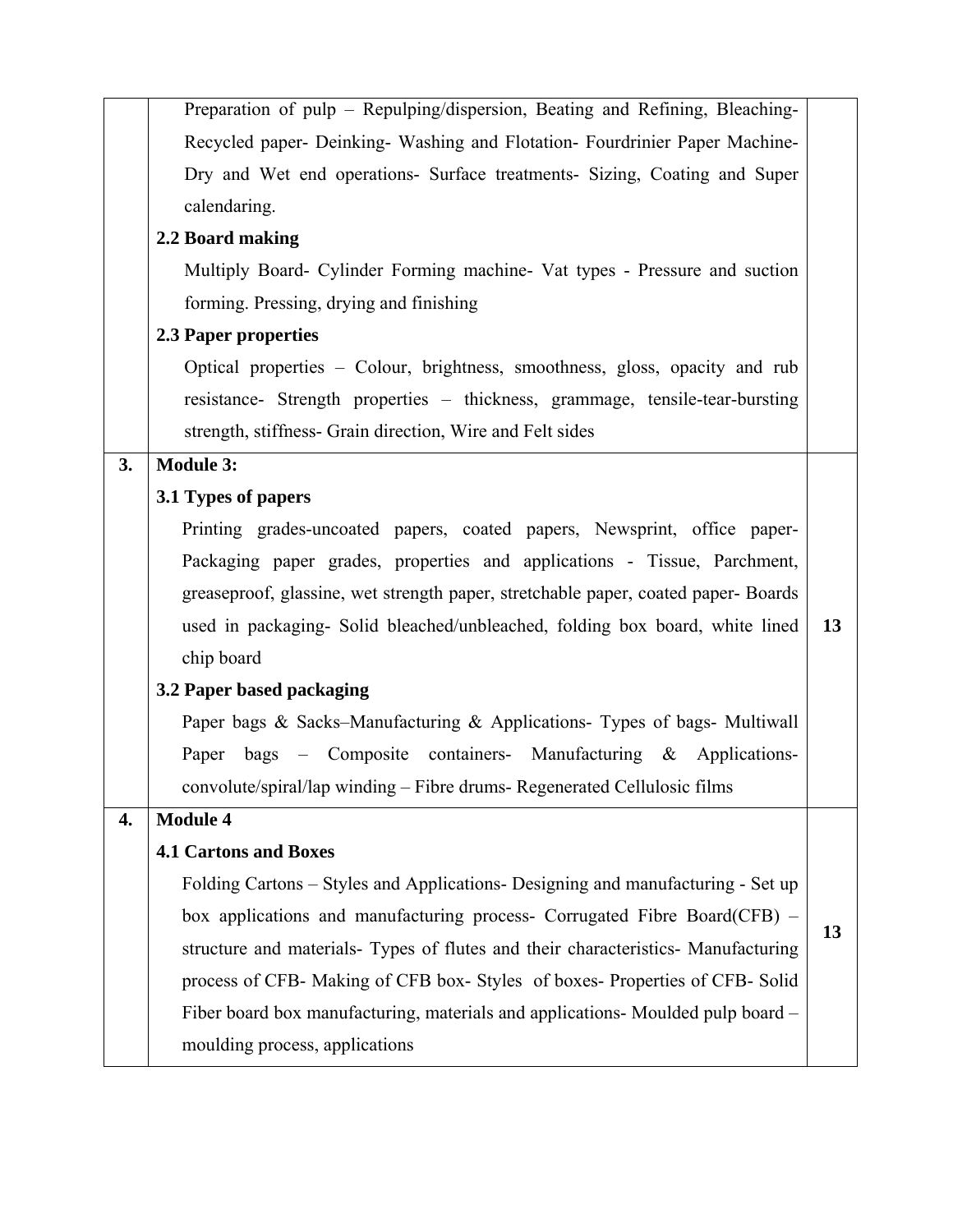- 1. Hand book of Paper and Board, Herbert Holik, Wiley-VCH, 2006
- 2. Paper and paperboard Packaging Technology, Mark J. Kirwan, Blackwell Publishing, 2005
- 3. Handbook of Pulp Vol.1, Herbert Sixta, Wiley-VCH, 2005
- 4. Handbook for pulp and paper technologists, G.A. Smook, Angus Wilde Publications, 2001

## **Term Work:**

Assignments covering the entire syllabus will be given to learners.

During practical sessions learners should understand and perform the practical as per the standard procedure given by ASTM/IS. Minimum eight practicals should be conducted.

## *List of experiments:*

- 1. To find Grammage and thickness of paper and board
- 2. To find Cobb value of paper and board
- 3. To find Bursting strength and burst factor of paper
- 4. To find Tearing Strength of paper and grain direction.
- 5. To find Stiffness of board.
- 6. To find Puncture resistance of CFB.
- 7. To Identify flute types in CFB.
- 8. To find BCT, ECT and RCT of CFB.
- 9. To find Moisture content of paper.
- 10. To find pH of Paper.
- 11. To find out Dimensional Stability of paper.
- 12. To evaluate Optical Properties of paper-brightness, color and gloss.
- 13. To make Folding carton for a product.
- 14. To make paper carry bags.

The distribution of term work marks is as follows:

| Assignments: | 10 Marks |
|--------------|----------|
|--------------|----------|

| Practical Journal & Continuous Assessment: | 15 Marks |
|--------------------------------------------|----------|
|--------------------------------------------|----------|

#### **Theory Examination:**

- 1. Question paper will comprise of 6 questions, each carrying 20 marks.
- 2. Total 4 questions need to be solved.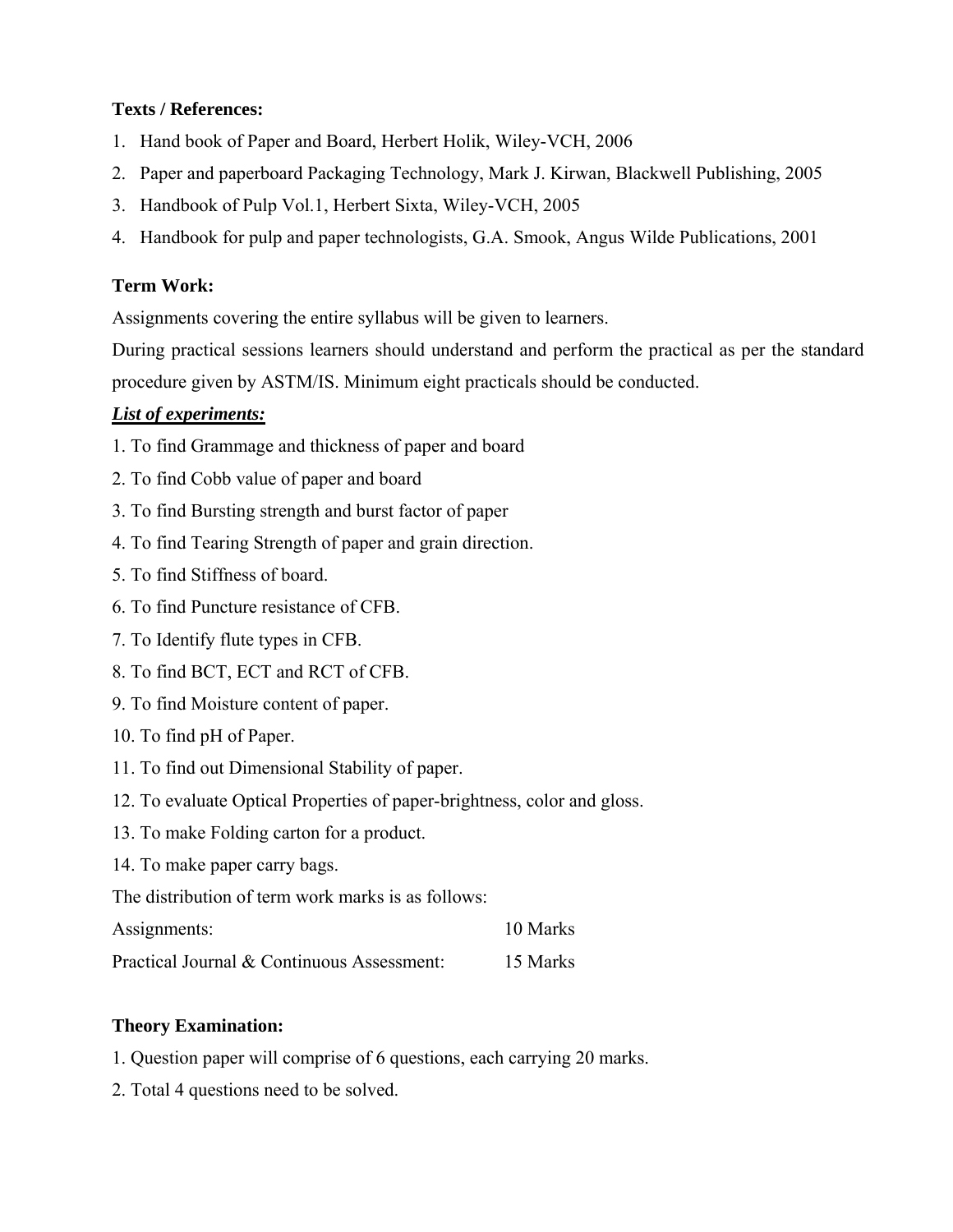- 3. Question No.1 will be compulsory and based on entire syllabus.
- 4. Remaining question will be randomly selected from all the modules.

## **Internal Assessment:**

Compulsory Test-1 will be conducted (on minimum 40% of curriculum) and Test-2 can be class test (on minimum 70% of curriculum) or assignment on live problems or course project.

#### **Practical Examination:**

To gauge the understanding of the subject, practical examination will be conducted at the end of the term for 25 marks.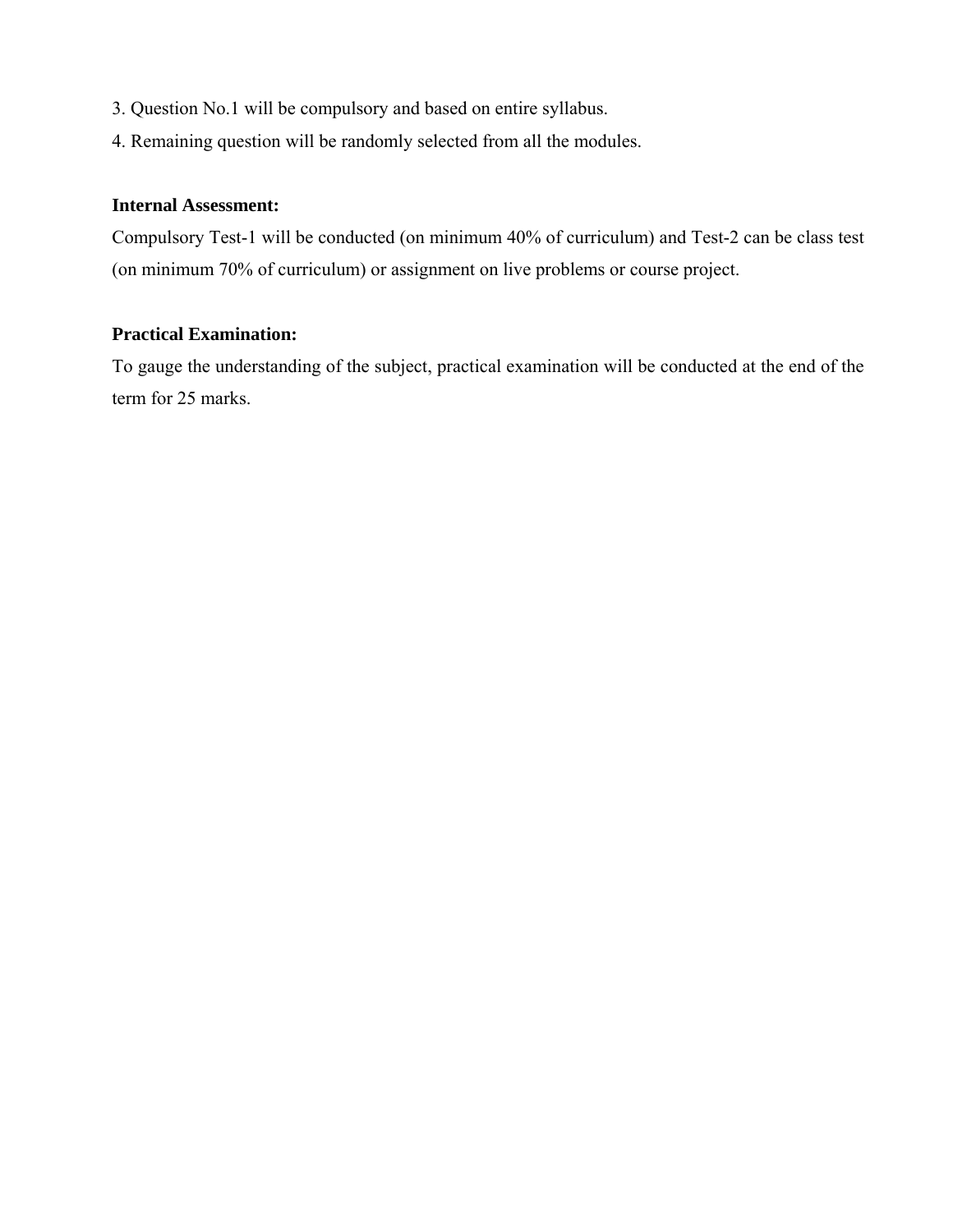| Course Code   | Course Name                                   | Credits |
|---------------|-----------------------------------------------|---------|
| <b>PPC305</b> | <b>Principles of Graphic Art &amp; Design</b> |         |

#### *Course Objectives:*

- 1. Study the basics of how to create a design.
- 2. Understand the fundamental principles of design & their types.
- 3. Study the concept of colour and their effects on design.
- 4. Understand the method to create visual image and layout.
- 5. Learn and understand the various softwares used for designing.

*Course Outcomes:* At the end of the course, learners should be able to;

- 1. Create a design based on specific requirement.
- 2. Analyze and demonstrate the use of particular colour & text appropriately in the designs.
- 3. Generate various design layouts with proper visual impacts.
- 4. Create a design with different softwares used for designing purpose.

#### **Texts / References:**

- 1. N. N. Sarkar, Art and Print Production, 2nd Impression, Oxford University Press, 2009.
- 2. Micheal Bernard, The Print and Production Manual, 8<sup>th</sup> Edition Reprint, Pira International, UK, 2000.
- 3. Richard M. Schlemmer, Handbook of advertising art production,  $2<sup>nd</sup>$  Edition, Prentice-Hall, 1976
- 4. Alastair Campbell, The Graphics Designer Handbook, MacDonald & Co, 1983
- 5. David A. Lauer, Stephen Pentak, Design Basics, 6th Edition, Wadsworth, 2005
- 6. Poppy Evans and Mark A. Thomas, Exploring the Elements of Design, Delmar Publishers, 2004
- 7. Albert C. Book, C. Dennis Schick, "Fundamentals of Copy and Layout", Crain Books, 1984
- 8. Roger Walton, Keith Gillies, Lindsey Heppell, "Graphic Design", Ebury Press, 1987

#### **Term Work:**

During practical sessions learners should understand and perform the practical as per the standard procedures. Minimum eight practicals should be conducted.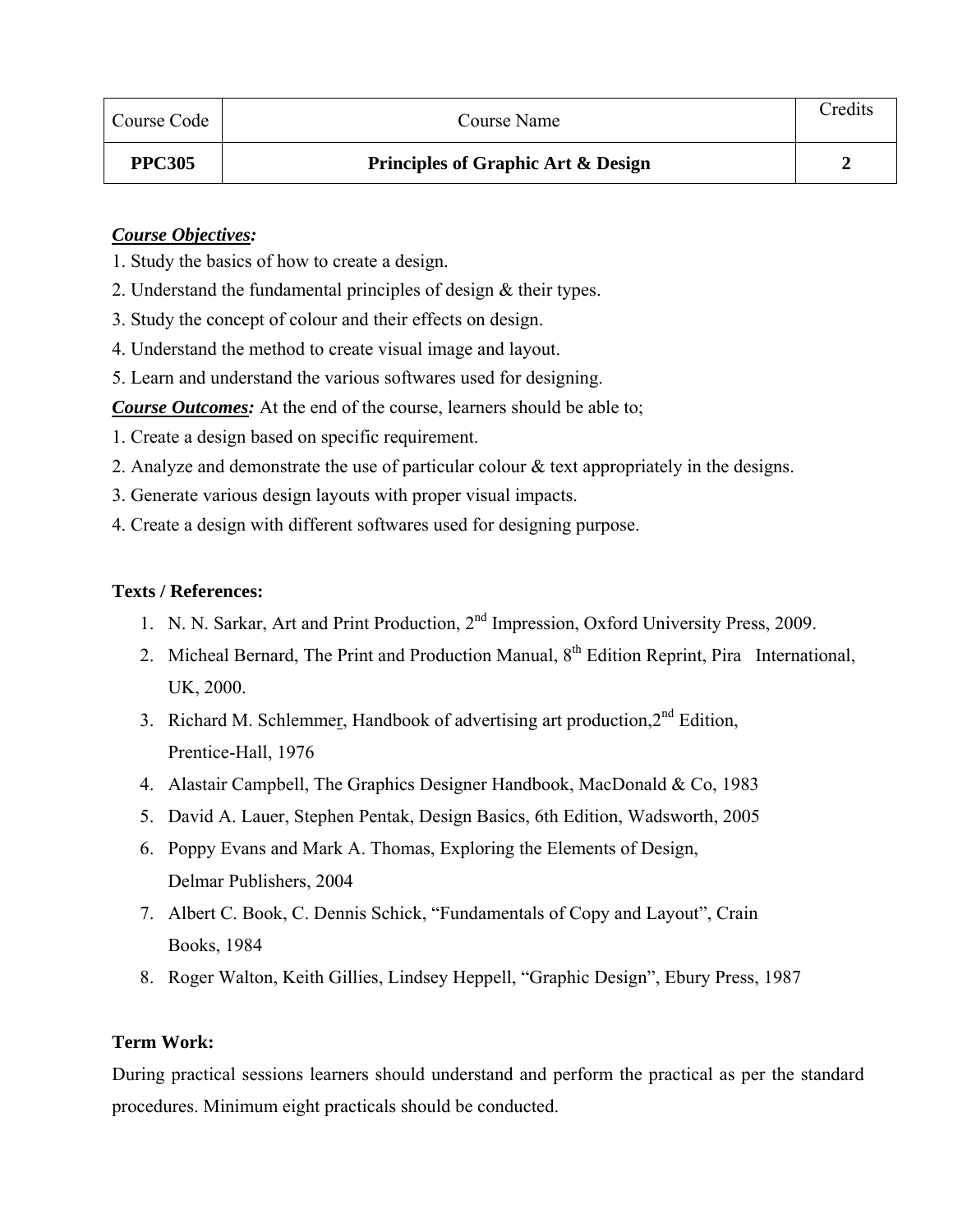## *List of experiments:*

- 1. To draw structure of typeface and different type families.
- 2. To draw design based on principles of design.
- 3. To draw colour wheel, primary, subtractive colours chart.
- 4. To draw different colour schemes.
- 5. To design Typographical Logo using Software.
- 6. To design Graphical Logo using Software.
- 7. To design Designer Logo using Software.
- 8. To design a visiting card, letter head, envelope of a company.
- 9. To design an advertisement for magazine for any choice of your product.
- 10. To design new paper page layout in Adobe InDesign.
- 11. To design a poster for function using Corel Draw.
- 12. To design a commercial print products.

The distribution of term work marks is as follows:

Practical Journal & Continuous Assessment: 25 Marks

#### **Practical Examination:**

To gauge the understanding of the subject, practical examination will be conducted at the end of the term for 25 marks.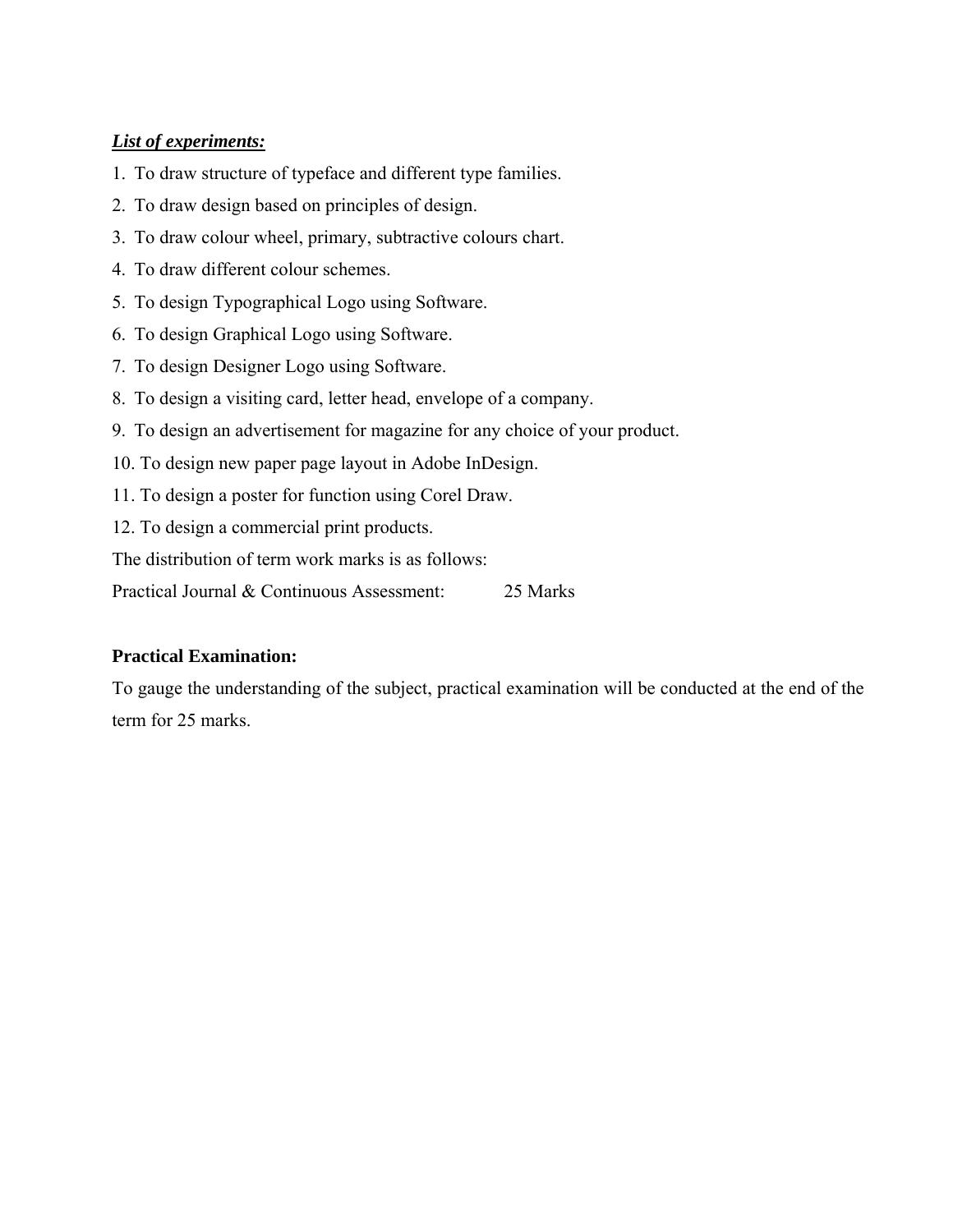| Course Code   | Course Name                              | Credits |
|---------------|------------------------------------------|---------|
| <b>PPC306</b> | <b>Material Science &amp; Technology</b> |         |

- 1. Study the basic concepts of material chemistry and its scientific aspects.
- 2. Understand structural features of various types of materials along with variation in their properties.
- 3. Learn the basics of important characterization and analysis techniques for various materials.

*Outcomes:* At the end of the course, learners should be able to;

- 1. Point out effectively various materials and their feasible applications involved in packaging & printing technology.
- 2. Explain the materials on the basis of their chemistry.
- 3. Identify and examine various significant properties required for a specific material for a particular application.

| Sr.<br>No. | <b>Details</b>                                                                     | <b>Hrs</b> |
|------------|------------------------------------------------------------------------------------|------------|
| 1.         | Module - 1:                                                                        |            |
|            | 1.1. Introduction to Materials Science                                             |            |
|            | Scope of Material Science & Technology - Importance in Packaging & Printing        |            |
|            | Technology - Classification of Materials - Concept of Matter and its Chemistry     |            |
|            | 1.2. Atomic Structure and Chemical Bonding                                         |            |
|            | Structure of the Atom - The Quantum States. The Periodic Table & its trends - Wave |            |
|            | nature of electron and Schrodinger wave equation.                                  | 09         |
|            | Chemical Bonding - Bond energy - Bond type & length - Types of Bonds - Variation   |            |
|            | in bonding character and properties - Molecular Structure                          |            |
| 2.         | Module - 2:                                                                        |            |
|            | <b>2.1. Crystal Structures</b>                                                     |            |
|            | Review of Unit Cells - Crystal Structures - Polymorphism & Allotropy - Miller      |            |
|            | Indices of Planes & Directions - Crystallinity & Non-Crystallinity - Review of     | 09         |
|            | Bragg's Law                                                                        |            |
|            | 2.2. Crystal Imperfections                                                         |            |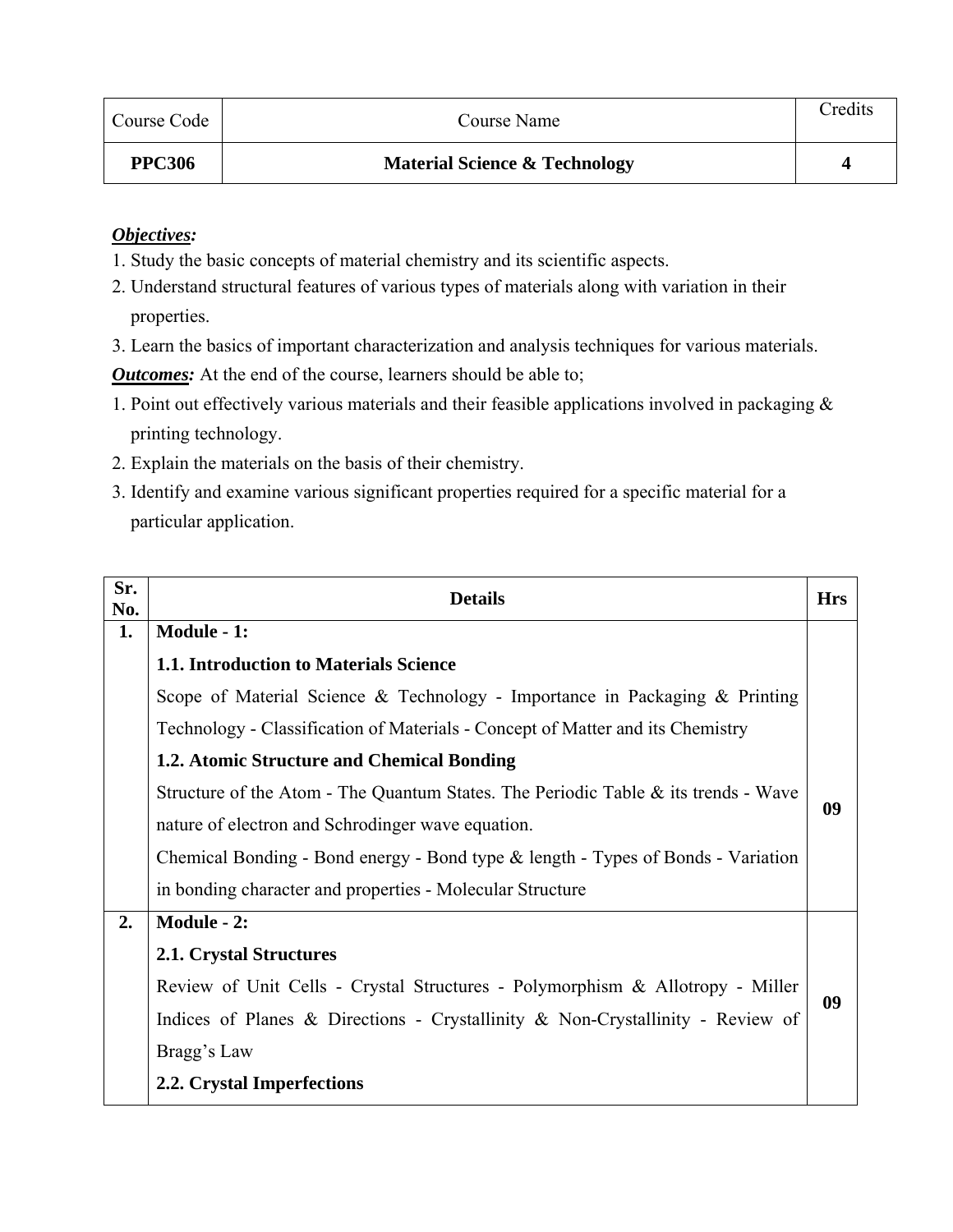|    | Point imperfection - Dislocations or line imperfections - Burgers vector - Critical     |    |
|----|-----------------------------------------------------------------------------------------|----|
|    | resolved shear stress - Dislocation theory - Surface & Volume imperfections             |    |
|    | 2.3. Structure of Glass & Ceramics                                                      |    |
|    | Ceramic Crystal Structures - Silicate Structures - Structure of Glass - Graphite, CNT   |    |
|    | & Fullerenes - Glass Ceramics                                                           |    |
| 3. | Module - 3:                                                                             |    |
|    | 3.1. Structure of Polymers                                                              |    |
|    | Review of Organic Monomers - Classification - Tacticity & Isomerism - Significance      |    |
|    | of Molecular Weight & Crystallinity - Defects in Polymers                               |    |
|    | 3.2. Structure of Composites                                                            | 08 |
|    | Composite Constituents - Classification - Composite Reinforcement - Interface           |    |
|    | Interactions                                                                            |    |
|    | 3.3. Structure of Biological Materials                                                  |    |
|    | Basic biological molecules - Structure of Carbohydrates, Proteins, Acids & Fats -       |    |
|    | <b>Basic Properties</b>                                                                 |    |
| 4. | <b>Module - 4:</b>                                                                      |    |
|    | <b>4.1. Mechanical Properties of Materials</b>                                          |    |
|    |                                                                                         |    |
|    | Elastic Deformation - Stress Strain Behaviour - Plastic Deformation - Recovery -        |    |
|    | Compressive, Shear & Torsional Deformations - Hardness - Dislocation & Slip -           |    |
|    | Recovery - Recrystallization & Grain Growth - Fatigue - Mechanism of fatigue            |    |
|    | failure - Characteristics & Factors of fatigue failure - Creep - Types of creep - Creep |    |
|    | curve                                                                                   | 10 |
|    | 4.2. Rheological Properties of Materials                                                |    |
|    | Newtonian & Non-Newtonian Behaviour - Viscosity - Shear Stress vs. Shear Rate           |    |
|    | Study                                                                                   |    |
|    | <b>4.3. Thermal Properties of Materials</b>                                             |    |
|    | Heat Capacity - Conduction, Convection & Radiation - Study of Thermal Stresses in       |    |
|    | Materials                                                                               |    |
| 5. | Module - 5:                                                                             |    |
|    | 5.1. Electrical Properties of Materials                                                 |    |
|    | Electrical Conductivity - Band Model of Conductivity - Semiconductors - Valence         | 10 |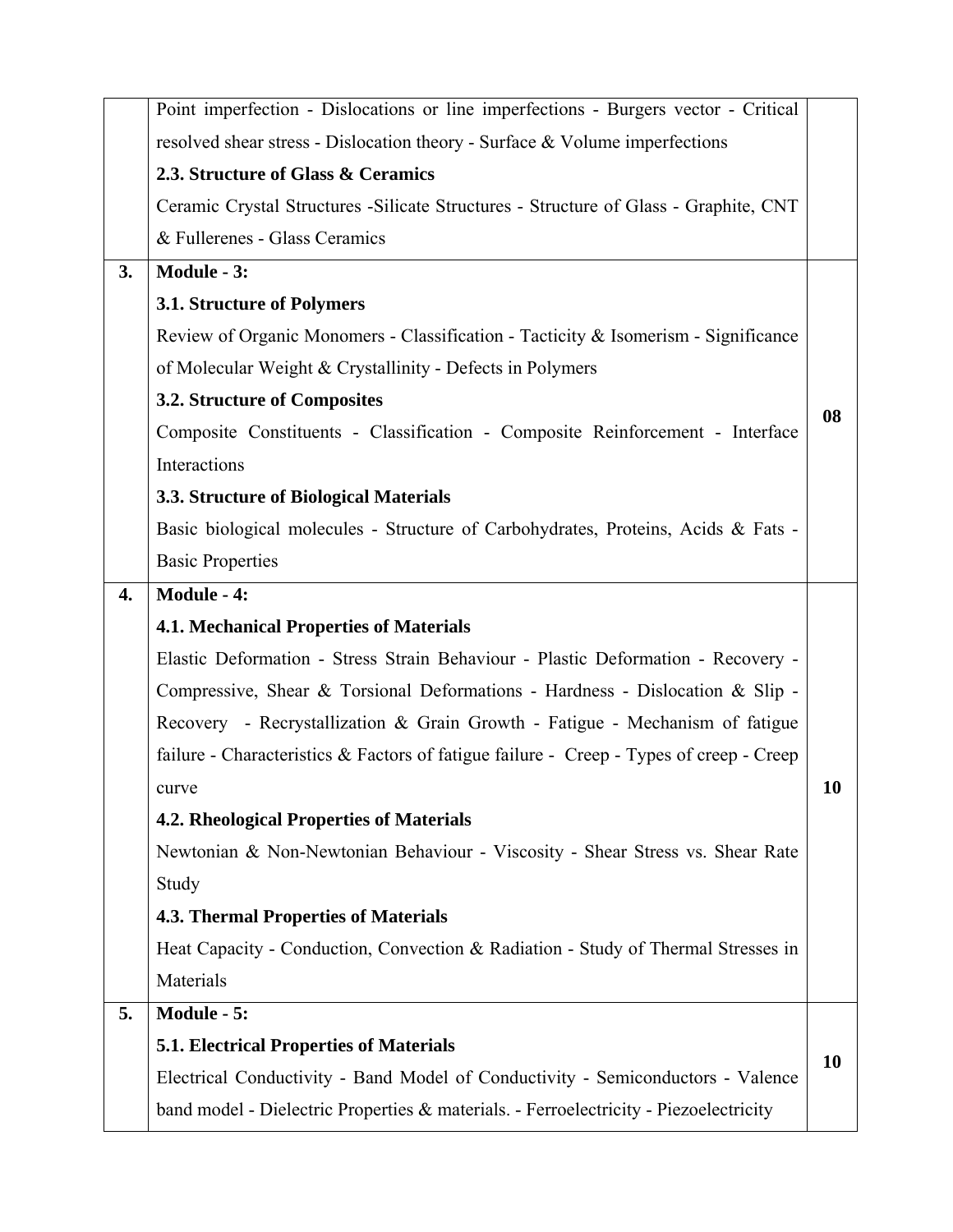| <b>5.2. Magnetic Properties of Materials</b>                                |    |
|-----------------------------------------------------------------------------|----|
| Basic Concepts - Dimagnetism, Paramagnetism & Ferromagnetism - Hysteresis - |    |
| Superconductivity                                                           |    |
| <b>5.3. Optical Properties of Materials</b>                                 |    |
| Electromagnetic Spectrum - Atomic & Electronic Interactions - Reflection,   |    |
| Refraction, Absorption & Transmission - Colour & Absorbance - Opacity &     |    |
| Translucency - Photoluminiscence – Electroluminiscence                      |    |
| Module - 6:                                                                 |    |
| <b>6.1. Characterization of Materials</b>                                   |    |
| Analysis of Materials - Introduction to Microscopy - SEM, TEM, AFM, XRD-    |    |
| Introduction to Elemental Analysis - EDX, Auger, MS, XPS - FTIR             | 06 |
| <b>6.2. Advanced Materials</b>                                              |    |
| Nanomaterials - Biomaterials & Soft Condensed Matter - Smart Materials      |    |
|                                                                             |    |

- 1. W.D. Callister, Materials Science and Engineering, John Wiley, New York, 1997
- 2. V. Raghavan Materials Science and Engineering, Addison Wesle, New York, 1989
- 3. J.F. Schackelford, Introduction to Material Science for Engineers, 2<sup>nd</sup> ed., McMillan, New York, 1990
- 4. B. S. Mitchell, An Introduction to Materials Engineering and Science, Wiley InterScience, 2004
- 5. B. Vishwanathan, Catalysts and Surfaces: Characterization Techniques, Alpha Science Int. Ltd., India, 2010

## **Term Work:**

Term work shall include assignments and will carry 25 Marks.

## **Theory Examination:**

- 1. Question paper will comprise of 6 questions, each carrying 20 marks.
- 2. Total 4 questions need to be solved.
- 3. Question No.1 will be compulsory and based on entire syllabus.
- 4. Remaining question will be randomly selected from all the modules.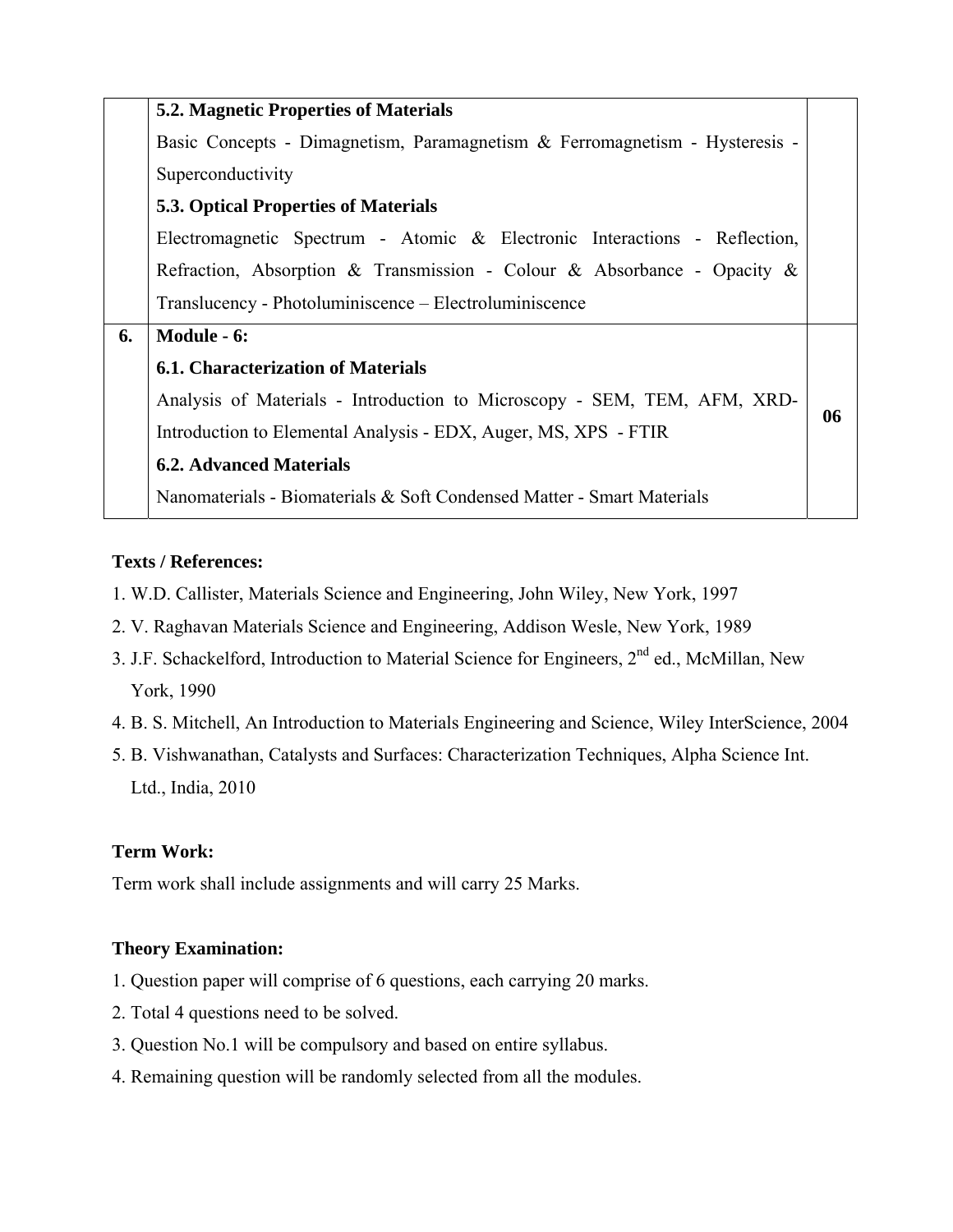## **Internal Assessment:**

Compulsory Test-1 will be conducted (on minimum 40% of curriculum) and Test-2 can be class test (on minimum 70% of curriculum) or assignment on live problems or course project.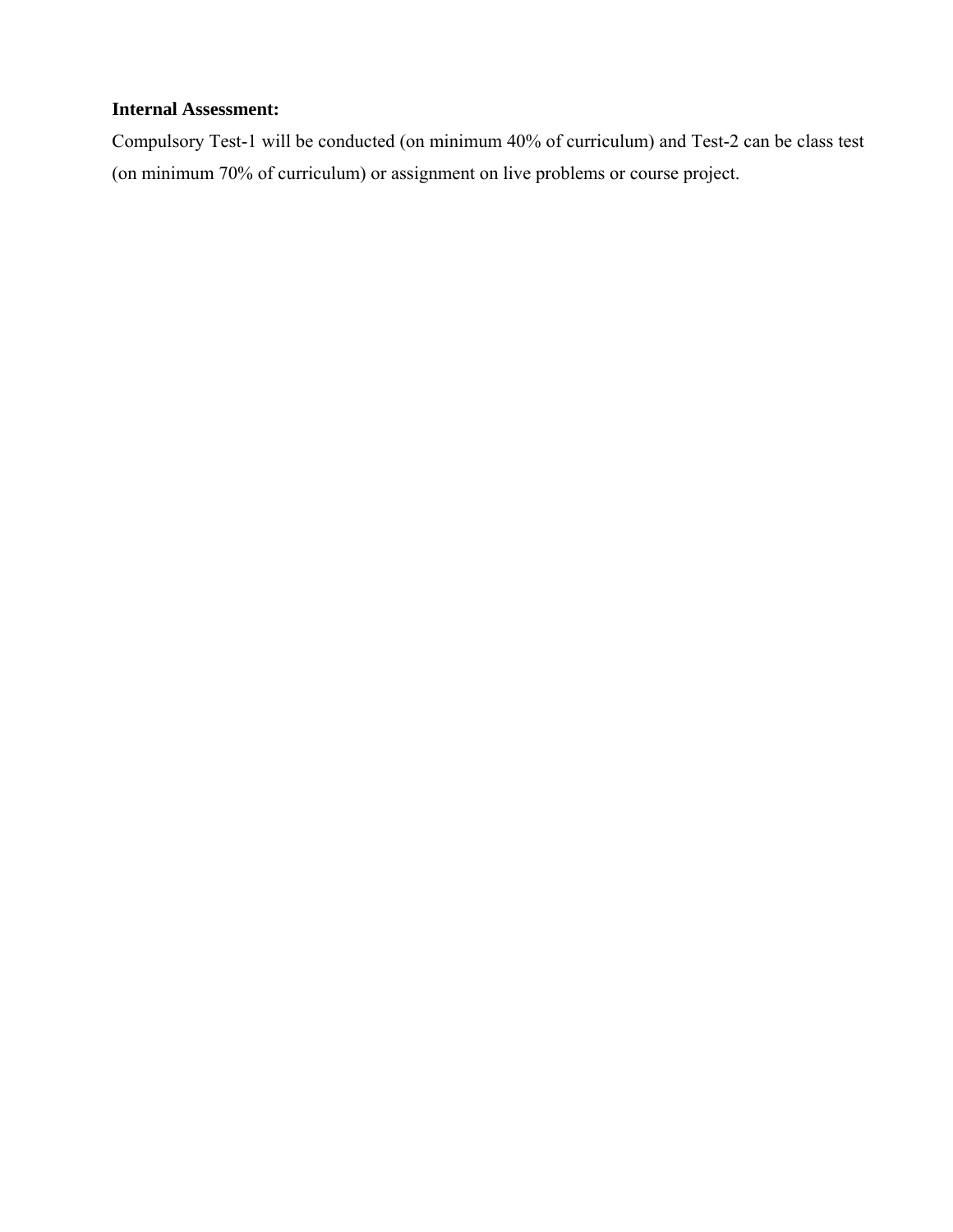| Course Code   | Course Name                       | Credits |
|---------------|-----------------------------------|---------|
| <b>PPL301</b> | <b>Screen Printing Laboratory</b> |         |

#### *Course Objectives:*

- \* Introduce the concept of screen printing techniques.
- \* Understand the screen printing technology for four color printing.
- \* Gain knowledge about different applications of screen printing.

*Course Outcomes:* At the end of the course, learners should be able to;

- \* Prepare screen printing image carrier by direct, indirect photographic methods.
- \* Demonstrate the use of different photographic films for mesh preparation according to image.
- \* Produce different printed samples for various substrates like fabric, glass, acrylic, wood by selecting suitable inks & coatings for that material.
- \* Produce & analyze a halftone dot image generated for four color printing and registration of color.

## **Term Work:**

During practical sessions learners should understand and perform the practical as per the standard procedures. Minimum eight practicals should be conducted.

#### *List of experiments:*

- 1. Study of screen printing equipments and materials.
- 2. Determining optimum exposure for various stencil methods.
- 3. Centering the image for various size stocks.
- 4. Screen preparation and printing by direct method.
- 5. Screen preparation and printing by indirect method.
- 6. Screen preparation and printing by direct-indirect method.
- 7. Printing two colour image on paper and textile.
- 8. Preparation of screen for halftone image.
- 9. Screen Printing on textile T-Shirt.
- 10. Screen Printing on PVC, acrylic sheet.

The distribution of term work marks is as follows:

Practical Journal & Continuous Assessment: 25 Marks

## **Practical Examination:**

To gauge the understanding of the subject, practical examination will be conducted at the end of the term for 25 marks.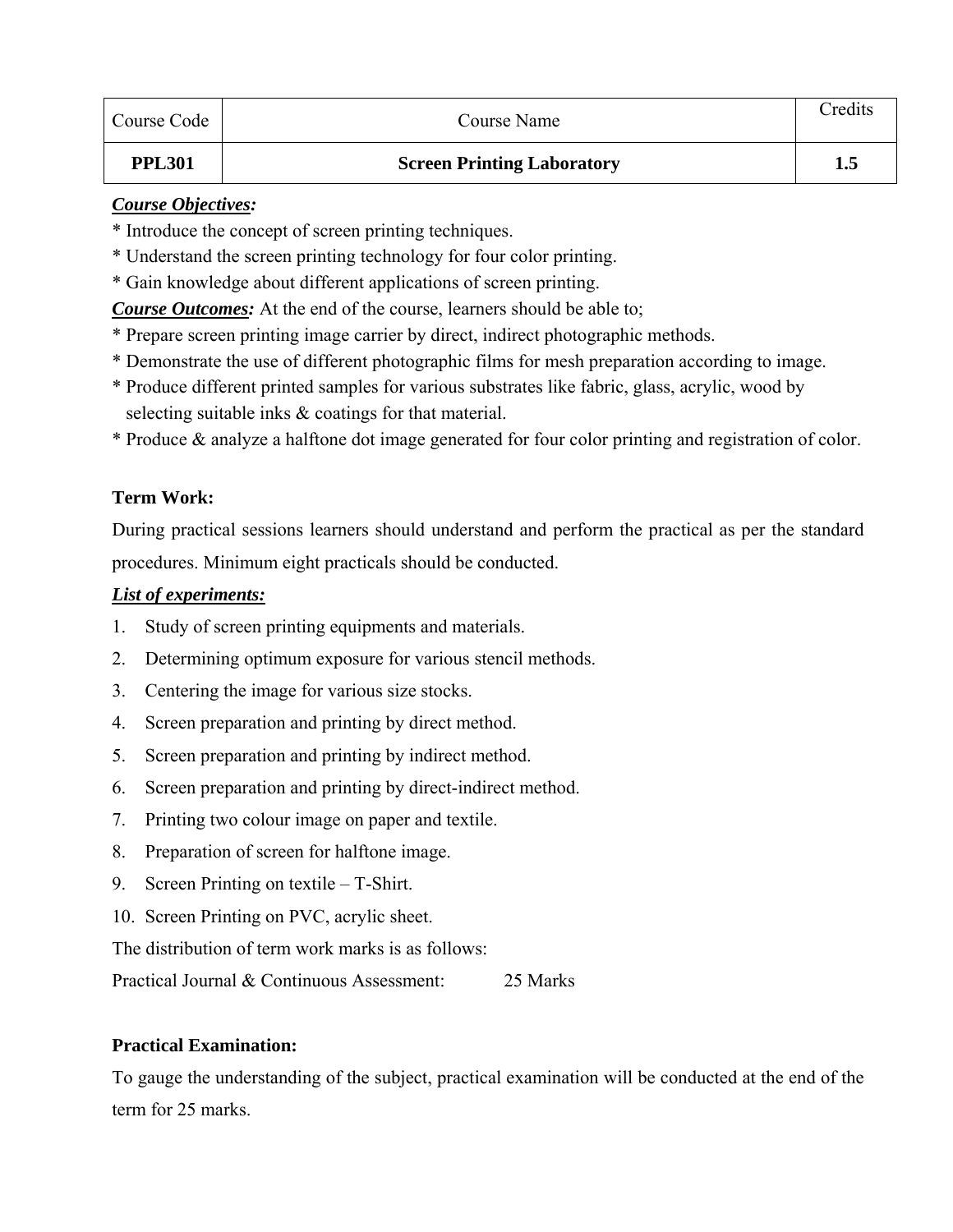| Course Code   | Course Name                  | Credits |
|---------------|------------------------------|---------|
| <b>PPC401</b> | <b>Plastics in Packaging</b> | 4+1     |

- 1. Understand the fundamentals of polymer science.
- 2. Study and appreciate the macro, micro & molecular level interaction in polymers.
- 3. Learn the factors that affect rheological properties of plastics.
- 4. Study the different types of plastics and their associated properties.
- 5. Understand the various testing methods employed on plastic materials.

*Outcomes*: At the end of the course, learners should be able to:

- 1. Describe the various polymerization mechanisms and techniques.
- 2. Differentiate between thermoplastics & thermosets.
- 3. Effectively communicate the relation between effects of temperature and crystallinity of polymers.
- 4. Identify and categorize various plastics by chemical and instrumentation methods.
- 5. Choose a plastic material for a specific application based on their physical and chemical properties.
- 6. Describe the properties that are important from the point of view of plastic processing.

| Sr.<br>No. | <b>Details</b>                                                                       | <b>Hrs</b> |
|------------|--------------------------------------------------------------------------------------|------------|
| 1.         | <b>Module - 1: Polymer Science Introduction:</b>                                     |            |
|            | Polymers – Definition.                                                               |            |
|            | Polymers - Classification based on origin, physical properties, molecular structure, | 06         |
|            | etc.                                                                                 |            |
|            | Plastics – Definition, History, Plastics industry and overview of manufacture.       |            |
| 2.         | <b>Module - 2: Plastics – Molecular Level Characteristics:</b>                       |            |
|            | Bonding in plastics, formation of plastics – polymerization reaction.                |            |
|            | Polymerization mechanisms (Addition & Condensation).                                 | 08         |
|            | Types of polymerization (Bulk, Solution, Suspension $\&$ Emulsion).                  |            |
|            | Significance and examples of Copolymers.                                             |            |
|            | Thermosets and Thermoplastics – Definition and properties.                           |            |
| 3.         | <b>Module - 3: Plastics - Micro Level Characteristics:</b>                           | 08         |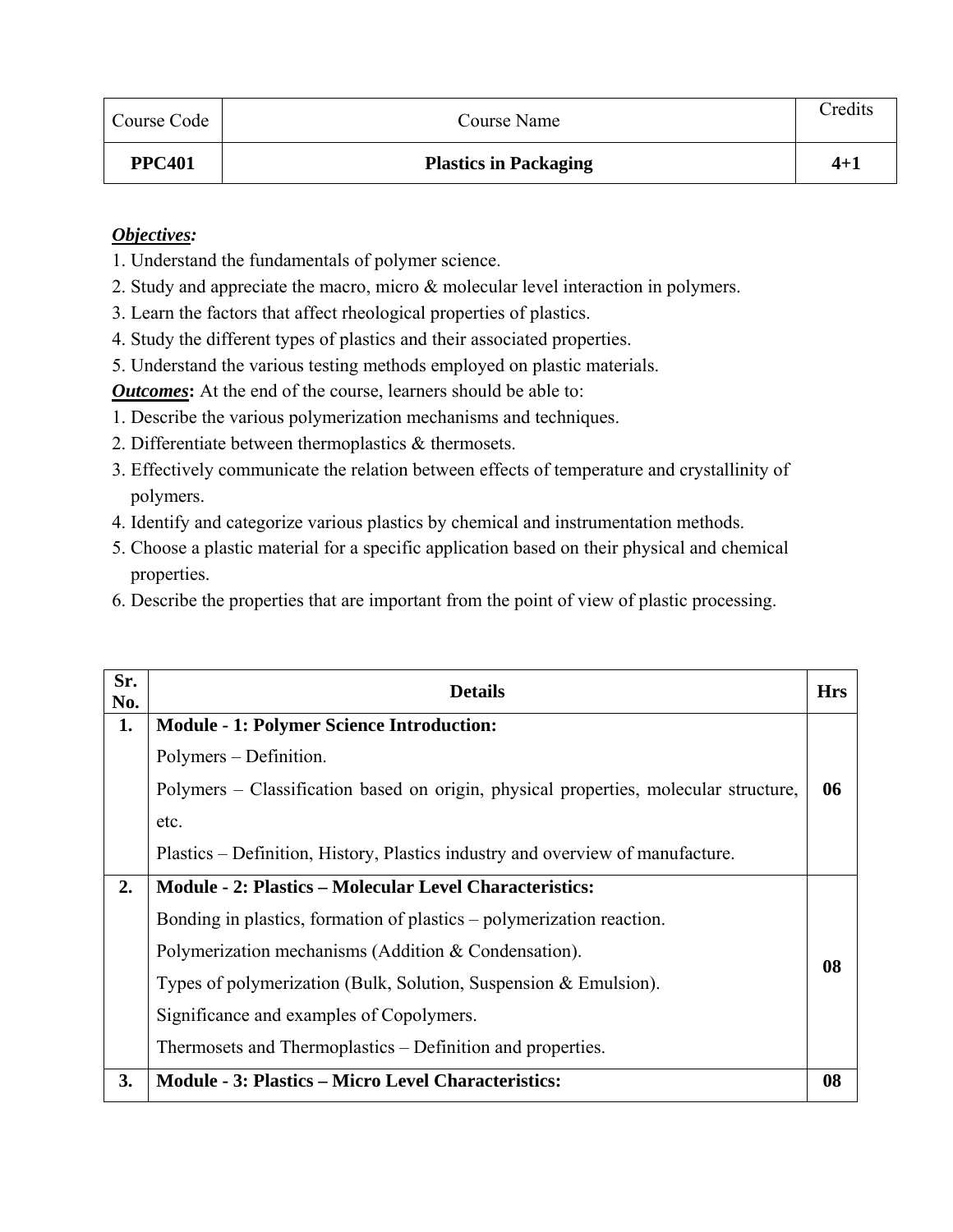|    | Amorphous and crystalline plastics.                                                       |    |
|----|-------------------------------------------------------------------------------------------|----|
|    | Degree of Polymerization, Polymer length, Concepts of Molecular Weight &                  |    |
|    | Molecular Weight Distribution.                                                            |    |
|    | Thermal changes - Glass Transition Temperature (Tg), Softening/ Melting                   |    |
|    | Temperature (Tm), Degradation Temperature (Td). Heat Distortion Temperature.              |    |
|    | Understanding Melt Flow Index of plastics.                                                |    |
| 4. | <b>Module - 4: Plastics - Macro Level Characteristics:</b>                                |    |
|    | Mechanical Properties: Understanding Elastic, viscous and viscoelastic behaviours of      |    |
|    | solids & liqids. Plastic behaviour: Stress-strain curve. Creep, toughness, impact         |    |
|    | strength of plastics.                                                                     |    |
|    | Chemical & Physical Properties: Environmental resistance and weathering, Chemical         |    |
|    | resistivity and solubility, Permeability, electrical Properties, Optical Properties,      |    |
|    | Flammability.                                                                             | 10 |
|    | Additives for plastics: Process of Compounding, Different additives like Antislip,        |    |
|    | Antistatics, Colourants, Fillers, Plasticizers, etc. Plastic Masterbatches & their types. |    |
| 5. | <b>Module - 5: Commodity Plastics in Packaging:</b>                                       |    |
|    | Polyethylene (PE): Types, Properties & Applications.                                      |    |
|    | Polypropylene (PP): Varieties, Properties & Applications.                                 | 09 |
|    | Polyvinyl Chloride (PVC): Properties, Compounding & Applications.                         |    |
|    | Polystyrene (PS): Types, Properties & Applications.                                       |    |
|    | Copolymerization, Alloying and Blending.                                                  |    |
| 6. | Module - 6: Engineering & Speciality Plastics in Packaging:                               |    |
|    | Properties & Applications of Engineering Plastics:                                        |    |
|    | Thermoplastics Polyesters (PET & PBT), Polycarbonate (PC), Acrylics (PAN &                |    |
|    | PMMA), Polyamide (PA 6 & PA 6,6).                                                         | 07 |
|    | Properties & Applications of Speciality Plastics:                                         |    |
|    | Polyvinylidene chloride (PVdC), Ethyl Vinyl Acetate (EVA), Ethyl Vinyl Alcohol            |    |
|    | (EVOH), Ionomer, Polychlorotrifluoroethylene (PCTFE)                                      |    |
| 7. | <b>Module - 7: Thermosets:</b>                                                            |    |
|    | Applications of Amino plastics (Urea Formaldehyde & Melamine Formaldehyde),               | 04 |
|    |                                                                                           |    |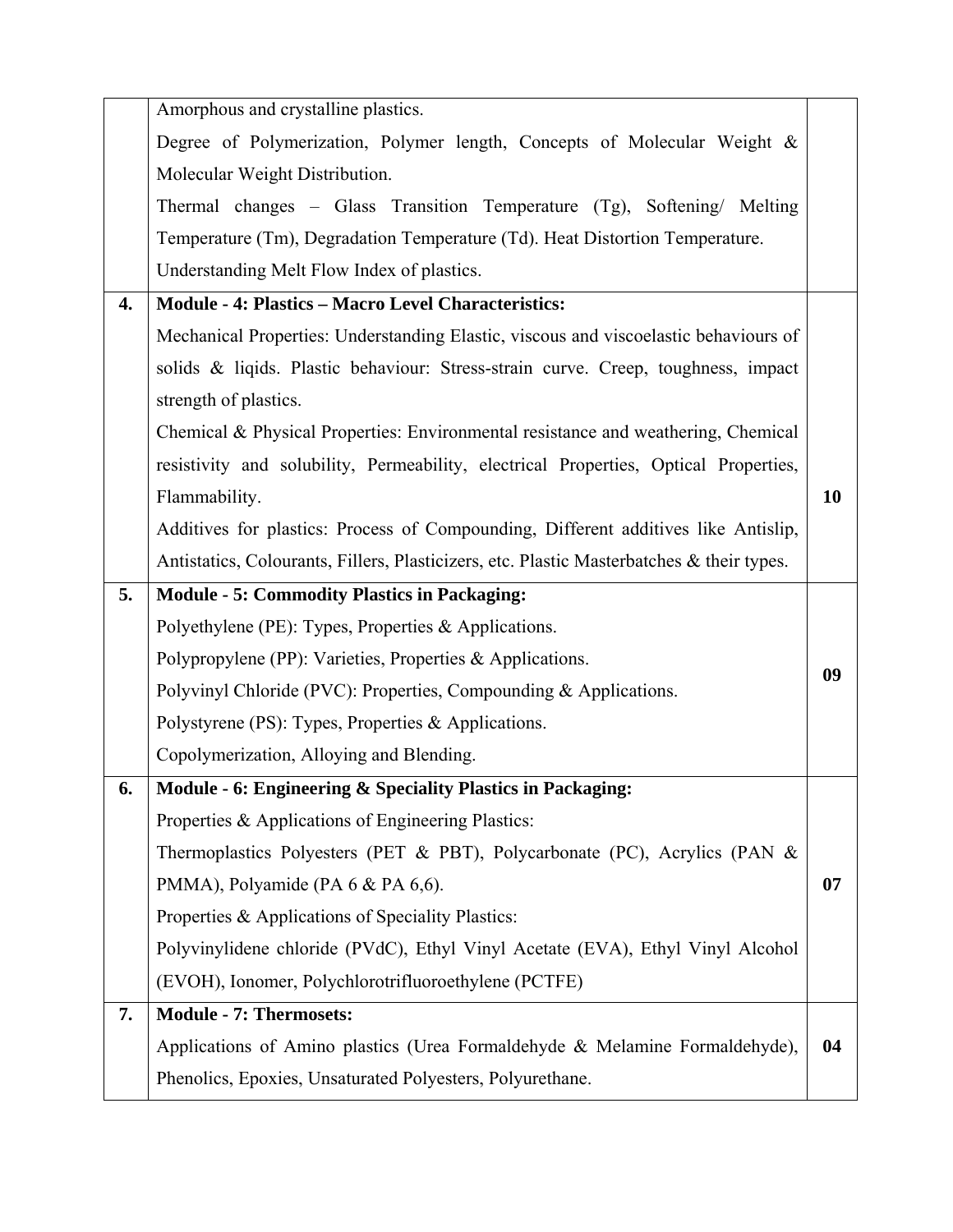- 1. Strong A. B., "Plastics: Materials and Processing", 3<sup>rd</sup> Ed, Pearson-Prentice Hall, 2006.
- 2. Gowariker V. R., Viswanathan N. V., Sreedhar J., " Polymer Science", 1<sup>st</sup> Ed, New Age International Publishers, 1986.
- 3. Selke, S. E. M., Culter, J. D., Hernandez, R. J., "Plastics Packaging: Properties, processing, Applications and Regulation", Carl Hanser Verlag, USA, 2004.
- 4. Margolis J. M., "Engineering Plastics Handbook", 1<sup>st</sup> Ed., McGraw-Hill, 2006.
- 5. Athalye A. S., "Handbook of Packaging Plastics', 1<sup>st</sup> Ed., Multi Tech Publishing Co., 1999.
- 6. Yam K. L., "The Wiley Encyclopedia of Packaging Technology", 3rd Ed., Wiley, 2009.

#### **Term Work:**

Assignments covering the entire syllabus will be given to learners.

During practical sessions learners should understand and perform the practical as per the standard procedure given by ASTM/IS. Minimum eight practicals should be conducted.

#### *List of experiments:*

- 1. Identification of Plastics by chemical Method.
- 2. Identification of Plastics by instrumentation method (DSC).
- 3. Study of thermal changes in plastics by Differential Scanning Calorimeter.
- 4. Identification of Plastics/layers of laminate by instrumentation method (FTIR).
- 5. Determination of Impact resistance by free falling Dart method.
- 6. Determination of tensile strength of plastics films.
- 7. Determination of specular gloss of plastic films.
- 8. Determination of Coefficient of friction of plastic films.
- 9. Study of water vapour transmission rate test for plastic films.
- 10. Study of oxygen / gas transmission rate test for plastic films.
- 11. Study of Environmental Stress Crack Resistance of plastic items.
- 12. Study of Melt Flow Index tester.

The distribution of term work marks is as follows:

| Assignments:                               | 10 Marks |
|--------------------------------------------|----------|
| Practical Journal & Continuous Assessment: | 15 Marks |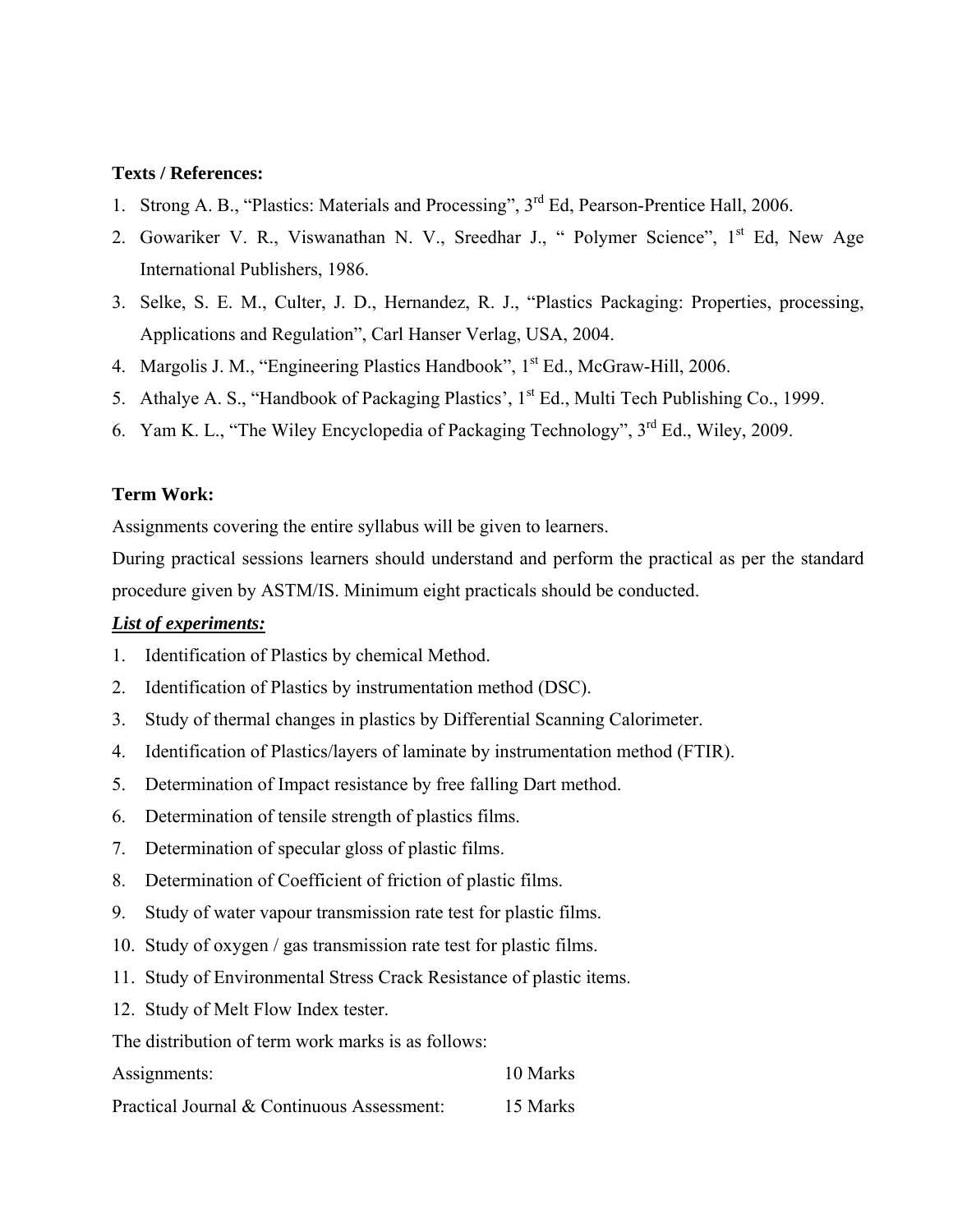#### **Theory Examination:**

- 1. Question paper will comprise of 6 questions, each carrying 20 marks.
- 2. Total 4 questions need to be solved.
- 3. Question No.1 will be compulsory and based on entire syllabus.
- 4. Remaining question will be randomly selected from all the modules.

#### **Internal Assessment:**

Compulsory Test-1 will be conducted (on minimum 40% of curriculum) and Test-2 can be class test (on minimum 70% of curriculum) or assignment on live problems or course project.

#### **Practical & Oral Examination:**

To gauge the understanding of the subject, practical and oral examination will be conducted at the end of the term each of 25 marks.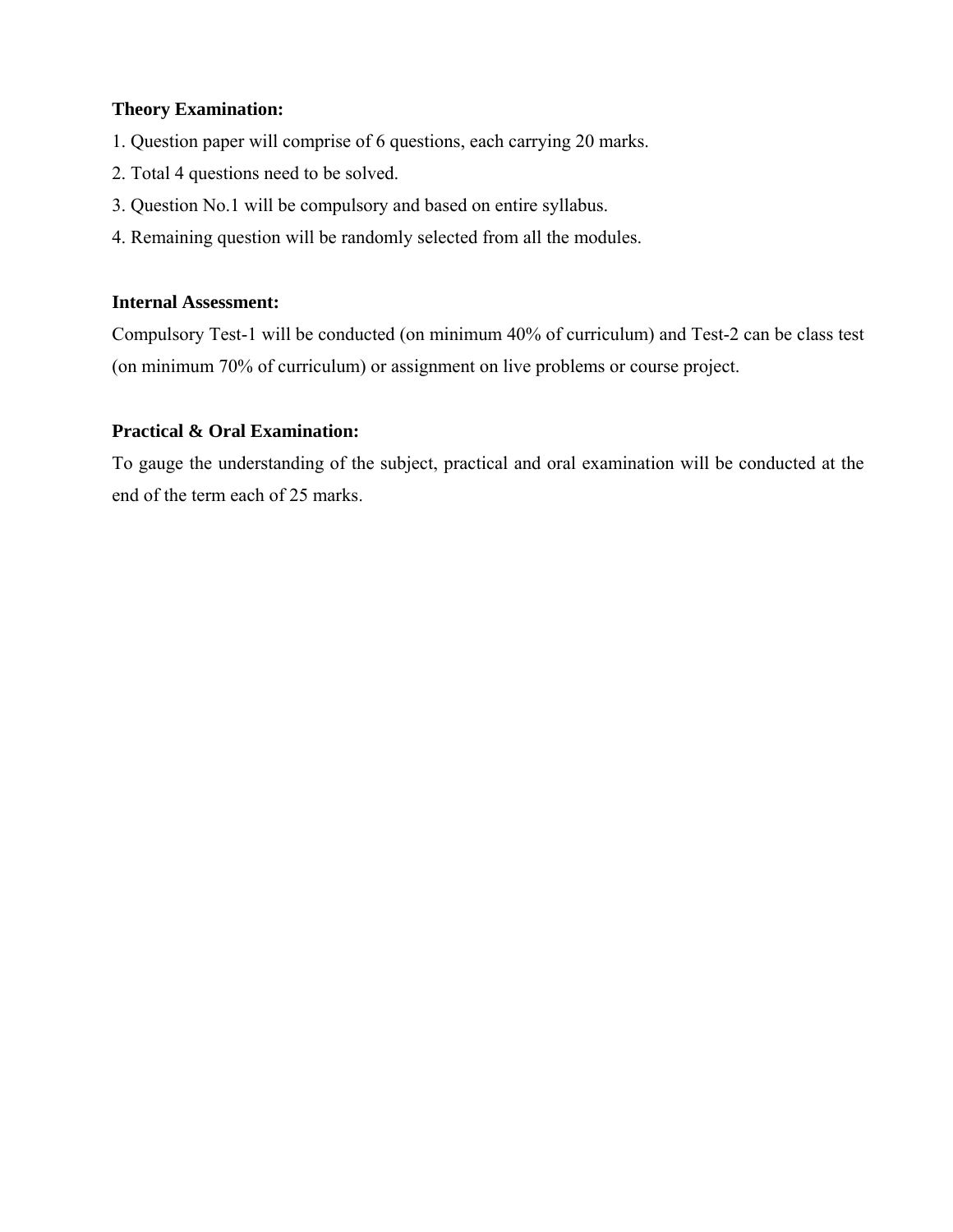| Course Code   | Course Name                            | Credits |
|---------------|----------------------------------------|---------|
| <b>PPC402</b> | Glass, Metal & Textile based Packaging | $3 + 2$ |

- 1. Understand the use and application of primary packaging materials i.e. glass and metal.
- 2. Study the types of textile materials and their application
- 3. Learn the basics package forms and the technology to manufacture them for the above listed materials.

*Outcomes:* At the end of the course, learners should be able to;

- 1. Describe & interpret the various manufacturing process for glass bottles, metal cans & tubes and textile based bags .
- 2. Explain various design aspects for various types of package forms made up of glass & metal.
- 3. Summarize the aerosol technology and its wide application in packaging.
- 4. Discuss various quality control and testing procedures for these package forms.
- 5. Describe the basics of fabric & textile technology to produce bags of various materials like jute, hemp etc.

| Sr.<br>No. | <b>Details</b>                                                                        | <b>Hrs</b> |
|------------|---------------------------------------------------------------------------------------|------------|
| 1.         | <b>Module - 1: Glass in Packaging</b>                                                 |            |
|            | Introduction & History of Glass Materials - Composition - Chemical Structure - Raw    |            |
|            | Materials used for manufacturing glass containers - Glass properties - Glass Industry |            |
|            | - Market Overview                                                                     | 13         |
|            | Glass Manufacturing Process - Container Forming Processes - Study of important        |            |
|            | control parameters during the processes - Post forming Treatments or processes        |            |
|            | Types of Glass - Types of glass containers - Advantages & Disadvantages -             |            |
|            | Applications                                                                          |            |
|            | Glass bottle design - Specifications $\&$ Quality Control - Defects                   |            |
| 2.         | <b>Module - 2: Metals in Packaging</b>                                                |            |
|            | Introduction & History of Metals - Overview of Extraction Processes - Important       |            |
|            | Metals in Packaging $&$ their properties - Market $&$ Industry Overview               | 18         |
|            | Aluminium based: Conversion processes for Sheets - Aluminium Foil, properties $\&$    |            |
|            | their applications                                                                    |            |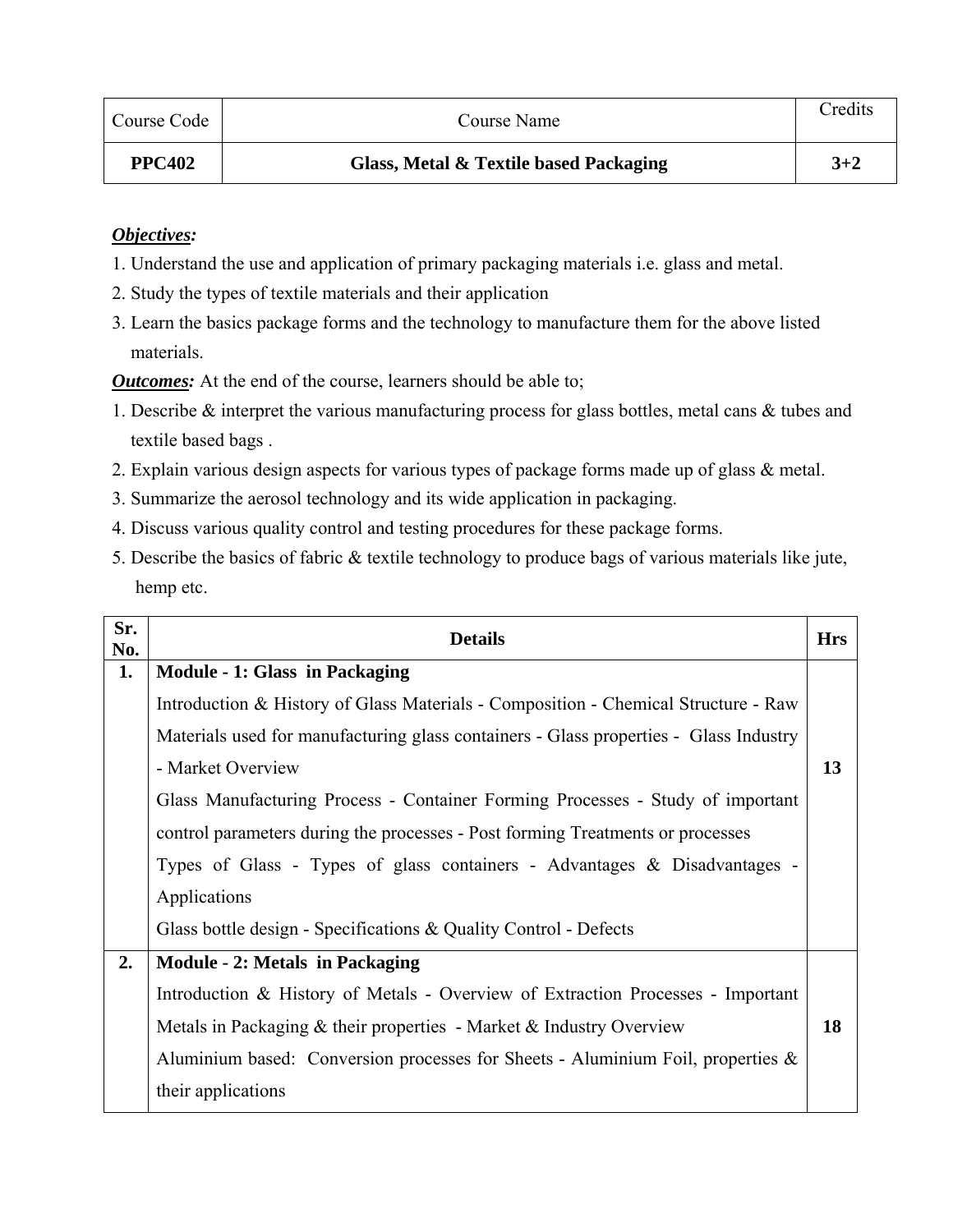|    | Steel based: Stainless & Glavanized Steel - Coated steels like Tinplate, Tinfree Steel, |    |
|----|-----------------------------------------------------------------------------------------|----|
|    | Polymer coated - Manufacturing Process & Description                                    |    |
|    | Metal Cans: History of Metal Cans - Three piece & Two piece Cans - Draw &               |    |
|    | redraw, Draw & iron, Walled iron Cans - Welded & Seamless Cans - Can                    |    |
|    | Dimensioning - Specifications & Quality Control - Defects                               |    |
|    | Collapsible Tubes - Manufacturing process - Design of Metal Collapsible Tubes -         |    |
|    | Advantages & Disadvantages of Metal Collapsible tubes                                   |    |
|    | Aerosol Containers - Classification of Aerosols - Design Features - Components -        |    |
|    | Filling Process - Advantages & Disadvantages of Aerosols - Applications                 |    |
|    | Overview of metal corrosion and anticorrosion techniques                                |    |
| 3. | <b>Module - 3: Textile based Packaging</b>                                              |    |
|    | Materials for textile based packaging - Raw materials like Jute, Hemp etc. -            |    |
|    | Terminologies - Sack Manufacturing Process - Jute Bag classification like Hessians,     | 08 |
|    | Tarpaulins & Twilled - Finishing Treatments -Standardization of Sizes - Lining $\&$ its |    |
|    | Significance - Applications - Comparison with Plastic Bags                              |    |

- 1. K. L. Yam,The Wiley Encyclopedia of Packaging Technology, 3rd ed., Wiley, 2009
- 2. W. Soroka, Fundametals of Packaging Technology, 4<sup>th</sup> ed., IoPP, 2009
- 3. J. F. Hanlon, Handbook of Package Engineering, 3rd ed., CRC Press, 1998
- 4. F. A. Paine, The Packaging User's Handbook, Springer, 1990

#### **Term Work:**

Term work shall include tutorials & assignments and will carry 25 Marks.

During tutorial sessions learners should study the standard testing procedures given by ASTM/IS.

#### **Theory Examination:**

- 1. Question paper will comprise of 6 questions, each carrying 20 marks.
- 2. Total 4 questions need to be solved.
- 3. Question No.1 will be compulsory and based on entire syllabus.
- 4. Remaining question will be randomly selected from all the modules.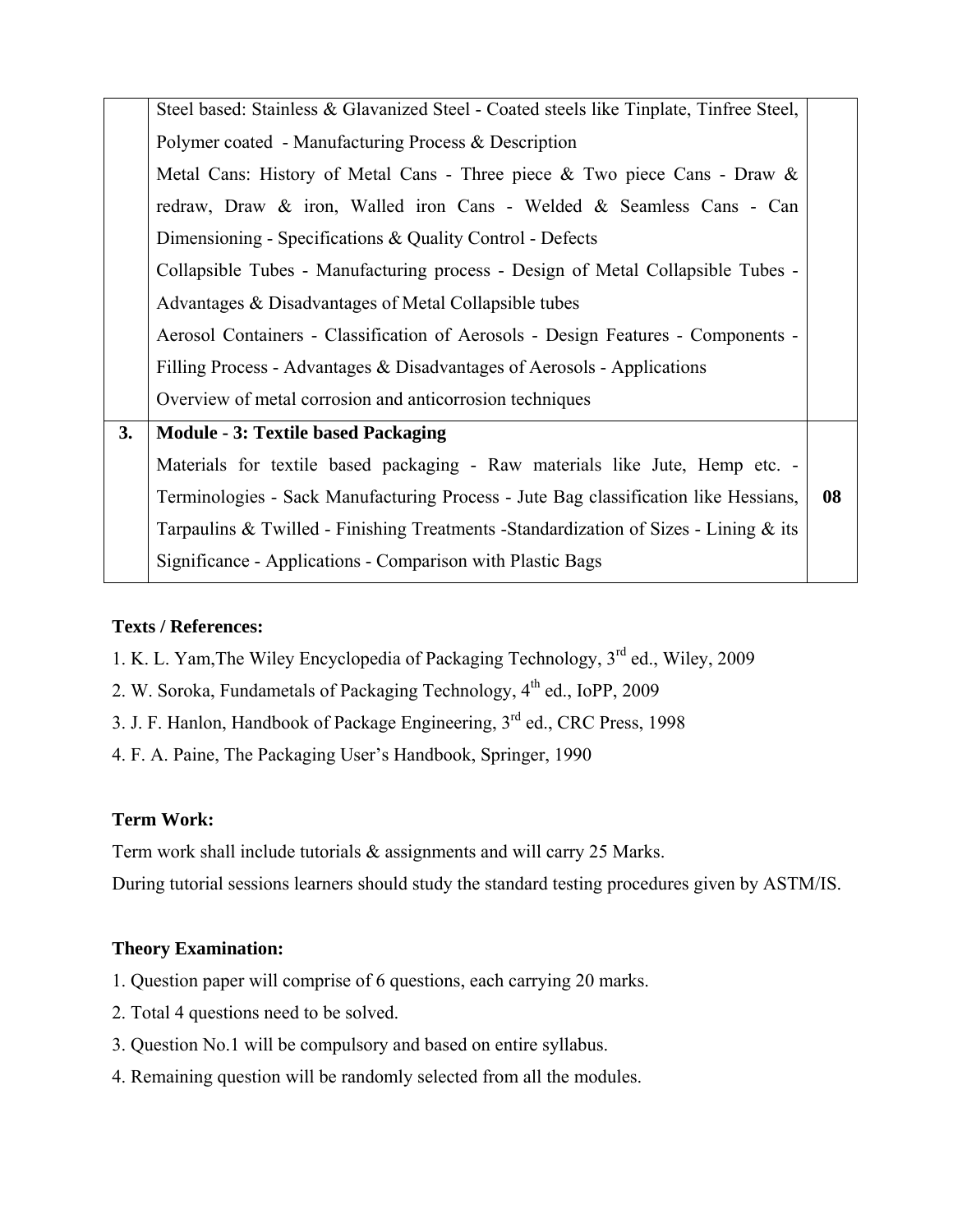#### **Internal Assessment:**

Compulsory Test-1 will be conducted (on minimum 40% of curriculum) and Test-2 can be class test (on minimum 70% of curriculum) or assignment on live problems or course project.

#### **Oral Examination:**

To gauge the understanding of the subject, oral examination will be conducted at the end of the term each for 25 marks.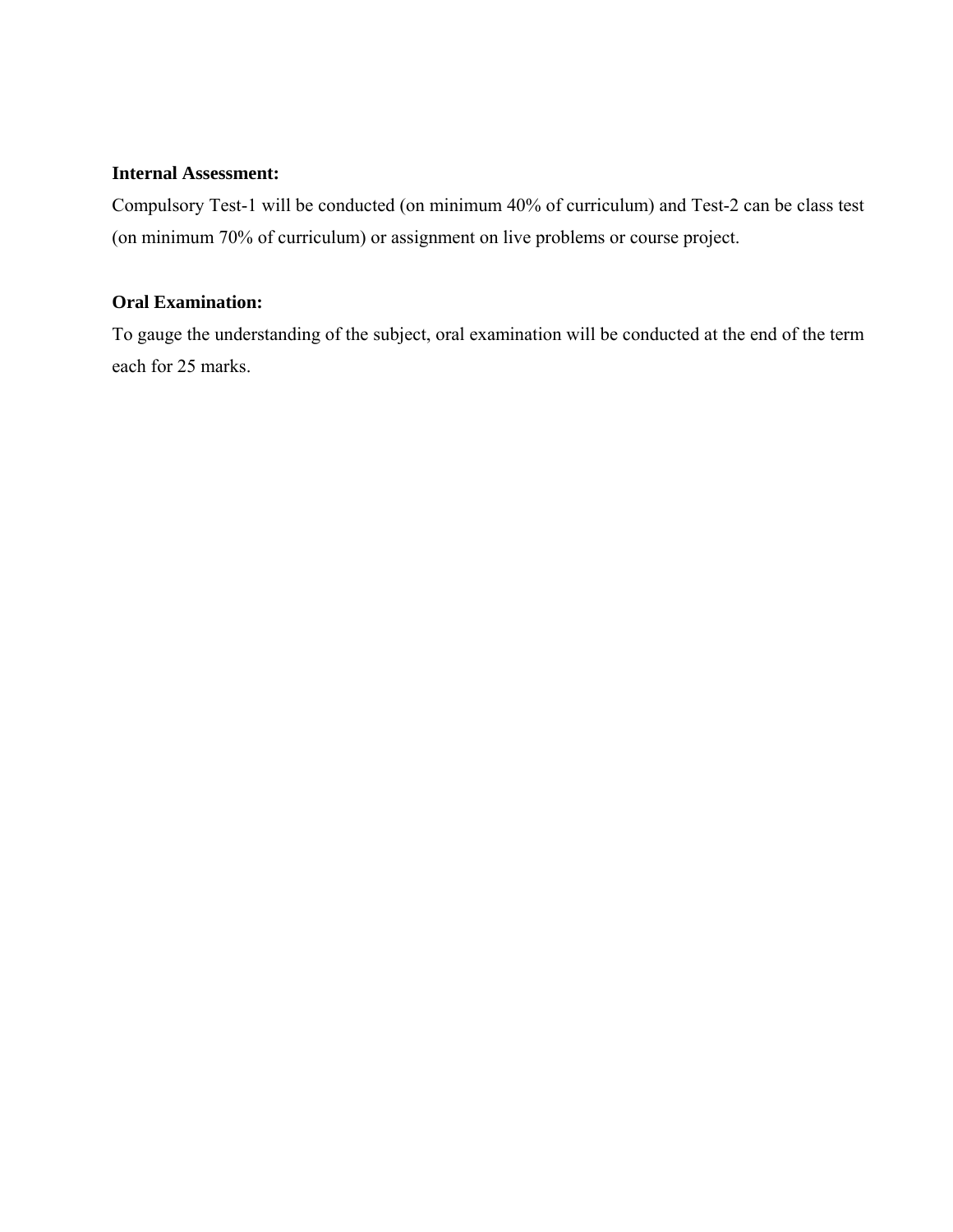| Course Code   | Course Name                         | Credits   |
|---------------|-------------------------------------|-----------|
| <b>PPC403</b> | Digital Imaging & Colour Management | $4 + 1.5$ |

- 1. Introducing the basic concepts of light & colour along with techniques for controlling colours and their behavior in printing technology.
- 2. Understand the colour theories with respect to colour management & colour correction.
- 3. Study standardization of colour and its reproduction.
- 4. Study input & output devices and controlling their behavior.
- 5. Understand the triad of colour management; object, illuminant and observer.
- 6. Study workflow of colour management.

*Outcomes:* At the end of the course, learners should be able to;

- 1. Discuss & summarize the conventional and digital method of colour separation.
- 2. Examine images and modify them with colour correction.
- 3. Measure the densitometric terms and analyze graphically for printed samples.
- 4. Summarize the spectrophotometric terms and perform relative measurements of various printed samples.
- 5. Recognize the input & output devices being used.
- 6. Analyze input & output devices, create profiles and demonstrate their results.

| Sr.<br>No. | <b>Details</b>                                                                       | <b>Hrs</b> |
|------------|--------------------------------------------------------------------------------------|------------|
| 1.         | Module - 1:                                                                          |            |
|            | 1.1. Introduction to Color Management                                                |            |
|            | Scope of Color Management - Importance in Packaging & Printing Technology-Role       |            |
|            | of printing engineer.                                                                |            |
|            | 1.2. Color Science & Mechanism of Human Color vision                                 | 06         |
|            | Light - Synthesis of light - Define Color - Object-Illuminant - The observer - Human |            |
|            | visual system structure - function of rods $\&$ cones - Hue saturation chroma -      |            |
|            | Temporal properties.                                                                 |            |
| 2.         | Module - 2:                                                                          |            |
|            | 2.1. Conventional Color Separation & Halftone conversion                             | 08         |
|            | Principle of color separation – its need – Additive theory – Subtractive theory –    |            |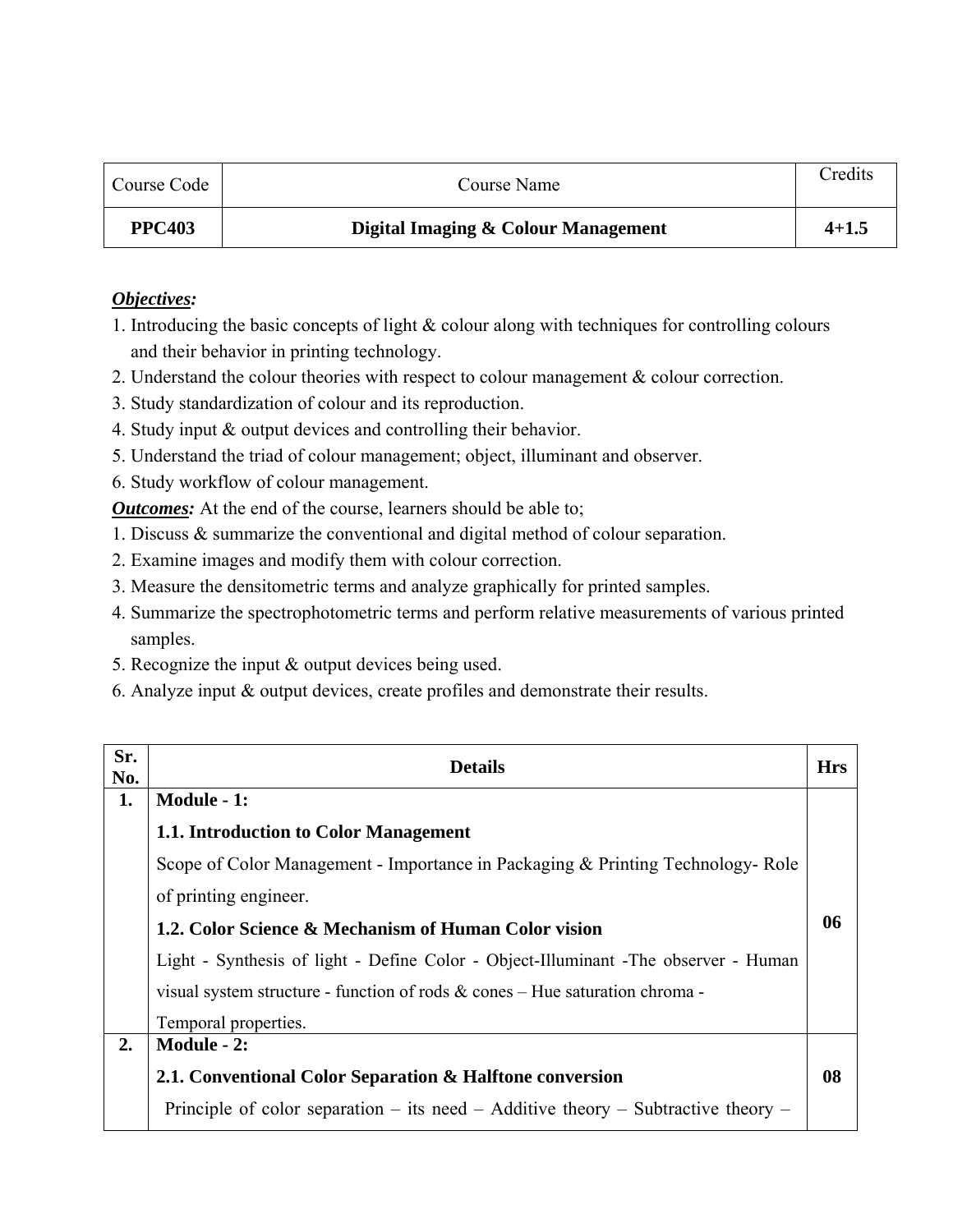|    | Role of color filters-Direct $\&$ Indirect color separation – Need of Halftoning -       |    |
|----|------------------------------------------------------------------------------------------|----|
|    | Screen ruling – screen angle – juxta positioning                                         |    |
|    | 2.2. Need of color correction                                                            |    |
|    | Ink deficiencies – Tonal correction – color correction – Gray balance.                   |    |
|    | 2.3. Digital Color Separation                                                            |    |
|    | Digital Color Separation workflow - Raster Image Processor - s/w& h/w rip - Digital      |    |
|    | Screening - electronic/ digital dot generation - AM/ FM Screening - PS & PDF             |    |
|    | workflow.                                                                                |    |
| 3. | Module - 3:                                                                              |    |
|    | 3.1. Densitometry                                                                        |    |
|    | Densitometry - Density - secular - defuse - double defuse - Working principle of         |    |
|    | Densitometer - Polarized filter - color filters.                                         |    |
|    | 3.2. Print Control                                                                       |    |
|    | Color control Strip-gray scale - Ink density - trapping - contrast - dot gain - slur -   | 11 |
|    | punch register system - Dot area measurement - Murray Davis Equation & Yule Nelson       |    |
|    | Correction.                                                                              |    |
|    | 3.3. Print Attribute                                                                     |    |
|    | Tone reproduction - Tone value - Additivity and proportionality failure – gray balance - |    |
|    | Ink color Sequence - UCR & GCR.                                                          |    |
| 4. | <b>Module - 4:</b>                                                                       |    |
|    | 4.1. Electronic / Digital Images                                                         |    |
|    | Digital image types - Raster & Vector image - image resolution - DPI, PPI, LPI - File    |    |
|    | formats - EPS, TIFF, JPEG, PS PDF $-$ Pixels $-$ binary $-$ bit depth $-$ File size.     |    |
|    | <b>4.2. Scanner Technology</b>                                                           |    |
|    | Scanner working principles – Flatbed – Drum – Image capture elements – CCD /             |    |
|    | PMT - dynamic range – bit depth – resolution – Workflow – scanner types $\&$             | 11 |
|    | selection.                                                                               |    |
|    | 4.3. Scanner adjustments                                                                 |    |
|    | Tone adjustment - White/ Black point adjustment - gradation - color adjustment -         |    |
|    | automatic scanner adjustment - color separation.                                         |    |
|    | 4.3. Digital Photography                                                                 |    |
|    | Single pass camera – Three pass camera – Image Scanning with Digital Cameras –           |    |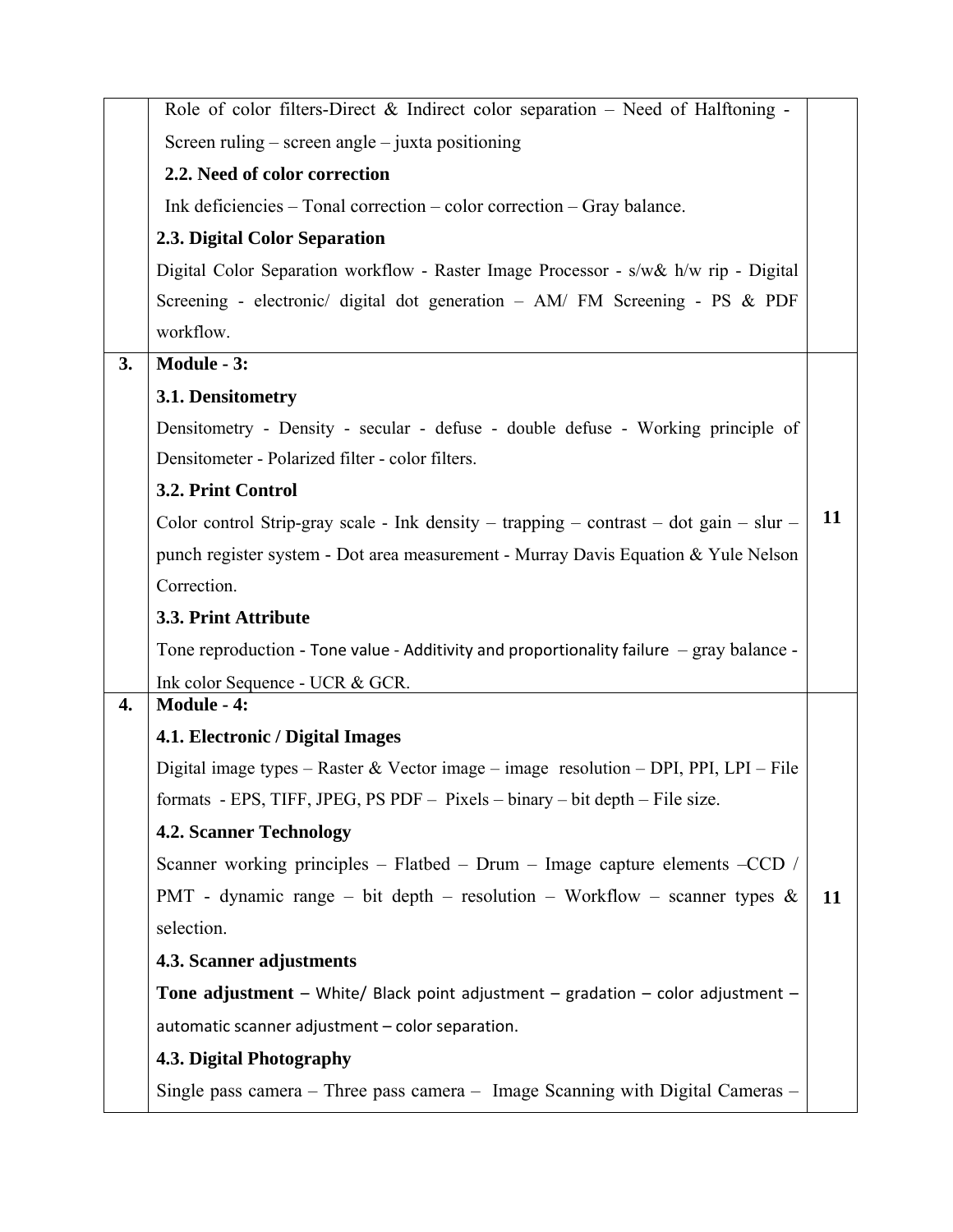|    | Tone Value Quantization - Aspect Ratio                                             |    |
|----|------------------------------------------------------------------------------------|----|
| 5. | Module - 5:                                                                        |    |
|    | <b>5.1. Color Attributes</b>                                                       |    |
|    | Hue, saturation, Lightness - Munsell Color system - factors affecting color        |    |
|    | appearance – light, observer, size, background, direction – metamerism –           |    |
|    | <b>5.2. Device Dependent Color spaces</b>                                          |    |
|    | RGB / CMYK -I/P & O/p device variability - open and close loop color control -     | 10 |
|    | 5.3. Device Independent Color spaces                                               |    |
|    | $CIE$ – color spaces – color quantification & standardization – $CIEYxyz$ – $CIE$  |    |
|    | LCH - CIE LAB - perceptual uniformity - calculating XYZ tristimulus values -       |    |
|    | CIE Standard Observer - Color matching Function $(CMF)$ - Quantifying color        |    |
|    | difference.                                                                        |    |
| 6. | Module - 6:                                                                        |    |
|    | <b>6.1. Rendering Intent</b>                                                       |    |
|    | CMM – Color Engine – Perceptual – relative colorimetric – Absolute colorimetric –  |    |
|    | saturation rendering intents - Gamut comparison - profile header - profile class - |    |
|    | Data color space & $PCS - Flag - look up table$ .                                  | 06 |
|    | 6.2. Calibration & Profiling of Devices                                            |    |
|    | <b>Scanner</b> – Monitor – Printer – Press profiling procedure.                    |    |
|    | <b>6.3. Color Management Devices</b>                                               |    |
|    | Colorimeter – Spectrophotometer – Profile maker                                    |    |

- 1: Phill Green, "Understanding Digital Color", 2nd Edi, GATF Press
- 2: Garry Field, "Color & its reproduction", 3rd Edi, GATF Press
- 3: J. Micheal Adams, "Printing Technology", 5th Edi, Delmer Publication
- 4: Helmut Kipphan, "Handbook of Printmedia", Springer
- 5: Abhay Sharma, "Understanding Color Management", Delmer Publication
- 6: Michael Barnard, "Print Production Manual", 8th Edi, PIRA International.
- 7: John T. Drew, "Color Management, A Comprehensive guide for Graphic Designer", Rotovision.
- 8: "Precise color Communication" Konica Minolta Reading material.
- 9: Gavin Ambrose, "The Production Manual, a graphic design Handbook", ava academia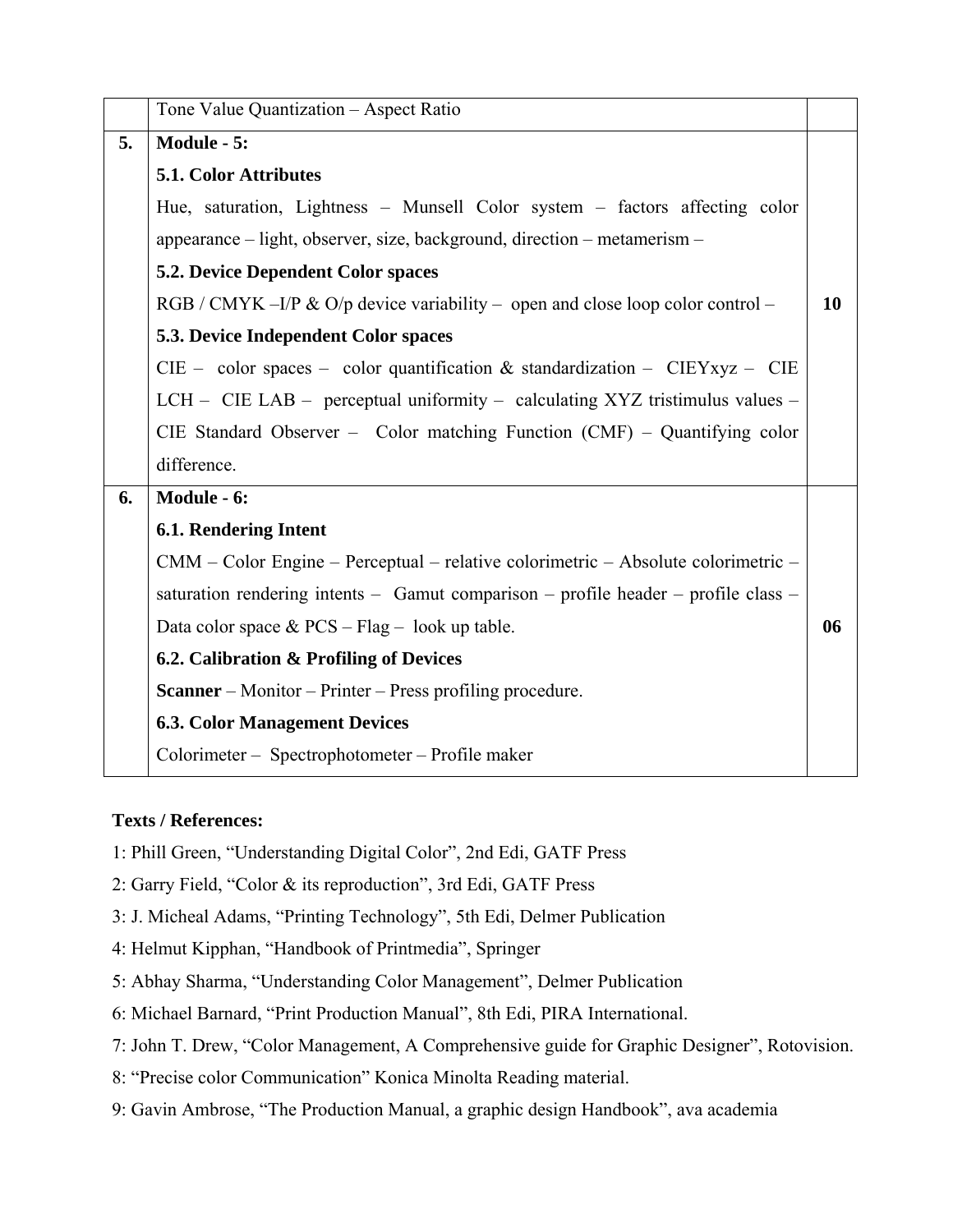## **Term Work:**

Assignments covering the entire syllabus will be given to learners.

During practical sessions learners should understand and perform the practical as per the standard procedures. Minimum eight practicals should be conducted.

## *List of experiments:*

- 1. To study densites the study state is application in printing.
- 2. To study & measurement print contrast w.r.t. ink and paper variation.
- 3. To study & measurement Ink Trapping w.r.t. ink and paper variation.
- 4. To study dot gain, dot area & print characteristic curve w.r.t. ink and paper variation.
- 5. To perform Scanner/ Camera profiling.
- 6. To Perform Printer Profiling.
- 7. To apply printer profile and analyse/ compare output of with and without profile.
- 8. To perform Tonal color correction with help of Photoshop.
- 9. To perform selective color correction with help of Photoshop.
- 10. Calculating  $\Delta E^*$  by using spectrophotometer.
- 11. To calculate Hue Error & Gray Error.
- 12. Gamut comparison of Various Input & output devices.
- 13. Comparison of different file formats & compression technique.

The distribution of term work marks is as follows:

| 10 Marks |
|----------|
|          |

| Practical Journal & Continuous Assessment:<br>15 Marks |
|--------------------------------------------------------|
|--------------------------------------------------------|

#### **Theory Examination:**

- 1. Question paper will comprise of 6 questions, each carrying 20 marks.
- 2. Total 4 questions need to be solved.
- 3. Question No.1 will be compulsory and based on entire syllabus.
- 4. Remaining question will be randomly selected from all the modules.

#### **Internal Assessment:**

Compulsory Test-1 will be conducted (on minimum 40% of curriculum) and Test-2 can be class test (on minimum 70% of curriculum) or assignment on live problems or course project.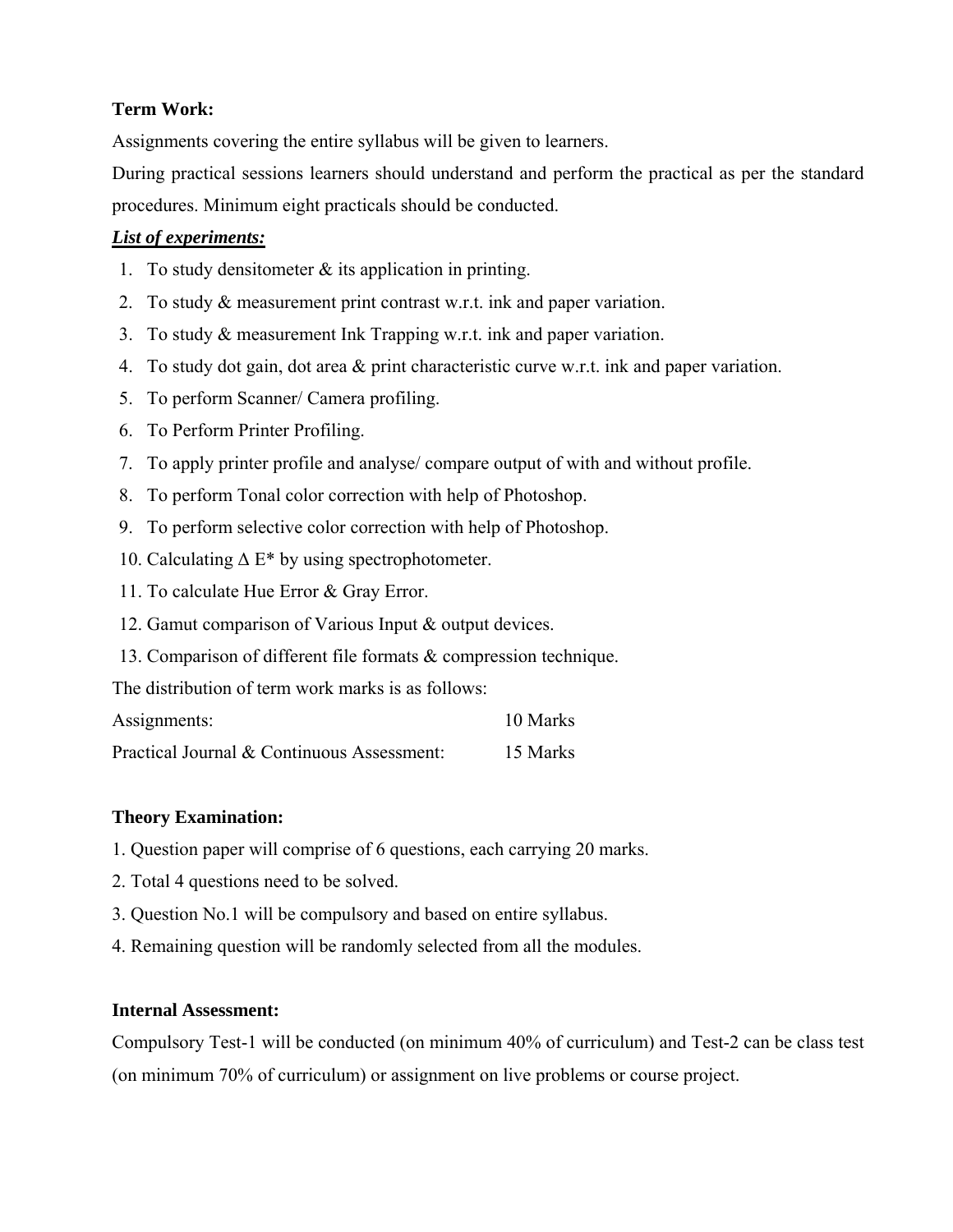## **Practical Examination:**

To gauge the understanding of the subject, practical examination will be conducted at the end of the term each for 25 marks.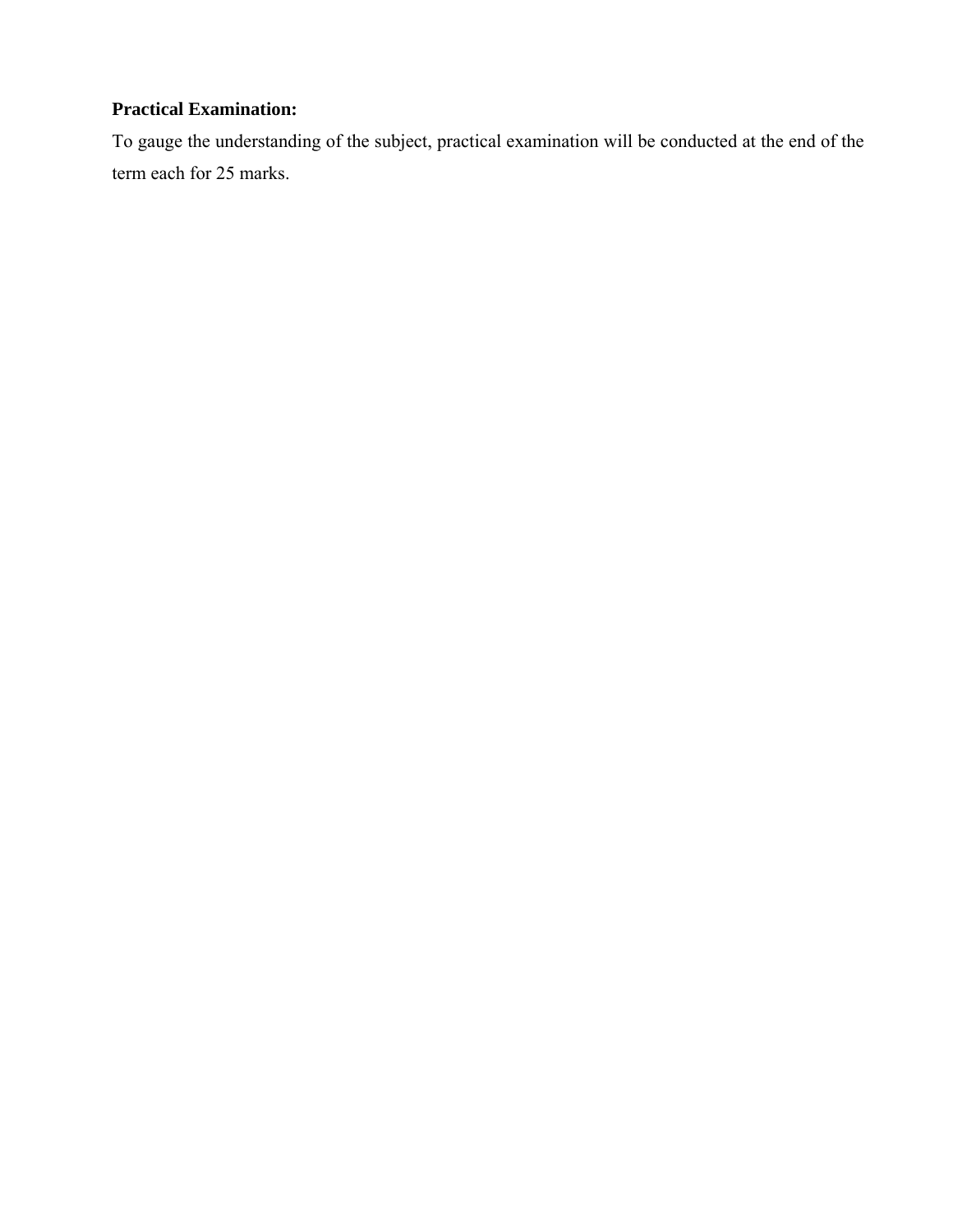| Course Code   | Course Name            | Credits   |
|---------------|------------------------|-----------|
| <b>PPC404</b> | <b>Offset Printing</b> | $4 + 1.5$ |

\* Gain the technical knowledge in offset printing.

- \* Understand advance and integral plate making technologies used in printing industry.
- \* Understand coherent challenges in pressroom.
- \* Provide knowledge of quality control techniques associated with offset printing process.
- \* Study web presses operations.

*Outcomes:* At the end of the course, learners should be able to;

- \* Describe the various terminologies in offset printing process.
- \* Operate offset machines and evaluate single colour sheet feed press.
- \* Identify and rectify suitable solutions for errors associated with platemaking and pressroom.
- \* Analyze troubles related with quality and can produce possible remedies to minimize print problems.

| Sr.<br>No. | <b>Details</b>                                                                                                                    | <b>Hrs</b> |
|------------|-----------------------------------------------------------------------------------------------------------------------------------|------------|
| 1.         | <b>Module - 1: Introduction to Offset Printing</b>                                                                                |            |
|            | Introduction, Basic working Principle of lithography, Elementary components of                                                    |            |
|            | offset press, Press Configurations. Function and construction sheet fed printing unit,                                            | 06         |
|            | Cylinder setting. Packing and Printing Pressure. Blanket: types, grade, requirements,                                             |            |
|            | problems and handling $\&$ storage. Dryers: types and working principle.                                                          |            |
| 2.         | <b>Module - 2: Image Carrier</b>                                                                                                  |            |
|            | Characteristics of image carrier for lithography, Plate making materials and                                                      |            |
|            | chemicals, Chemistry of plate making, Light sources Premakeready of plate making                                                  |            |
|            | process, Surface plate making, Deep-etch plate process, multimetal plates,                                                        | 07         |
|            | Presensitised plates, Electrostatic plate process, Diffusion transfer process, Variable                                           |            |
|            | in plate preparation, Characteristics of wetability, CTP, Types of CTP, CTP                                                       |            |
|            | workflow.                                                                                                                         |            |
| 3.         | <b>Module - 3: Inking and Dampening</b><br>Introduction of typical inking system, Roller covering, Ink film thickness, Setting of | 08         |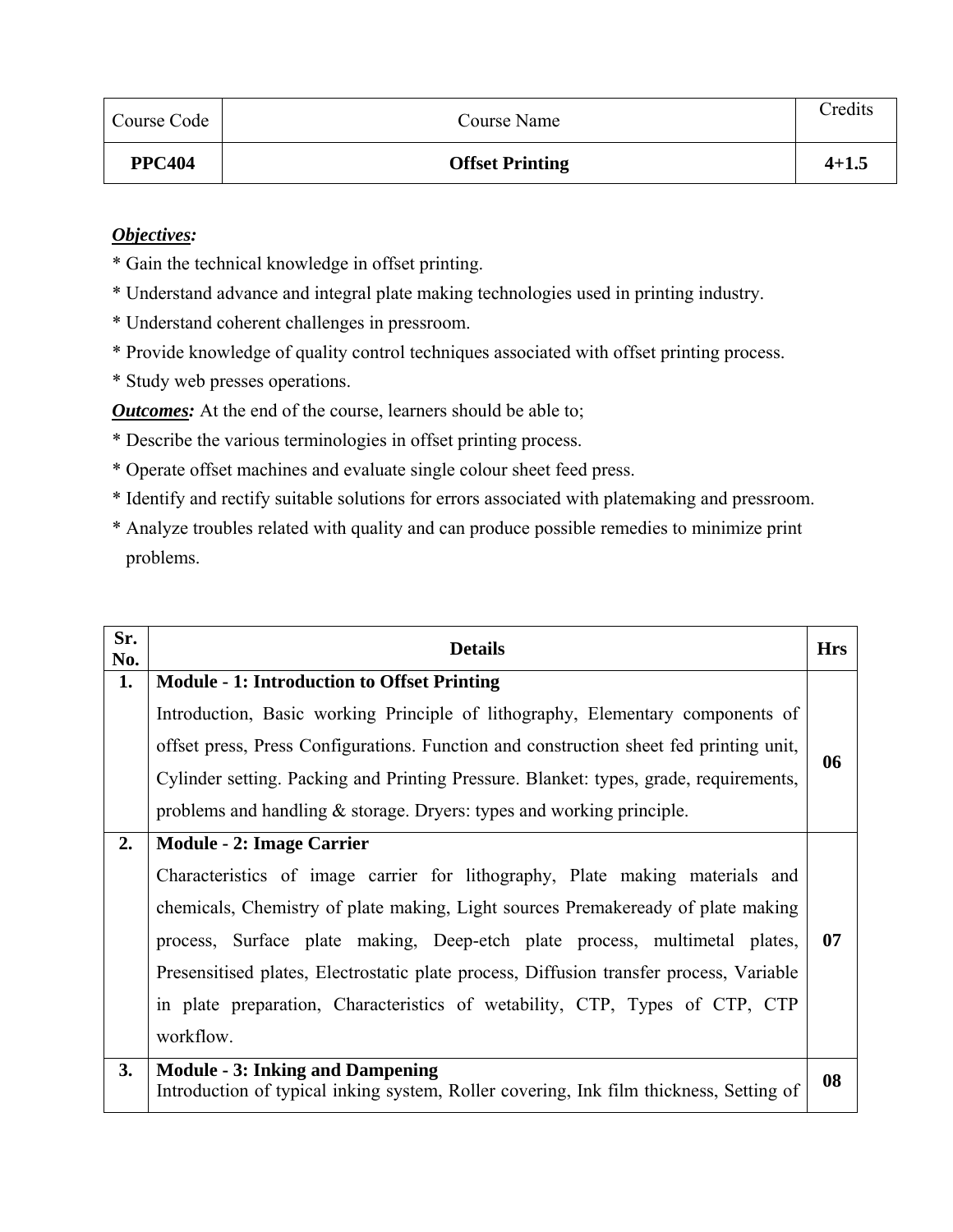|    | rollers, Ink system operation, Inking system problems, Maintenance, Auxiliary                   |    |
|----|-------------------------------------------------------------------------------------------------|----|
|    | devices.                                                                                        |    |
|    | Dampening: Composition of dampening solution, Variables in dampening solution.                  |    |
|    | Dampening system: Types of dampening system: Intermittent, Continuous and                       |    |
|    | Combination. Roller covers, operating dampening system, Refrigeration, Alcohol                  |    |
|    | substitute, Alcohol substitute issues, Maintenance, Operating problems.                         |    |
| 4. | <b>Module - 4:</b>                                                                              |    |
|    | 4.1. Sheet Control - Introduction, Working and elements of Stream feeder, Pile                  |    |
|    | Table, Sheet Separation Unit, Feedboard, Sheet detectors and its various types,                 |    |
|    | Working of single sheet feeder, Sheet Separation Unit, Infeed section, Sheet transfer           |    |
|    | section, Delivery section: Sheet guiding devices, delivery assist devices.                      |    |
|    | 4.2. Premakeready and Makeready Operations - Printing plant layout: space                       | 07 |
|    | allocation, accessibility of tools, floor layout and aisles. Tools, Materials: Stock            |    |
|    | Control, Paper, Inks etc. Inking and Dampening system wash up. Teamwork,                        |    |
|    | Training and Scheduling.                                                                        |    |
|    | Makeready: Introduction and types of makeready, makeready procedures, preparation               |    |
|    | of press for new pressrun, Checking trial impressions.                                          |    |
| 5. | Module - 5:                                                                                     |    |
|    | <b>5.1. The Pressrun -</b> Inspection of press sheets, use of tags, Control of press            |    |
|    | functions: maintaining inking, dampening and other units. Quality control during the            |    |
|    | pressrun: densitometry, colour control bars, Controlling colour during the pressrun,            |    |
|    | Light and standard viewing conditions.                                                          | 09 |
|    | <b>5.2. Troubles &amp; Trouble Shooting - Causes and remedies: Printing unit troubles,</b>      |    |
|    | defects in inking system, dampening troubles, plate defect, Blanket troubles, Paper             |    |
|    | troubles, Ink defects.                                                                          |    |
| 6. | Module - 6:<br>Web Offset Presses - Sections of web offset presses: Infeed unit, Printing unit, |    |
|    | Dryers and Chillers, Folders and structures, sheet delivery unit. Ink supply,                   |    |
|    | Dampening system. Web Travel: Web tension control, web edge control; register                   | 07 |
|    | control, slitters, turner bar, Former and types of folders, Types of web presses: typical       |    |
|    | configurations and various formats. Remote control systems.                                     |    |
|    |                                                                                                 |    |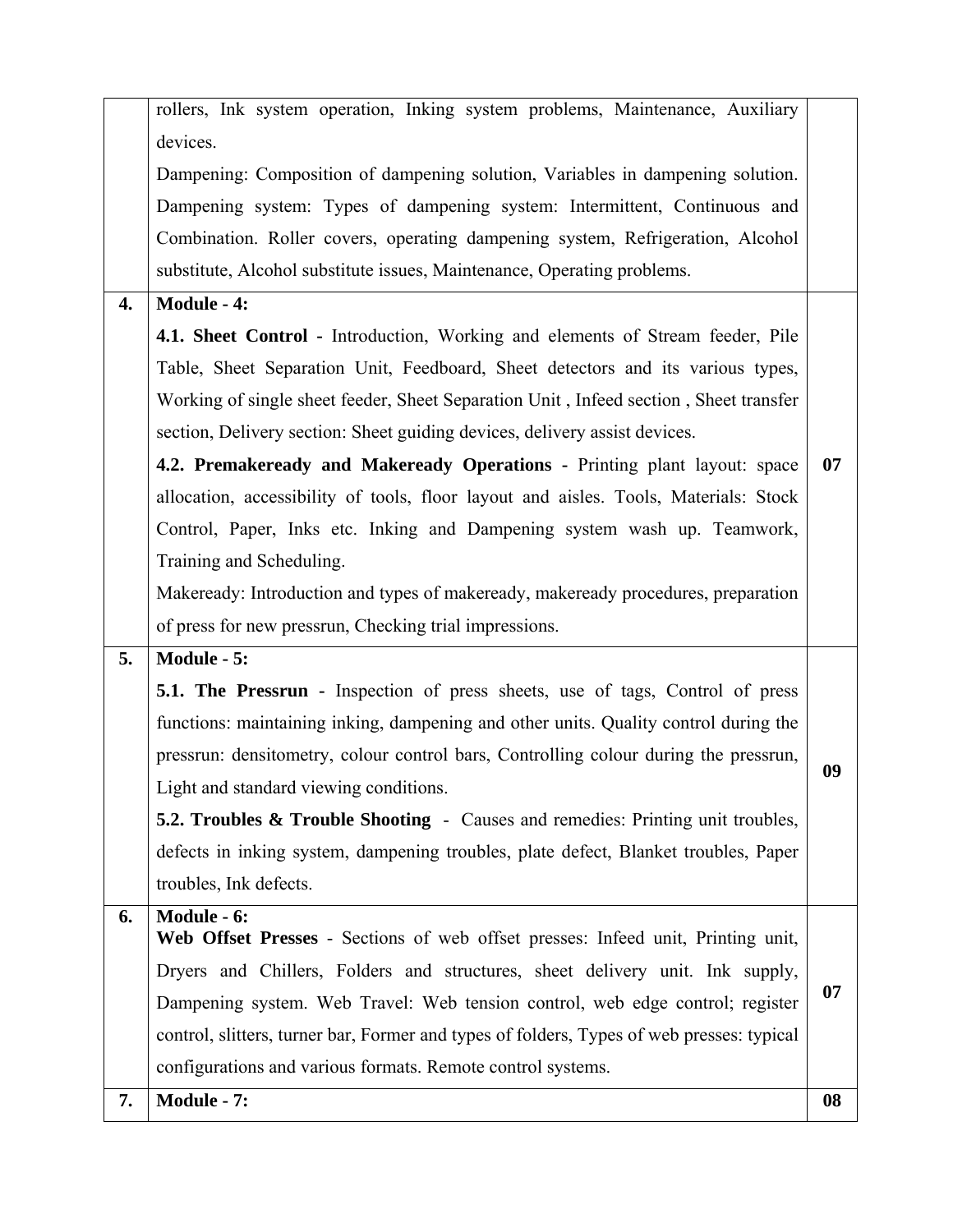**Quality Control** - Quality control aids: Print control strips: Solid color fields, Secondary color , Microlines, Shadow and highlight dots , Star Target , Variable dot size elements , Halftone for measurement , slur and doubling , Concentric circles , Line tint areas , Dot gain scales, Slur bars, Register marks, Color control bars , Color Measurement and Control Systems: Densitometric Color Measurement, Spectral Color Measurement, Image Measurement. Register Measurement and Control. Inspection of the Printed Image. In-line Print Quality Measurement andControl Systems

## **Texts / References:**

- 1. Lloyod P., De Jidas & Thomas M. Destree "Sheet fed Offset Press Operating" GATF
- 2. Helmut Kipphan "Handbook of Print Media" Heidelberg
- 3. J. Michael Adams "Printing Technology"  $5<sup>th</sup>$  Edition, Delmar
- 4. Michael Barnard "The Print & Production Manual" PIRA
- 5. C. S. Mishra "Lithographic Image Carrier" Anupam Prakashan Allahabad
- 6. C. S. Mishra "Technology of Offset Printing" Anupam Prakashan Allahabad
- 7. Prakash Shetty "Science and Technology of Printing Materials" MJP Publishers

#### **Term Work:**

Assignments covering the entire syllabus will be given to learners.

During practical sessions learners should understand and perform the practical as per the standard procedures. Minimum eight practicals should be conducted.

#### *List of experiments:*

- 1. Operating levers and control system of Sheetfed offset machine.
- 2. Preparation of infeed and delivery unit for given stock.
- 3. Offset plate mounting.
- 4. Offset blanket mounting.
- 5. Preparation of inking and dampening system for pressrun.
- 6. Printing single colour job on sheetfed press.
- 7. Study of packing and printing pressure on print.
- 8. Effect of ink and dampening on print quality.
- 9. To print multicolour job on single colour sheetfed press Part I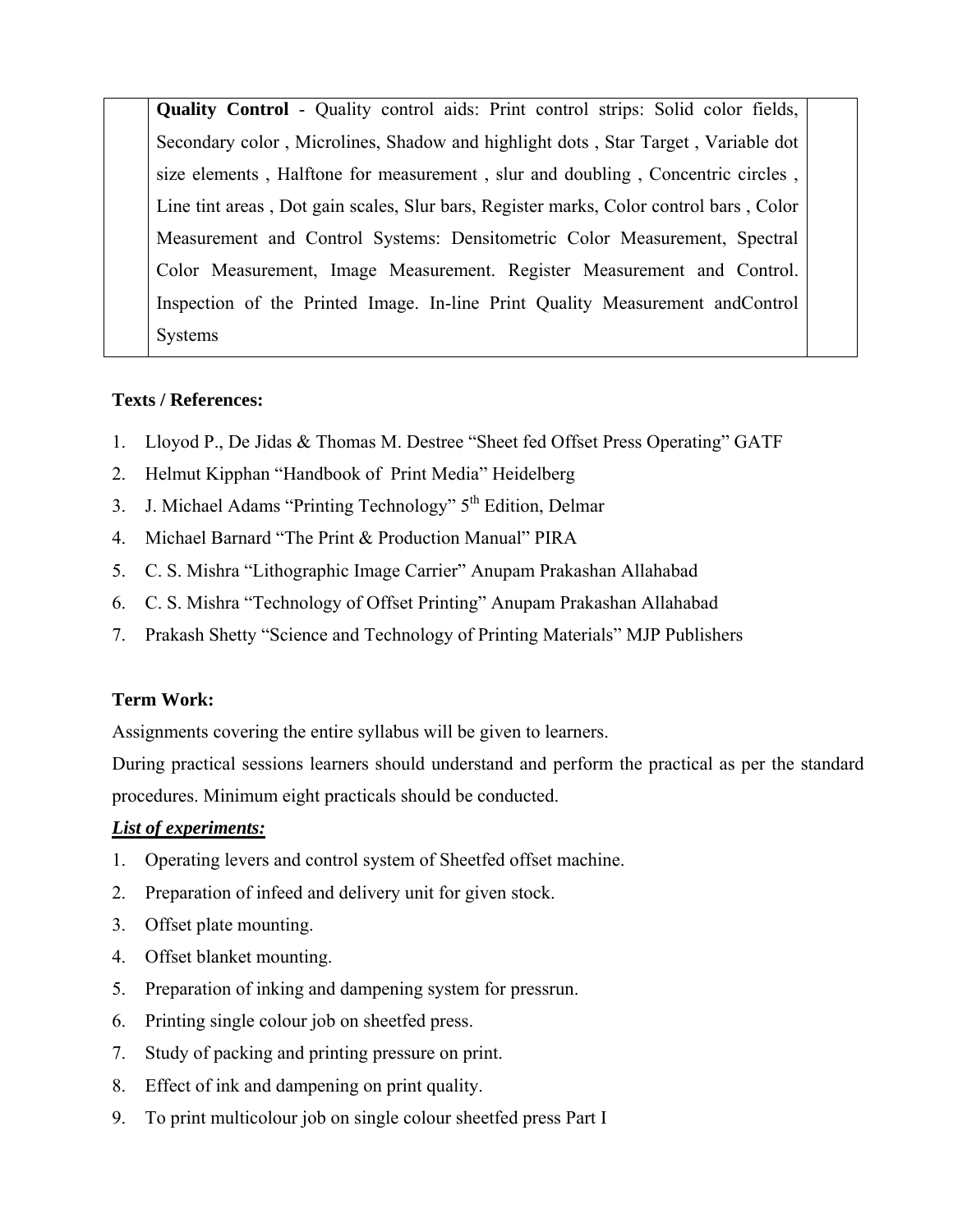10. To print multicolour job on single colour sheetfed press Part II

The distribution of term work marks is as follows:

| Assignments:                               | 10 Marks |
|--------------------------------------------|----------|
| Practical Journal & Continuous Assessment: | 15 Marks |

#### **Theory Examination:**

- 1. Question paper will comprise of 6 questions, each carrying 20 marks.
- 2. Total 4 questions need to be solved.
- 3. Question No.1 will be compulsory and based on entire syllabus.
- 4. Remaining question will be randomly selected from all the modules.

#### **Internal Assessment:**

Compulsory Test-1 will be conducted (on minimum 40% of curriculum) and Test-2 can be class test (on minimum 70% of curriculum) or assignment on live problems or course project.

#### **Oral Examination:**

To gauge the understanding of the subject, practical examination will be conducted at the end of the term each for 25 marks.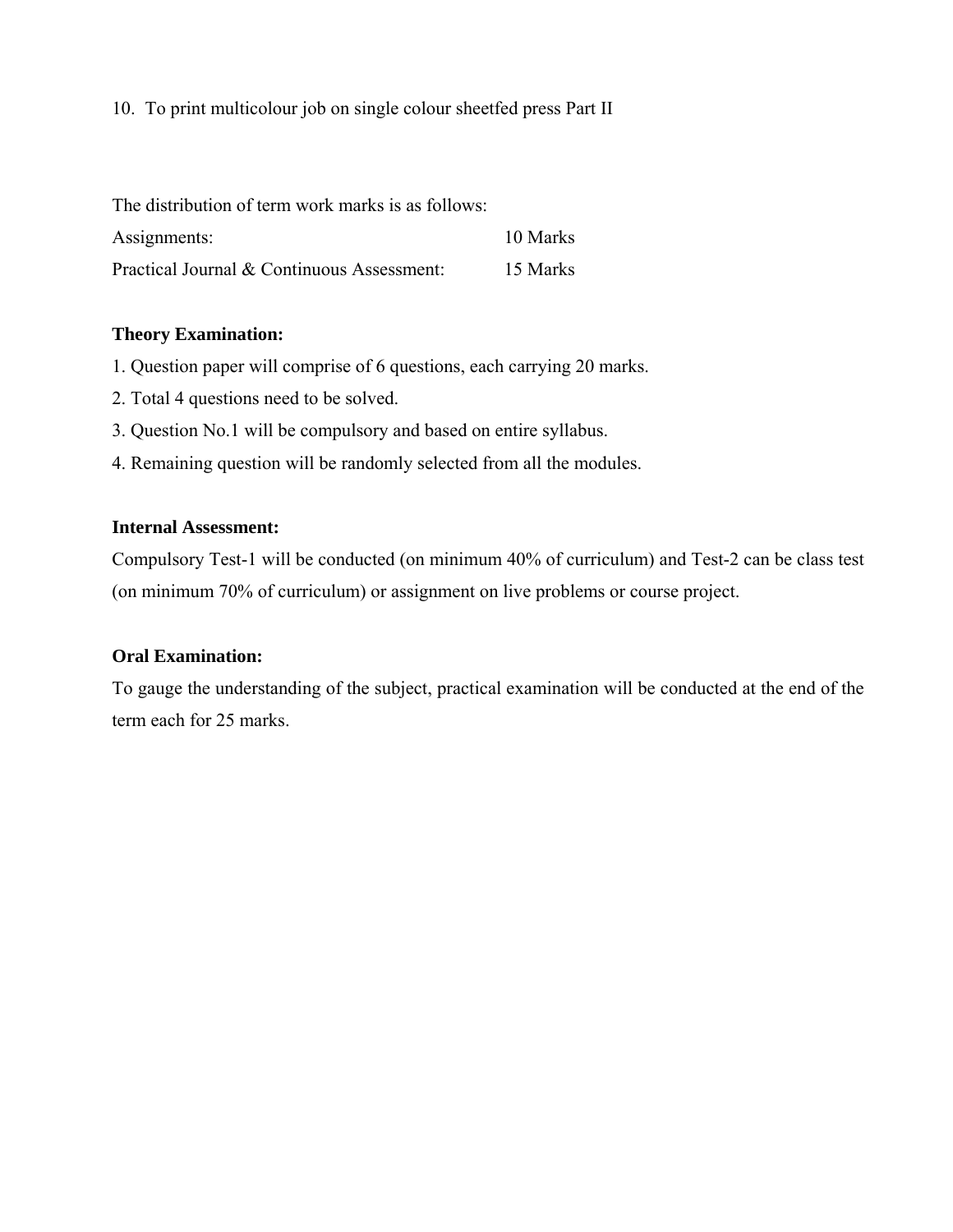| Course Code   | Course Name                           | Credits |
|---------------|---------------------------------------|---------|
| <b>PPC405</b> | Digital Electronics & Microprocessors | $4 + 1$ |

- 1. Understand the concepts of digital logic & Boolean algebra.
- 2. Study the combinational & sequential circuits.
- 3. Study reduction techniques of logical expressions.
- 4. Understand the basic concept of microprocessors and its application in the field of packaging & printing technology.

*Outcomes:* At the end of the course, learners should be able to;

- 1. Describe any logical expression using basic gates.
- 2. Discuss the combinational  $\&$  sequential circuits like encoder, decode, flip-flop, registers  $\&$ counters.
- 3. Summarize the need and functioning of microprocessor in various machines of packaging and printing technology.

| Sr.<br>No. | <b>Details</b>                                                                           | <b>Hrs</b> |
|------------|------------------------------------------------------------------------------------------|------------|
| 1.         | Module - 1: Logic gates and Boolean Algebra                                              |            |
|            | Basic Logic gates, universal gates, EX-OR and EX-NOR gates (symbol, equation and         |            |
|            | truth table, Boolean laws, D-Morgan's theorem, Realization of Boolean expressions        | 07         |
|            | using basic logic gates and universal gates.                                             |            |
| 2.         | Module -2: Number system and combinational circuits                                      |            |
|            | Binary, Octal, Decimal and Hexadecimal number systems and conversion. Binary             |            |
|            | arithmetic including 1's complement and 2's complement, BCD code, Canonical              |            |
|            | logic forms, Sum Of Product (SOP) form, reduction of Boolean expression using K-         | 10         |
|            | MAP (upto 4 variables only), Introduction to combinational circuits, encoders,           |            |
|            | decoders, buffers, MUX, DEMUX.                                                           |            |
| 3.         | <b>Module - 3: Sequential Circuits</b>                                                   |            |
|            | Introduction to sequential circuits, Flip Flop and its types, clocked and edge triggered | 07         |
|            | flip flops. Introduction to counters and registers (Description and types only)          |            |
| 4.         | Module - 4: Introduction to 8086 microprocessor and Architecture                         |            |
|            | Introduction to microprocessors, Internal architecture of 8086. The Execution Unit       | 13         |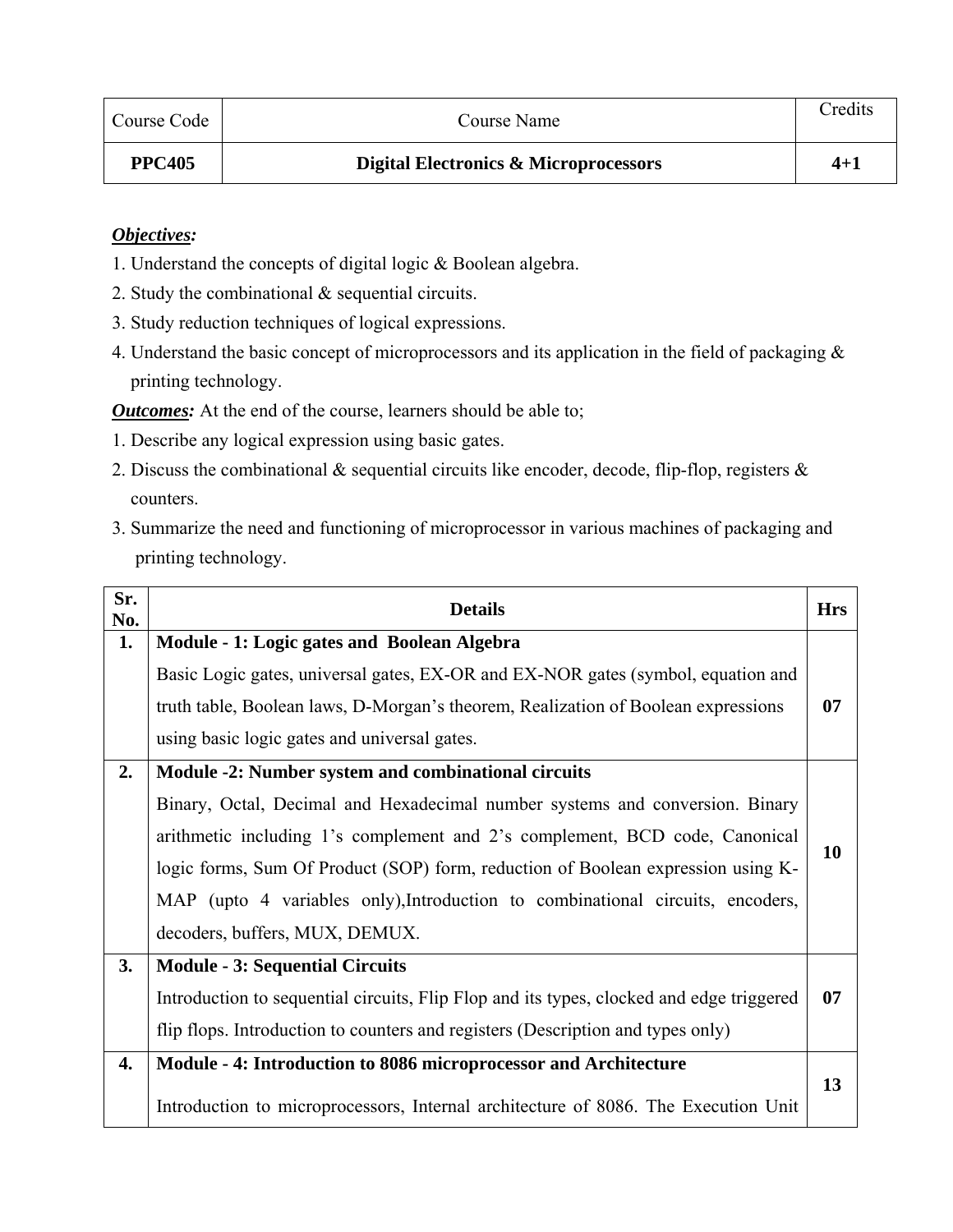|    | (EU), flag register, general purpose register, Bus Interface Unit (BIU), Segment       |                |
|----|----------------------------------------------------------------------------------------|----------------|
|    | registers, Instruction Pointers, Stack Segment Register and stack pointer, Pointer and |                |
|    | index register in the execution unit , minimum mode of 8086, Memory structure of       |                |
|    | 8086. Introduction to I/O devices, Types of memory and memory interfacing (design      |                |
|    | not expected).                                                                         |                |
| 5. | Module - 5: 8086 Instruction Set and Programming                                       |                |
|    | 8086 addressing modes, instruction set, Simple Assembly language programming.          | <b>10</b>      |
| 6. | Module - 6: Application of microprocessors in Printing and Packaging                   |                |
|    | Applications of Microprocessors in Form, Fill $\&$ Seal Machines for various fillers,  |                |
|    | microprocessor controlled injection moulding machines, vacuum packaging machines       | 0 <sub>5</sub> |
|    | etc. Microprocessor controlled printing systems for Inkjet, Gravure techniques etc.    |                |
|    |                                                                                        |                |
|    | Case studies: Packaging Machine Controllers, Printable Computers.                      |                |

- 1. R. P. Jain, "Modern Digital electronics", TMH 2001
- 2. M. Morris Mano, "Digital Design" by Pearson Education
- 3. Malvino, "Digital electronics", TMH
- 4. Douglas V Hall, "Microprocessors and Interfacing", TATA McGRAW HILL, Rev 2<sup>nd</sup> edition
- 5. Barry B. Bery, "The Intel Microprocessors", 8<sup>th</sup> edition, Pearson Education.
- 6. Yu-Cheng Liu & Glenn A Gibson,"Microcomputer systems 8086/8088 family, Architecture, Programming and Design", 2nd Edition- July 2003, Prentice Hall of India.
- 7. Kenneth Ayala, "8086 Microprocessor: Programming and Interfacing the PC", Publisher: C engage Learning.

## **Term Work:**

Assignments covering the entire syllabus will be given to learners.

During practical sessions learners should understand and perform the practical as per the standard procedures. Minimum eight practicals should be conducted.

#### *List of experiments:*

- 1) Verification of logic gates.
- 2) Verification of Boolean laws and theorem using logic gates.
- 3) Half adder and half subtractor